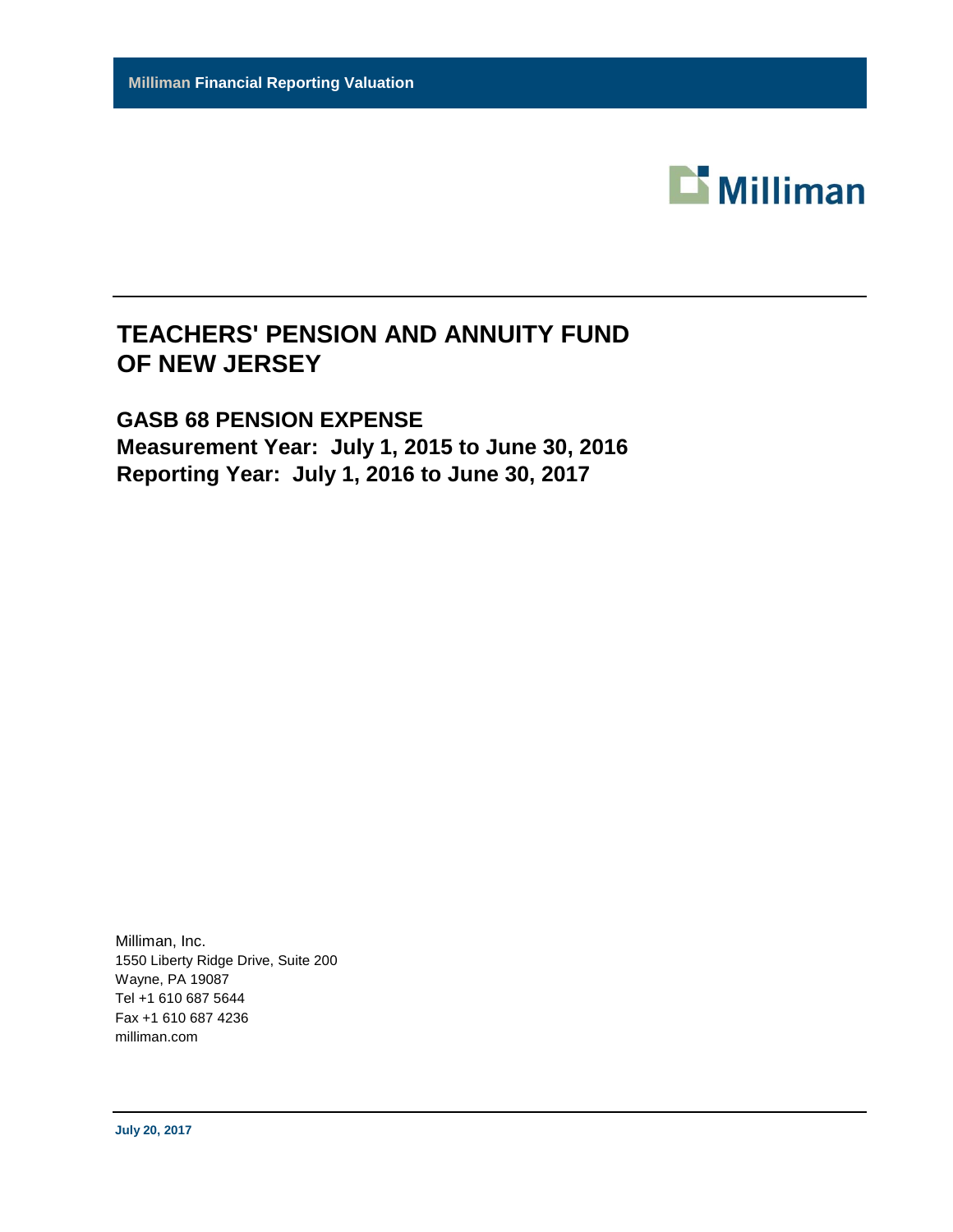# **Table of Contents**

| <b>Certification</b>                                           | 1 |
|----------------------------------------------------------------|---|
| <b>Executive Summary</b>                                       | 3 |
| <b>Proportionate Share</b>                                     | 4 |
| <b>Pension Expense</b>                                         | 5 |
| Schedule of Deferred Inflow and Outflow of Resources           | 6 |
| <b>GASB 68 Summary for Measurement Year</b>                    | 7 |
| <b>Appendices</b>                                              |   |
| <b>Employer Allocation Percentages for Proportionate Share</b> | A |

**GASB 68 Expense for Measurement Year Ending June 30, 2016 for Reporting Year Ending June 30, 2017 Teachers' Pension and Annuity Fund of New Jersey**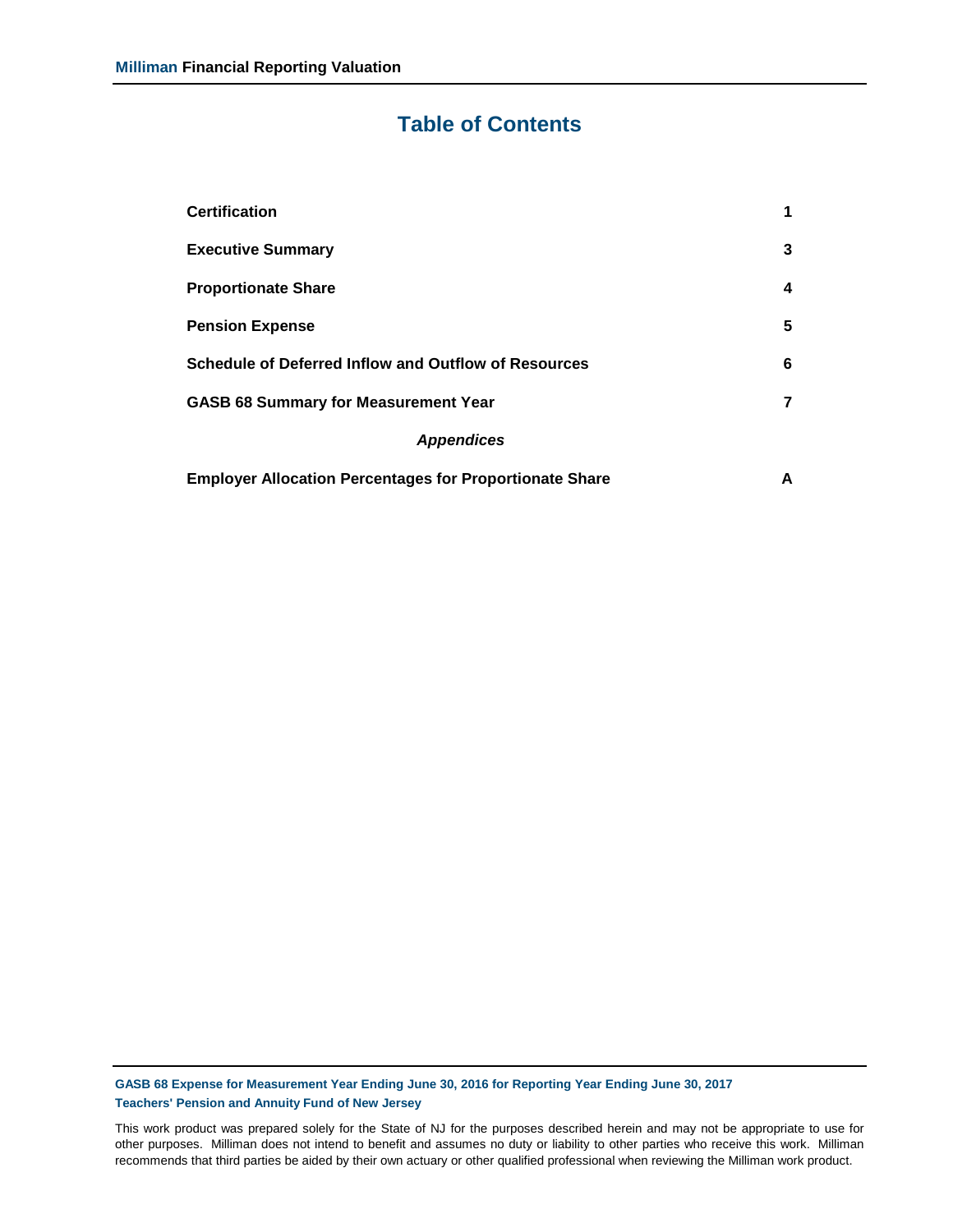# **Certification**

Actuarial computations presented in this report under Statement No. 68 of the Governmental Accounting Standards Board are for purposes of assisting the State of NJ in fulfilling its financial accounting requirements. No attempt is being made to offer any accounting opinion or advice. This report is for measurement year July 1, 2015 to June 30, 2016 for reporting periods ending July 1, 2016 through June 30, 2017. The measurement date for determining plan assets and obligations is June 30, 2016. The calculations enclosed in this report have been made on a basis consistent with our understanding of the plan provisions. Determinations for purposes other than meeting financial reporting requirements may be significantly different than the results contained in this report. Accordingly, additional determinations may be needed for other purposes, such as judging benefit security or meeting employer funding requirements.

In preparing this report, we relied, without audit, on information as of July 1, 2015 as well as asset information as of June 30, 2016 furnished by the State of NJ. This information includes, but is not limited to, statutory provisions, member census data, and financial information. The breakdown as of July 1, 2015 includes 140,227 active participants, 13,435 terminated vested and other inactive participants (13,225 noncontributory members are treated as inactive for this purpose), and 98,230 retirees and beneficiaries. Please see Milliman's funding valuation report dated February 18, 2016 for more information on the plan's participants as of July 1, 2015 as well as a summary of the plan provisions and actuarial methods. Furthermore, this report reflects the adoption of the June 30, 2015 Experience Study dated January 16, 2017 and a reduction in the investment return assumption to 7.65%. Also, the calculations contained in this report are consistent with those contained in Milliman's GASB 67 report dated March 16, 2017. Please refer to these reports for more information.

We performed a limited review of the census and financial information used directly in our analysis and have found them to be reasonably consistent and comparable with information used for other purposes. The valuation results depend on the integrity of this information. If any of this information is inaccurate or incomplete our results may be different and our calculations may need to be revised.

We hereby certify that, to the best of our knowledge, this report, including all costs and liabilities based on actuarial assumptions and methods adopted by the Board or mandated by statute, is complete and accurate and determined in conformance with generally recognized and accepted actuarial principles and practices, which are consistent with the Actuarial Standards of Practice promulgated by the Actuarial Standards Board and the applicable Guides to Professional Conduct, amplifying Opinions and supporting Recommendations of the American Academy of Actuaries.

This valuation report is only an estimate of the Plan's financial condition as of a single date. It can neither predict the Plan's future condition nor guarantee future financial soundness. Actuarial valuations do not affect the ultimate cost of Plan benefits, only the timing of Plan contributions. While the valuation is based on an array of individually reasonable assumptions, other assumption sets may also be reasonable and valuation results based on those assumptions would be different. No one set of assumptions is uniquely correct. Determining results using alternative assumptions is outside the scope of our engagement.

Future actuarial measurements may differ significantly from the current measurements presented in this report due to factors such as, but not limited to, the following: plan experience differing from that anticipated by the economic or demographic assumptions; changes in economic or demographic assumptions; increases or decreases expected as part of the natural operation of the methodology used for these measurements (such as the end of an amortization period or additional cost or contribution requirements based on the plan's funded status); and changes in plan provisions or applicable law. Due to the limited scope of the actuarial assignment, we did not perform an analysis of the potential range of such future measurements.

**GASB 68 Expense for Measurement Year Ending June 30, 2016 for Reporting Year Ending July 1, 2017 Page 1 Teachers' Pension and Annuity Fund of New Jersey**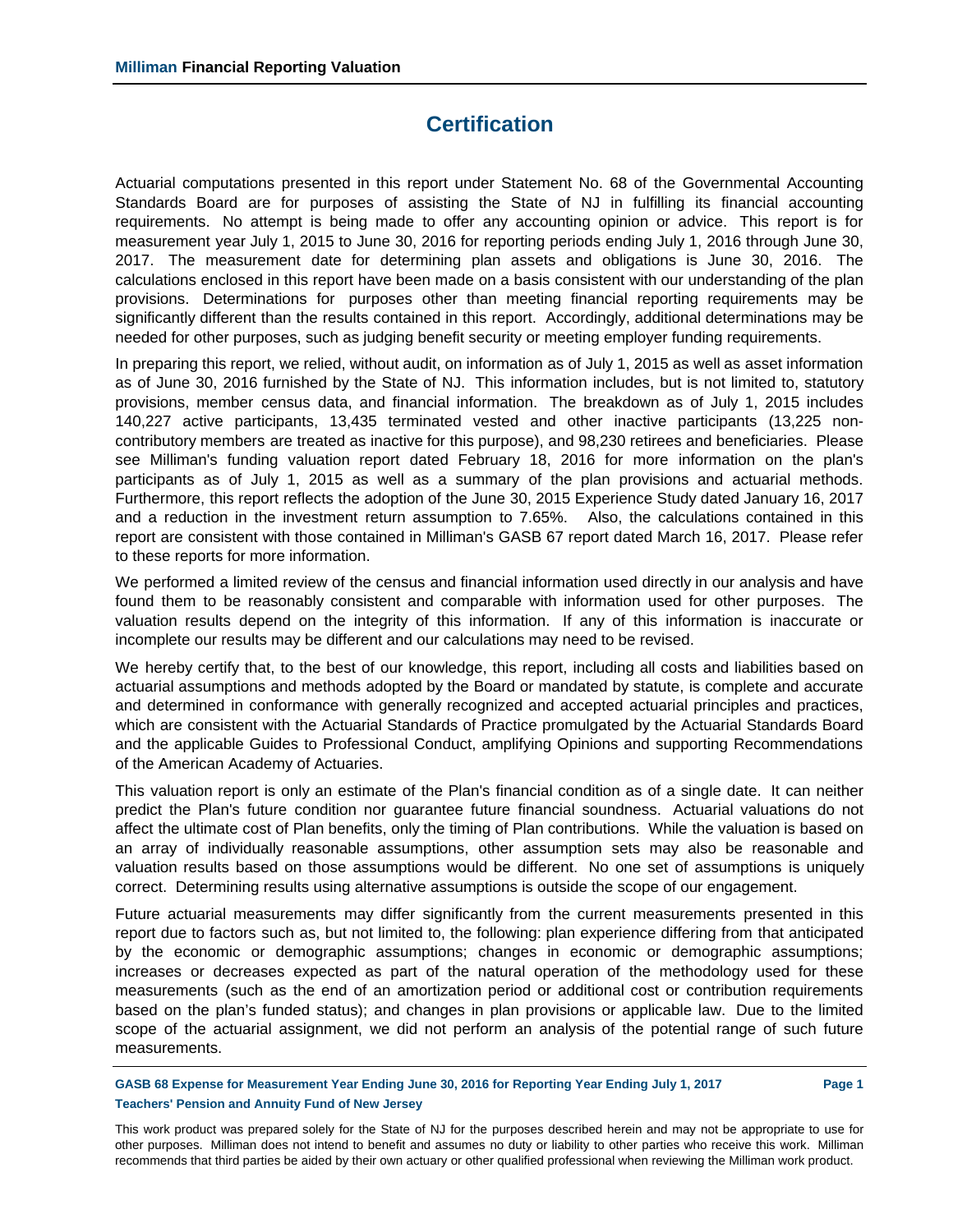## **Certification**

Milliman's work is prepared solely for the use use and benefit of the State of New Jersey Division of Pensions and Benefits. To the extent that Milliman's work is not subject to disclosure under applicable public records laws, Milliman's work may not be provided to third parties without Milliman's prior written consent. Milliman does not intend to benefit or create a legal duty to any third party recipient of its work product. Milliman's consent to release its work product to any third party may be conditioned on the third party signing a Release, subject to the following exceptions: (a) the Plan Sponsor may provide a copy of Milliman's work, in its entirety, to the Plan Sponsor's professional service advisors who are subject to a duty of confidentiality and who agree to not use Milliman's work for any purpose other than to benefit the Fund; and (b) the Plan Sponsor may provide a copy of Milliman's work, in its entirety,to other governmental entities, as required by law.

No third party recipient of Milliman's work product should rely upon Milliman's work product. Such recipients should engage qualified professionals for advice appropriate to their specific needs.

The consultants who worked on this assignment are pension actuaries. Milliman's advice is not intended to be a substitute for qualified legal or accounting counsel.

The signing actuaries are independent of the plan sponsor. We are not aware of any relationship that would impair the objectivity of our work.

On the basis of the foregoing, we hereby certify that, to the best of our knowledge and belief, this report is complete and has been prepared in accordance with generally recognized accepted actuarial principles and practices. We are members of the American Academy of Actuaries and meet the Qualification Standards to render the actuarial opinion contained herein.

South Ponton

**Consulting Actuary Consulting Actuary** 

Richard I Lyord

\_\_\_\_\_\_\_\_\_\_\_\_\_\_\_\_\_\_\_\_\_\_\_\_\_\_\_\_\_\_\_\_\_\_\_\_\_\_\_

Scott F. Porter, FSA Richard L. Gordon, FSA

**GASB 68 Expense for Measurement Year Ending June 30, 2016 for Reporting Year Ending July 1, 2017 Page 2 Teachers' Pension and Annuity Fund of New Jersey**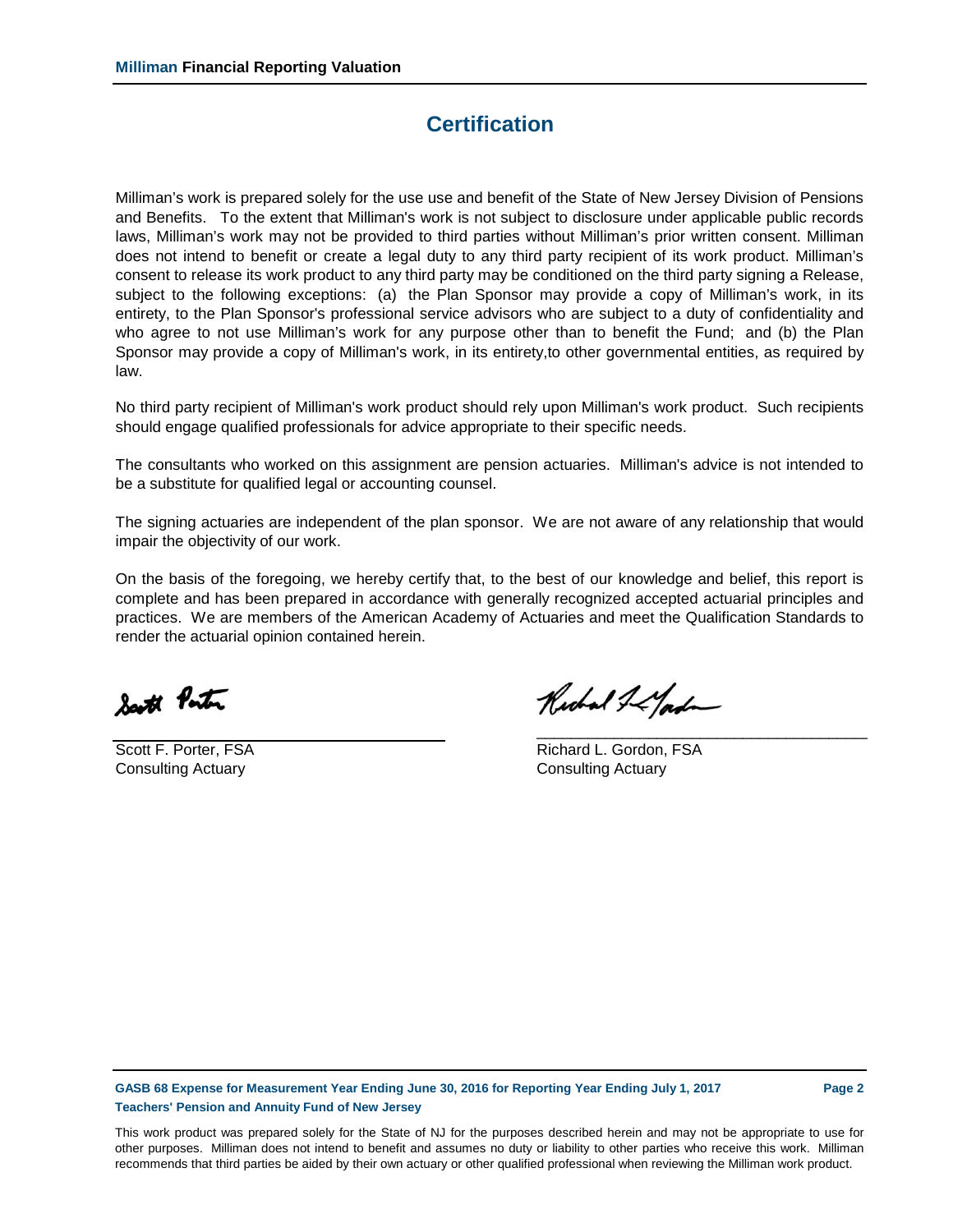## **Executive Summary**

This report presents the results of the actuarial valuation in accordance with GASB 68 as of June 30, 2016 for the Teachers' Pension and Annuity Fund to be used for reporting periods ending July 1, 2016 through June 30, 2017. There are several differences in actuarial assumptions and methods specified by GASB 67 and 68 versus those used to determine the statutory contribution in accordance with New Jersey statute. These differences include treatment of receivable contributions, amortization methods, actuarial cost methods, inclusion of insurance benefits and the discount rate. The discount rate decreased from 4.13% as of June 30, 2015 to 3.22% as of June 30, 2016. Please refer to the June 30, 2016 GASB 67 report for more information.

The Net Pension Liability increased by \$15,451.0 million from \$63,577.9 million as of June 30, 2015 to \$79,028.9 million as of June 30, 2016. The pension expense for TPAF increased by \$2,056.0 million from \$3,882.2 million for the measurement year ending June 30, 2015 to \$5,938.2 million for the measurement year ending June 30, 2016.

Deferred inflows decreased from \$554.4 million to \$134.5 million due to the transition of deferred investment gains to deferred investment losses partially offset by the actuarial gain for the 2016 fiscal year of \$134.6 million. The actuarial gain is amortized over the expected working lifetime of active and inactive participants. A portion of each of these items is recognized in the current measurement year in accordance with GASB 68.

Deferred outflows increased from \$7,521.4 million to \$17,414.7 million due to 1) a change in the GASB 68 discount rate from 4.13% as of June 30, 2015 to 3.22% as of June 30, 2016 as well as reflecting the 2015 Experience Study of \$10,827.1 million, 2) a loss on the market value of assets of \$2,159.3 million and 3) the transition of deferred investment gains to deferred investment losses. Similar to actuarial gains and losses, the change in actuarial assumptions is amortized over the expected working lifetime of active and inactive participants whereas the loss on the assets is recognized over a 5-year period. A portion of each of these items is recognized in the current measurement year in accordance with GASB 68. Any contributions made to TPAF for pension and noncontributory group insurance subsequent to the measurement date are not included in deferred outflows shown in this report, but should be reflected in the following measurement year per GASB 68.

Actuarial gains and losses as well as actuarial assumptions are amortized over the expected working lifetime of active and inactive participants in the plan as of the beginning of the measurement year. The period is 8.3 years and equals the total expected working lifetime of active members of 2,101,736 divided by the number of plan participants of 251,892.

### **GASB 68 Expense for Measurement Year Ending June 30, 2016 for Reporting Year Ending July 1, 2017 Page 3 Teachers' Pension and Annuity Fund of New Jersey**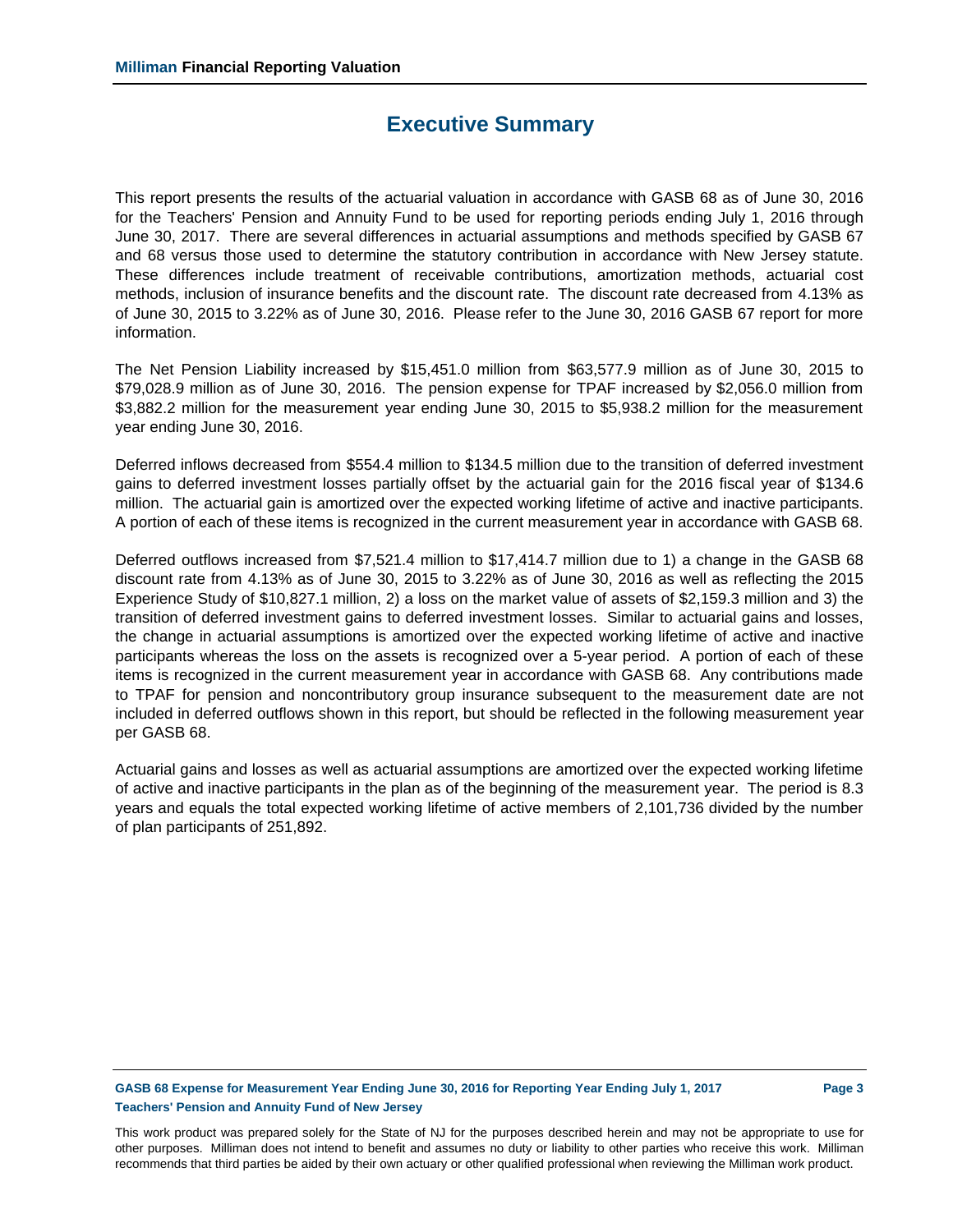## **Development of Proportionate Share**

Exhibit A contains the proportionate share for each location of TPAF as provided by the Division for the recent actuarial valuations. TPAF is a cost sharing employer pension fund with a special funding situation where a noncontributing entity (the State) is responsible to fund 100% of the contributions, excluding any local ERI contributions. The proportionate share is used to allocate costs between the State and nonemployer locations. The proportionate share allocated to State locations decreased from 0.59% as of June 30, 2015 to 0.46% as of June 30, 2016.

GASB 68 requires the proportionate share to be consistent with the manner in which contributions are determined and should reflect the projected long-term contribution effort of all employers and nonemployer contributing entities. To that end, the State determined the proportionate share based on contributions actually made to TPAF for purposes of meeting the statutory contribution determined in the actuarial valuations, allocated to employers based on covered payroll, and further adjusted by expected State ERI contributions. Since the State only contributed a portion of the required ERI contributions, the expected full ERI contributions were utilized in determining the proportion, for State employer locations. This provides a higher allocation of the liability and expense to the State to account for the ERI for these specific locations. However, the allocation for non-employer locations reflects actual ERI contributions paid for the year, if any. The allocation of contributions by covered payroll is consistent with the methods used to allocated costs to each noncontributing entity. These amounts were further adjusted to reflect late reporting employers.

The proportionate share is used by the Division and its auditors to allocate costs and liabilities in accordance with GASB 68 to each location. Please refer to the audited financial statements for the amounts allocated to each location, including the State. Since the State is the sole contributor, the entire Net Pension Liability plus pension expense and other related items are allocated solely to the State. The development of these amounts is split between the portion associated with State locations and the portion assumed on behalf of nonemployer locations.

The portion assumed on behalf of nonemployer locations is then allocated to each local employer. The proportionate share shown on Exhibit A shows the proportion for each location of all nonemployer locations. Each local employer is required to book as an expense and corresponding revenue their proportionate share of the pension expense allocated to a noncontributing entity (the State) under a special funding situation. Furthermore, each local employer includes their proportionate share of the Net Pension Liability in their footnotes.

### **GASB 68 Expense for Measurement Year Ending June 30, 2016 for Reporting Year Ending July 1, 2017 Page 4 Teachers' Pension and Annuity Fund of New Jersey**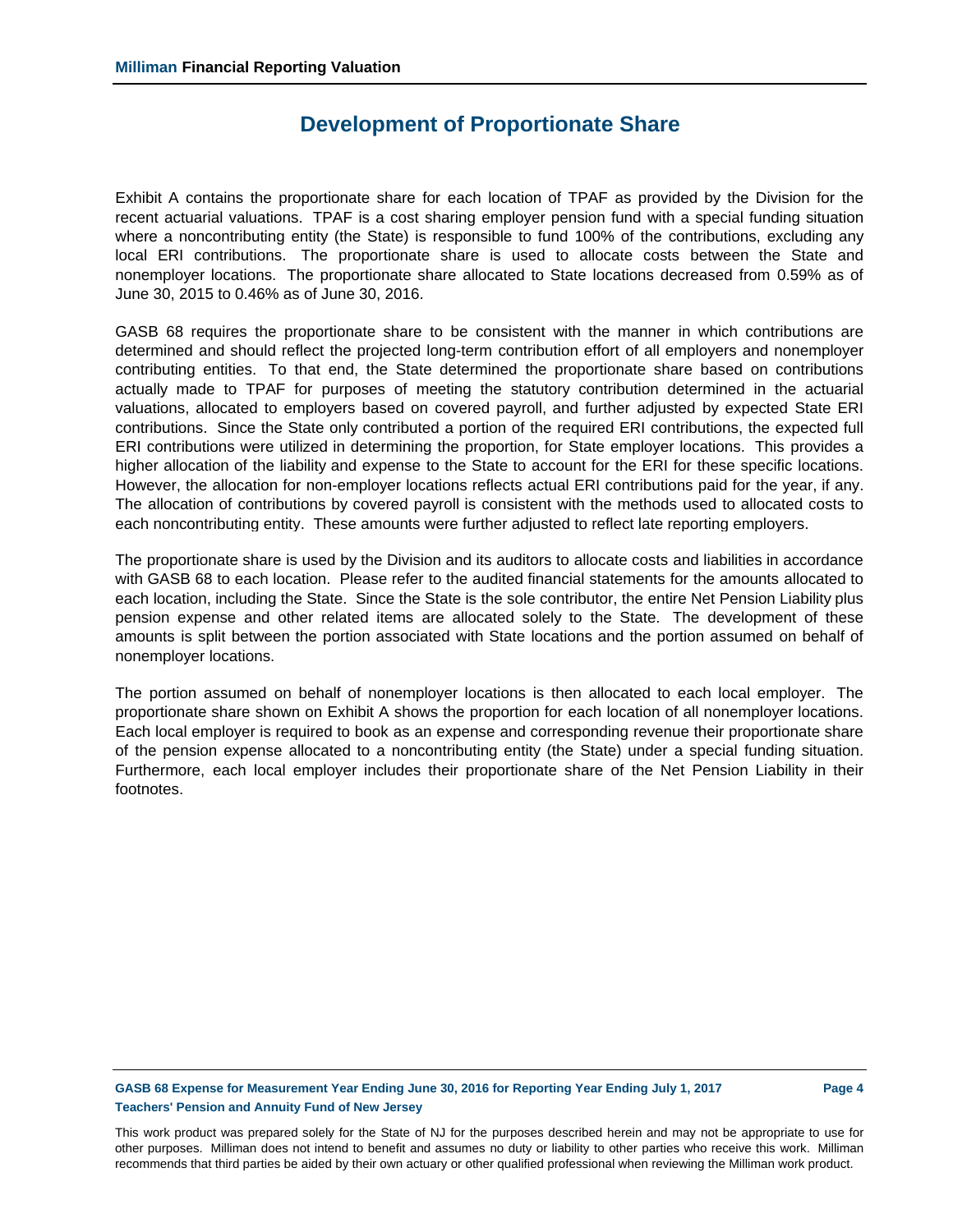# **Pension Expense**

## **Measured as of June 30, 2016 For Fiscal Year Ending June 30, 2017**

| <b>Pension Expense</b>                                | <b>July 1, 2014 to</b><br><b>June 30, 2015</b> | <b>July 1, 2015 to</b><br><b>June 30, 2016</b> |
|-------------------------------------------------------|------------------------------------------------|------------------------------------------------|
|                                                       |                                                |                                                |
| Service cost                                          | \$2,022,411,197                                | \$2,344,321,810                                |
| Interest on total pension liability                   | 3,797,032,970                                  | 3,694,844,118                                  |
| Effect of plan changes                                | 0                                              | 0                                              |
| Administrative expenses                               | 13,890,081                                     | 13,768,112                                     |
| Member contributions                                  | (740, 296, 265)                                | (761, 711, 695)                                |
| Expected investment return net of investment expenses | (2,029,273,228)                                | (1,891,591,611)                                |
| Recognition of Deferred Inflows/Outflows of Resources |                                                |                                                |
| Recognition of economic/demographic gains or losses   | 41,074,205                                     | 24,852,016                                     |
| Recognition of assumption changes or inputs           | 1,020,026,475                                  | 2,324,495,511                                  |
| Recognition of investment gains or losses             | (242, 667, 084)                                | 189,188,109                                    |
| <b>Pension Expense</b>                                | 3,882,198,351                                  | 5,938,166,370                                  |
|                                                       |                                                |                                                |

As of June 30, 2016, the deferred inflows and outflows of resources are as follows:

|                                                      | <b>Deferred Inflows</b> | <b>Deferred Outflows</b> |
|------------------------------------------------------|-------------------------|--------------------------|
| <b>Deferred Inflows / Outflows of Resources</b>      | of Resouces             | of Resouces              |
| Differences between expected and actual experience   | (\$134,532,594)         | \$277,221,464            |
| Changes of assumptions                               | 0                       | 15,702,750,875           |
| Net difference between projected and actual earnings | 0                       | 1,434,728,667            |
| Total *                                              | (134, 532, 594)         | 17,414,701,006           |

Other amounts currently reported as deferred outflows of resources and deferred inflows of resources related to pensions will be recognized in pension expense as follows:

| Year ended June 30: |                 |
|---------------------|-----------------|
| 2017                | \$2,538,535,636 |
| 2018                | 2,538,535,638   |
| 2019                | 2.973.844.782   |
| 2020                | 2,781,202,719   |
| 2021                | 2.349.347.527   |
| Thereafter **       | 4,098,702,110   |

\* In addition, any employer contributions subsequent to the measurement date should be reported under deferred outflows of resources and recognized as a reduction of the net pension liability in the year ended 06/30/2017. No amounts are included above.

\*\* Note that additional future deferred inflows and outflows of resources may impact these numbers.

**GASB 68 Expense for Measurement Year Ending June 30, 2016 for Reporting Year Ending July 1, 2017 Teachers' Pension and Annuity Fund of New Jersey Page 5**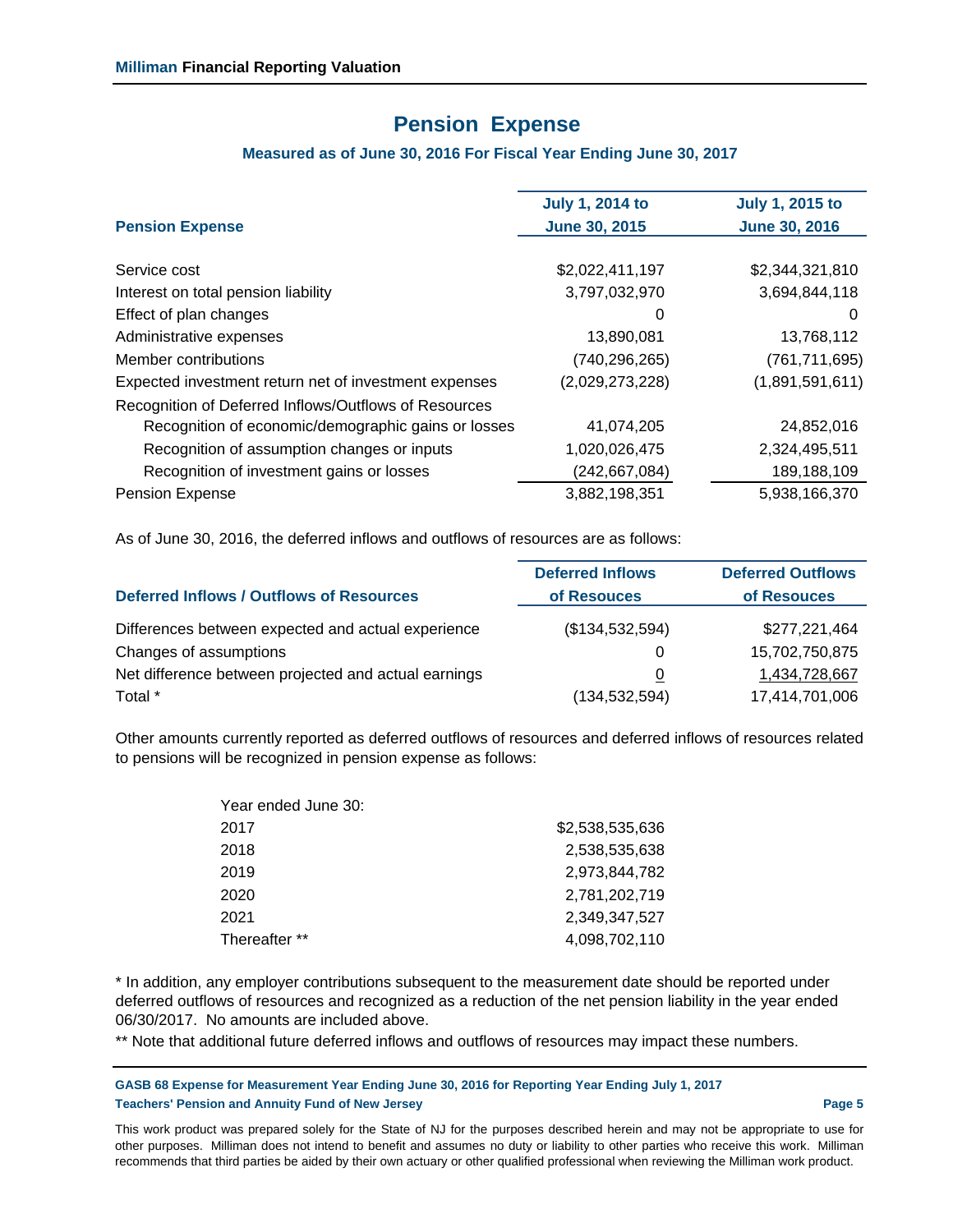|                   | <b>Original</b>    | <b>AmountEstablished</b> | <b>Original</b><br><b>Date Recognition</b><br>Period* | <b>Amount</b><br><b>Recognized</b><br>in 06/30/2016<br><b>Expense</b> | <b>Balance of</b><br><b>Deferred</b><br><b>Inflows</b><br>06/30/2016 | <b>Balance of</b><br><b>Deferred</b><br><b>Outflows</b><br>06/30/2016 |
|-------------------|--------------------|--------------------------|-------------------------------------------------------|-----------------------------------------------------------------------|----------------------------------------------------------------------|-----------------------------------------------------------------------|
| <b>Investment</b> | 2,159,275,964      | 6/30/2016                | 5.0                                                   | 431,855,193                                                           | $\mathbf 0$                                                          | 1,727,420,771                                                         |
| (gains) or        | 963,210,302        | 6/30/2015                | 5.0                                                   | 192,642,060                                                           | 0                                                                    | 577,926,182                                                           |
| <b>losses</b>     | (2, 176, 545, 718) | 6/30/2014                | 5.0                                                   | (435, 309, 144)                                                       | (870, 618, 286)                                                      | 0                                                                     |
|                   | 0                  | 6/30/2013                | 5.0                                                   | 0                                                                     | 0                                                                    | 0                                                                     |
|                   | 0                  | 6/30/2012                | 5.0                                                   | 0                                                                     | $\mathbf 0$                                                          | 0                                                                     |
|                   |                    |                          |                                                       | 189,188,109                                                           | $\overline{0}$                                                       | 1,434,728,667                                                         |
| Economic/         | (134, 644, 168)    | 6/30/2016                | 8.3                                                   | (16, 222, 189)                                                        | (118, 421, 979)                                                      | 0                                                                     |
| demographic       | 365,228,278        | 6/30/2015                | 8.3                                                   | 44,003,407                                                            | 0                                                                    | 277,221,464                                                           |
| (gains) or        | (24,898,221)       | 6/30/2014                | 8.5                                                   | (2,929,202)                                                           | (16, 110, 615)                                                       | 0                                                                     |
| <b>losses</b>     | 0                  | 6/30/2013                | 0.0                                                   | 0                                                                     | 0                                                                    | $\pmb{0}$                                                             |
|                   | 0                  | 6/30/2012                | 0.0                                                   | 0                                                                     | 0                                                                    | $\pmb{0}$                                                             |
|                   | 0                  | 6/30/2011                | 0.0                                                   | 0                                                                     | 0                                                                    | $\mathbf 0$                                                           |
|                   | 0                  | 6/30/2010                | 0.0                                                   | 0                                                                     | 0                                                                    | 0                                                                     |
|                   | 0                  | 6/30/2009                | 0.0                                                   | 0                                                                     | 0                                                                    | 0                                                                     |
|                   | 0                  | 6/30/2008                | 0.0                                                   | 0                                                                     | 0                                                                    | $\pmb{0}$                                                             |
|                   | 0                  | 6/30/2007                | 0.0                                                   | 0                                                                     | 0                                                                    | $\mathbf 0$                                                           |
|                   | 0                  | 6/30/2006                | 0.0                                                   | 0                                                                     | 0                                                                    | $\mathbf 0$                                                           |
|                   | 0                  | 6/30/2005                | 0.0                                                   | 0                                                                     | 0                                                                    | 0                                                                     |
|                   | 0                  | 6/30/2004                | 0.0                                                   | 0                                                                     | 0                                                                    | 0                                                                     |
|                   |                    |                          |                                                       | 24,852,016                                                            | (134, 532, 594)                                                      | 277,221,464                                                           |
| <b>Assumption</b> | 10,827,093,000     | 6/30/2016                | 8.3                                                   | 1,304,469,036                                                         | $\mathbf 0$                                                          | 9,522,623,964                                                         |
| changes or        | 5,913,556,000      | 6/30/2015                | 8.3                                                   | 712,476,627                                                           | 0                                                                    | 4,488,602,746                                                         |
| <b>inputs</b>     | 2,614,173,709      | 6/30/2014                | 8.5                                                   | 307,549,848                                                           | 0                                                                    | 1,691,524,165                                                         |
|                   | 0                  | 6/30/2013                | 0.0                                                   | 0                                                                     | 0                                                                    | 0                                                                     |
|                   | $\mathbf 0$        | 6/30/2012                | 0.0                                                   | 0                                                                     | 0                                                                    | $\pmb{0}$                                                             |
|                   | 0                  | 6/30/2011                | 0.0                                                   | 0                                                                     | 0                                                                    | $\pmb{0}$                                                             |
|                   | 0                  | 6/30/2010                | 0.0                                                   | 0                                                                     | 0                                                                    | $\pmb{0}$                                                             |
|                   | 0                  | 6/30/2009                | 0.0                                                   | 0                                                                     | 0                                                                    | $\mathbf 0$                                                           |
|                   | 0                  | 6/30/2008                | 0.0                                                   | 0                                                                     | 0                                                                    | $\mathbf 0$                                                           |
|                   | 0                  | 6/30/2005                | 0.0                                                   | 0                                                                     | 0                                                                    | 0                                                                     |
|                   | 0                  | 6/30/2004                | 0.0                                                   | 0                                                                     | 0                                                                    | 0                                                                     |
|                   | 0                  | 6/30/2003                | 0.0                                                   | 0                                                                     | 0                                                                    | 0                                                                     |
|                   |                    |                          |                                                       | 2,324,495,511                                                         | $\overline{0}$                                                       | 15,702,750,875                                                        |

## **Schedule of Deferred Inflows and Outflows of Resources**

\* Investment (gains)/losses are recognized in pension expense over a period of five years; economic/demographic (gains)/losses and assumption changes or inputs are recognized over the average remaining service life for all active and inactive members.

**GASB 68 Expense for Measurement Year Ending June 30, 2016 for Reporting Year Ending July 1, 2017 Teachers' Pension and Annuity Fund of New Jersey Page 6**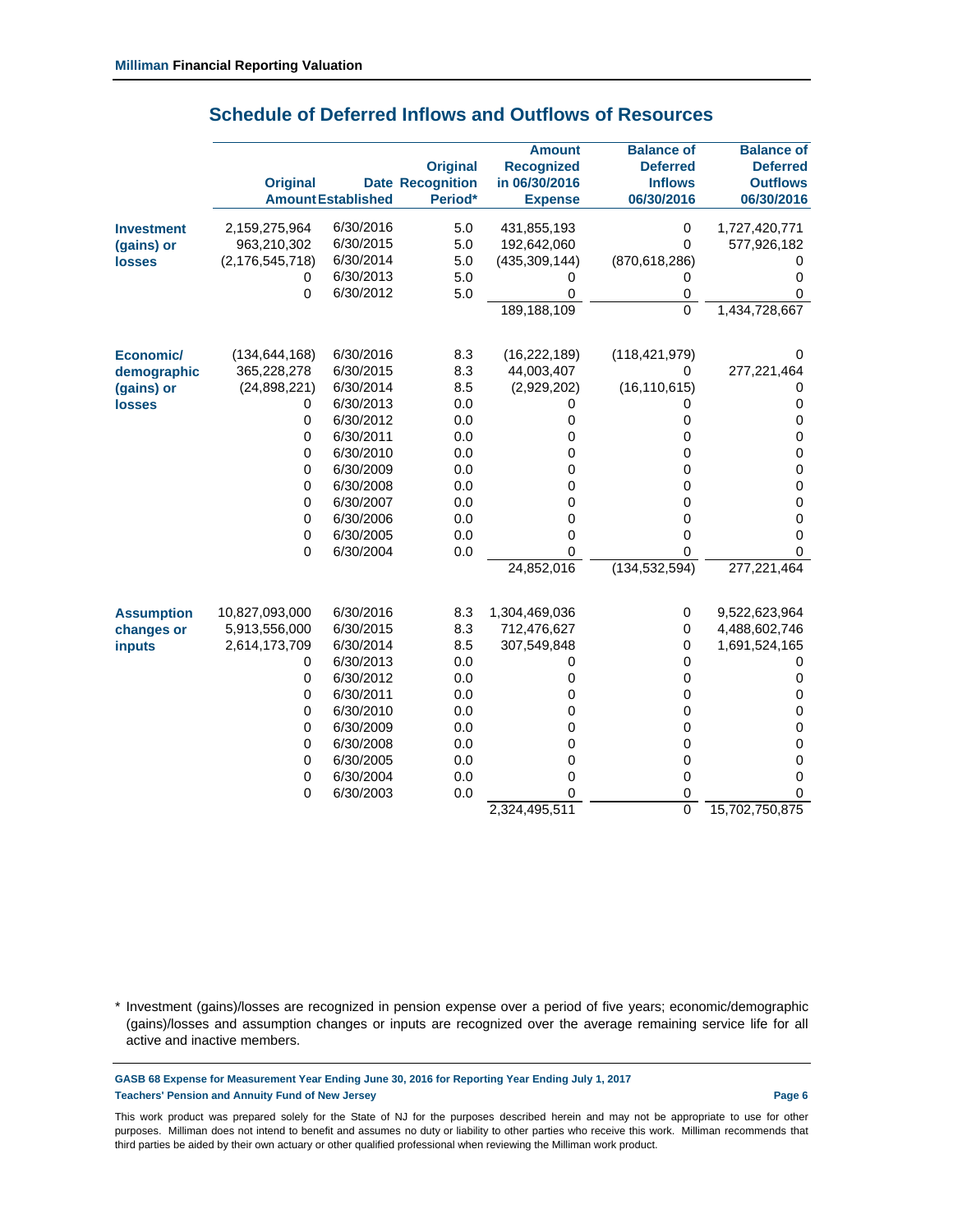### **Milliman Financial Reporting Valuation**

| <b>GASB 68 Summary for Measurement Year</b>                                                                                          |                                                     |                                                           |                                                          |                                   |                                                    |                                                      |                                                                     |                                                  |  |  |  |  |
|--------------------------------------------------------------------------------------------------------------------------------------|-----------------------------------------------------|-----------------------------------------------------------|----------------------------------------------------------|-----------------------------------|----------------------------------------------------|------------------------------------------------------|---------------------------------------------------------------------|--------------------------------------------------|--|--|--|--|
|                                                                                                                                      | <b>Total</b><br><b>Pension</b><br>Liability         | Plan<br><b>Fiduciary</b><br><b>Net Position</b>           | <b>Net</b><br><b>Pension</b><br>Liability                | <b>Deferred</b><br><b>Inflows</b> | <b>Deferred</b><br><b>Outflows</b>                 | <b>Net</b><br><b>Deferrals</b>                       | <b>Net Pension</b><br><b>Liability plus</b><br><b>Net Deferrals</b> | <b>Annual</b><br><b>Expense</b>                  |  |  |  |  |
| Balances as of June 30, 2015                                                                                                         | (\$89,182,662,000)                                  | \$25,604,797,560                                          | $(\$63,577,864,440)$                                     |                                   | (\$554,399,005) \$7,521,378,257                    | \$6,966,979,253                                      | (\$56,610,885,188)                                                  |                                                  |  |  |  |  |
| Service cost<br>Interest on total pension liability<br>Effect of plan changes                                                        | (2,344,321,810)<br>(3,694,844,118)<br>$\Omega$      |                                                           | (2,344,321,810)<br>(3,694,844,118)<br>$\Omega$           |                                   |                                                    |                                                      |                                                                     | 2,344,321,810<br>3,694,844,118<br>$\Omega$       |  |  |  |  |
| Effect of liability gains or losses<br>Effect of assumption changes or inputs<br>Benefit payments                                    | 134,644,168<br>(10, 827, 093, 000)<br>4,169,070,762 | (4, 169, 070, 762)                                        | 134,644,168<br>(10,827,093,000)                          | (134, 644, 168)                   | 10,827,093,000                                     | (134, 644, 168)<br>10,827,093,000                    |                                                                     |                                                  |  |  |  |  |
| Transfers from other Systems<br>Administrative expenses<br>Member contributions<br>Expected investment income (net of inv expenses)  | (1,564,002)                                         | 1,564,002<br>(13,768,112)<br>761,711,695<br>1,891,591,611 | $\Omega$<br>(13,768,112)<br>761,711,695<br>1,891,591,611 |                                   |                                                    |                                                      |                                                                     | 13,768,112<br>(761, 711, 695)<br>(1,891,591,611) |  |  |  |  |
| Investment gains or losses<br><b>Employer contributions</b><br>Other                                                                 |                                                     | (2, 159, 275, 964)<br>800,069,277<br>243,660              | (2, 159, 275, 964)<br>800,069,277<br>243,660             |                                   | 2,159,275,964                                      | 2,159,275,964                                        | 800,069,277<br>243,660                                              |                                                  |  |  |  |  |
| Recognition of liability gains or losses<br>Recognition of assumption changes or inputs<br>Recognition of investment gains or losses |                                                     |                                                           |                                                          | 19,151,391<br>535,359,188         | (44,003,407)<br>(2,324,495,511)<br>(724, 547, 297) | (24, 852, 016)<br>(2,324,495,511)<br>(189, 188, 109) |                                                                     | 24,852,016<br>2,324,495,511<br>189, 188, 109     |  |  |  |  |
| Annual expense                                                                                                                       |                                                     |                                                           |                                                          |                                   |                                                    |                                                      | (5,938,166,370)                                                     | <br>5,938,166,370                                |  |  |  |  |
| Balances as of June 30, 2016                                                                                                         | ------------------<br>(101, 746, 770, 000)          | ------------------<br>22,717,862,967                      | <br>(79,028,907,033)                                     | (134, 532, 594)                   | 17,414,701,006                                     | <br>17,280,168,413                                   | -------------------<br>(61,748,738,621)                             |                                                  |  |  |  |  |

**GASB 68 Expense for Measurement Year Ending June 30, 2016 for Reporting Year Ending July 1, 2017 Teachers' Pension and Annuity Fund of New Jersey Page 7**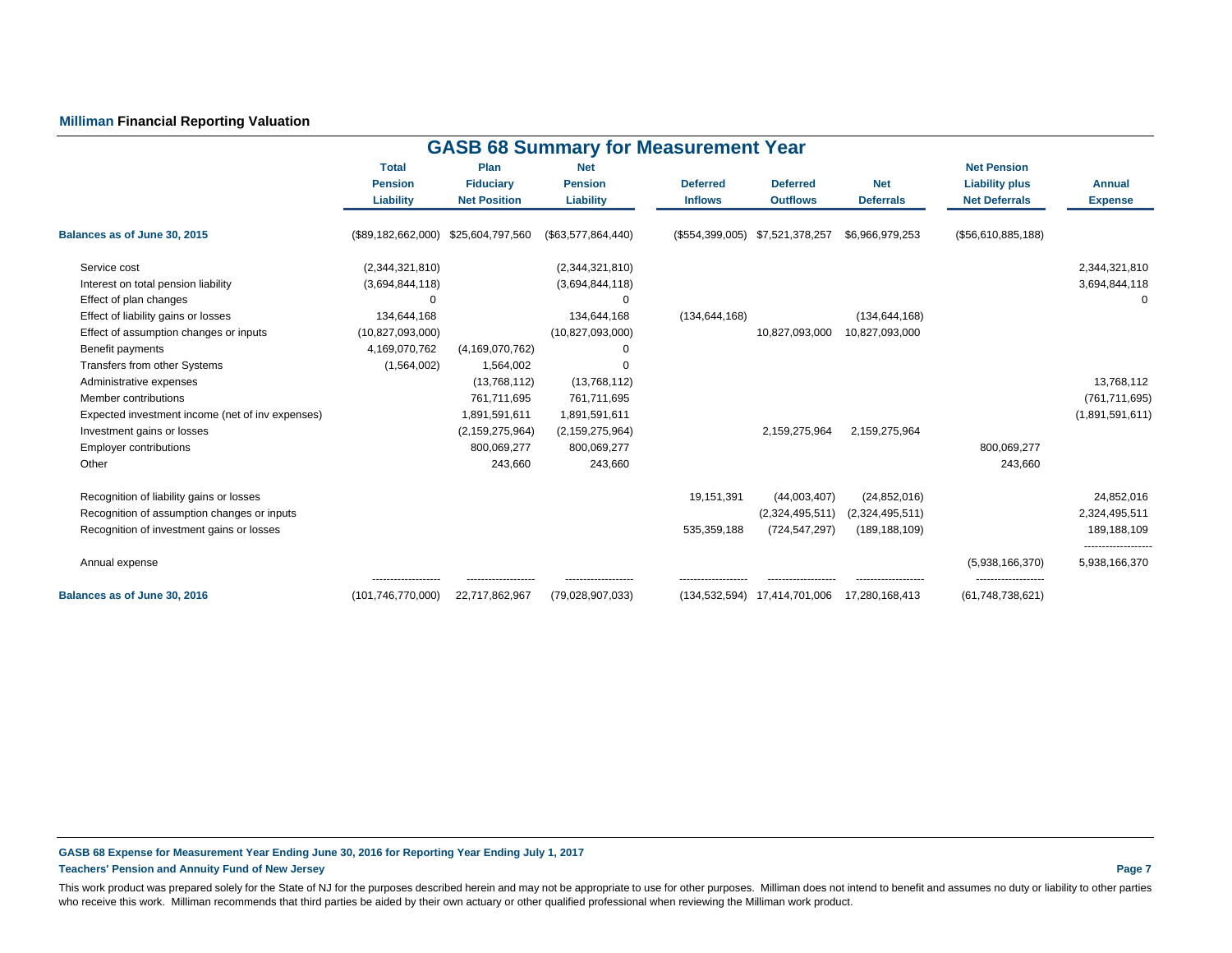|                     |              |                                                                          |                                    | Fiscal Year Ending June 30, 2016 |                        |                   |                            |                   |                           |                        |                         |                        |                      | Fiscal Year Ending June 30, 2015 |                      |  |  |
|---------------------|--------------|--------------------------------------------------------------------------|------------------------------------|----------------------------------|------------------------|-------------------|----------------------------|-------------------|---------------------------|------------------------|-------------------------|------------------------|----------------------|----------------------------------|----------------------|--|--|
|                     |              |                                                                          |                                    | Allocated                        |                        |                   | <b>Total Employer</b>      |                   | <b>Total Non-Employer</b> |                        | Allocated               |                        |                      | Tota                             |                      |  |  |
|                     |              |                                                                          |                                    | Statutory                        |                        | Full              | Contribution               | Actual            | Contribution              | Employer               | Statutory               |                        | Full                 | Contribution                     | Employer             |  |  |
| Group Location      | Code         | Location<br>Name                                                         |                                    | Pension<br>Contribution          | <b>NCGI</b><br>Premium | ERI3&5<br>Premium | For Allocation<br>Purposes | ERI3&5<br>Premium | For Allocation            | Proportionate<br>Share | Pension<br>Contribution | <b>NCGI</b><br>Premium | ERI 3 & 5<br>Premium | For Allocation Proportionate     |                      |  |  |
| Code<br>-2          | 90207        | 902072 OFFICE OF ADM LAW                                                 | County                             |                                  |                        | 70,530            | 70,530                     | N/A               | Purposes<br>N/A           | 0.00879%               |                         |                        | 65,366               | Purposes<br>65,366               | Share<br>0.01202%    |  |  |
| $\overline{2}$      | 90400        | 904002 DEPARTMENT OF EDUCATION                                           |                                    | 650,648                          | 30,323                 | 2,087,745         | 2,768,716                  | N/A               | N/A                       | 0.34501%               | 473,811                 | 34,088                 | 1,934,888            | 2,442,787                        | 0.44918%             |  |  |
| $\overline{2}$      | 90416        | 904162 NJ DEPARTMENT OF EDUCATION                                        |                                    | 396,347                          | 18,472                 | 418,812           | 833,631                    | N/A               | N/A                       | 0.10388%               | 273,831                 | 19,701                 | 388,149              | 681,681                          | 0.12535%             |  |  |
| 6                   | 90280        | 902806 DEPARTMENT OF LABOR                                               |                                    | 8.194                            | 382                    |                   | 8,576                      | N/A               | N/A                       | 0.00107%               | 5,425                   | 390                    |                      | 5,815                            | 0.00107%             |  |  |
|                     |              | <b>Employer - State of New Jersey Subtotals</b>                          |                                    | 1,055,189                        | 49,177                 | 2,577,087         | 3,681,453                  | N/A               | N/A                       | 0.45874%               | 753,067                 | 54,179                 | 2,388,403            | 3,195,649                        | 0.58762%             |  |  |
| $\overline{4}$      |              | 90412 904124 KEAN UNIVERSITY                                             |                                    | 16,746                           | 781                    | 181,911           | 199,438                    | 54.573            | 72,100                    | 0.00903%               | 17,091                  | 1,230                  | 168,592              | 186,913                          | 0.03457%             |  |  |
| $\overline{4}$      | 90414        | 904144 MONTCLAIR STATE UNIVERSITY                                        |                                    |                                  |                        | 143,911           | 143,911                    | 43,173            | 43,173                    | 0.00541%               | 12,731                  | 916                    | 133,375              | 147,022                          | 0.02719%             |  |  |
| $\overline{4}$      | 90411        | 904114 NEW JERSEY CITY UNIVERSITY                                        |                                    | 9,187                            | 428                    | 347,785           | 357,400                    | 104,336           | 113,951                   | 0.01428%               | 11,037                  | 794                    | 322,321              | 334,152                          | 0.06181%             |  |  |
| 3<br>$\overline{4}$ | 981<br>90410 | 9813 NJ INSTITUTE OF TECHNOLOGY<br>904104 ROWAN UNIVERSITY               |                                    |                                  |                        | 69,939<br>58,992  | 69,939<br>58,992           | 20,982<br>17,698  | 20,982<br>17,698          | 0.00263%<br>0.00222%   | 256                     | 18                     | 64,818<br>54,673     | 64,818<br>54,947                 | 0.01199%<br>0.01016% |  |  |
| $\overline{4}$      | 90415        | 904154 THE COLLEGE OF NEW JERSEY                                         |                                    | 9,020                            | 421                    | 36,989            | 46,430                     | 11,097            | 20,538                    | 0.00257%               | 5,917                   | 426                    | 34,281               | 40,624                           | 0.00751%             |  |  |
| $\mathbf{A}$        | 90413        | 904134 WILLIAM PATERSON UNIV OF NJ                                       |                                    | 27,819                           | 1,297                  | 67,169            | 96,285                     | 20,151            | 49,267                    | 0.00617%               | 18,334                  | 1,319                  | 62,252               | 81,905                           | 0.01515%             |  |  |
| 6                   | 1020         | 10206 ABSECON BD OF ED                                                   | <b>ATLANTIC</b>                    | 400.368                          | 18.659                 |                   | 419,027                    |                   | 419,027                   | 0.05250%               | 265.493                 | 19.101                 |                      | 284,594                          | 0.05264%             |  |  |
| 6                   | 1000         | 10006 ATLANTIC CITY BD OF ED                                             | <b>ATLANTIC</b>                    | 5,224,451                        | 243,485                |                   | 5,467,936                  |                   | 5,467,936                 | 0.68504%               | 3,315,143               | 238,509                |                      | 3,553,652                        | 0.65731%             |  |  |
| 6                   | 1098         | 10986 ATLANTIC CO SPECIAL SERVICES                                       | <b>ATLANTIC</b>                    | 584,797                          | 27.254                 |                   | 612,051                    |                   | 612.051                   | 0.07668%               | 395,738                 | 28,472                 |                      | 424.210                          | 0.07846%             |  |  |
| 6                   | 969<br>1094  | 9696 ATLANTIC CO VOCATIONAL SCHOOLS                                      | <b>ATLANTIC</b>                    | 505,474                          | 23,558                 |                   | 529,032                    |                   | 529,032                   | 0.06628%               | 277,670                 | 19,977                 |                      | 297,647                          | 0.05505%             |  |  |
| 6<br>6              | 1081         | 10946 BRIGANTINE CITY BD OF ED<br>10816 BUENA REGIONAL SCHOOL DIST       | <b>ATLANTIC</b><br><b>ATLANTIC</b> | 528,703<br>1,100,230             | 24,640<br>51,276       |                   | 553,343<br>1,151,506       |                   | 553,343<br>1,151,506      | 0.06932%<br>0.14426%   | 330,366<br>784,069      | 23,768<br>56,410       |                      | 354,134<br>840,479               | 0.06550%<br>0.15546% |  |  |
| 6                   | 1030         | 10306 EGG HARBOR CITY BD OF ED                                           | <b>ATLANTIC</b>                    | 307,011                          | 14,308                 |                   | 321,319                    |                   | 321,319                   | 0.04026%               | 208,959                 | 15,034                 |                      | 223,993                          | 0.04143%             |  |  |
| 6                   | 1083         | 10836 EGG HARBOR TWP BD OF ED                                            | <b>ATLANTIC</b>                    | 3,742,902                        | 174,438                |                   | 3,917,340                  |                   | 3,917,340                 | 0.49078%               | 2,486,190               | 178,870                |                      | 2,665,060                        | 0.49295%             |  |  |
| 6                   | 1084         | 10846 ESTELL MANOR BD OF ED                                              | <b>ATLANTIC</b>                    | 96.762                           | 4,510                  |                   | 101,272                    |                   | 101,272                   | 0.01269%               | 65,392                  | 4,705                  |                      | 70,097                           | 0.01297%             |  |  |
| -6                  | 1085         | 10856 FOLSOM BOROUGH BD OF ED                                            | <b>ATLANTIC</b>                    | 190,229                          | 8,866                  |                   | 199,095                    |                   | 199,095                   | 0.02494%               | 114,550                 | 8,241                  |                      | 122,791                          | 0.02271%             |  |  |
| -8                  | 1080         | 10808 GALLOWAY COMMUNITY CHARTER SCH                                     | <b>ATLANTIC</b>                    | 123,049                          | 5,735                  |                   | 128,784                    |                   | 128,784                   | 0.01613%               | 72,556                  | 5,220                  |                      | 77,776                           | 0.01439%             |  |  |
| 6                   | 1086         | 10866 GALLOWAY TOWNSHIP BD OF ED                                         | <b>ATLANTIC</b>                    | 1,846,849                        | 86,072                 |                   | 1,932,921                  |                   | 1,932,921                 | 0.24216%               | 1,203,729               | 86,603                 |                      | 1,290,332                        | 0.23867%             |  |  |
| 6<br>6              | 1097<br>1087 | 10976 GREATER EGG HARBOR REGIONAL<br>10876 HAMILTON TWP BD ED (ATLANTIC) | <b>ATLANTIC</b><br><b>ATLANTIC</b> | 1,806,496                        | 84,192                 |                   | 1,890,688                  |                   | 1,890,688<br>1,484,371    | 0.23687%<br>0.18597%   | 1,173,508<br>892,588    | 84,429<br>64,218       |                      | 1,257,937<br>956,806             | 0.23268%<br>0.17698% |  |  |
| -6                  | 1040         | 10406 HAMMONTON TOWN BD OF ED                                            | <b>ATLANTIC</b>                    | 1,418,272<br>1,490,296           | 66,099<br>69,455       |                   | 1,484,371<br>1,559,751     |                   | 1,559,751                 | 0.19541%               | 981,115                 | 70,587                 |                      | 1,051,702                        | 0.19453%             |  |  |
| 6                   | 1050         | 10506 LINWOOD BD OF ED                                                   | <b>ATLANTIC</b>                    | 483.239                          | 22,521                 |                   | 505,760                    |                   | 505,760                   | 0.06336%               | 324,645                 | 23,357                 |                      | 348,002                          | 0.06437%             |  |  |
| -6                  | 1096         | 10966 MAINLAND REGIONAL H S                                              | <b>ATLANTIC</b>                    | 893,570                          | 41,645                 |                   | 935,215                    |                   | 935,215                   | 0.11717%               | 602,507                 | 43,348                 |                      | 645,855                          | 0.11946%             |  |  |
| -6                  | 1060         | 10606 MARGATE CITY BD OF ED                                              | <b>ATLANTIC</b>                    | 349,479                          | 16,287                 |                   | 365,766                    |                   | 365,766                   | 0.04582%               | 238,464                 | 17,156                 |                      | 255,620                          | 0.04728%             |  |  |
| -6                  | 1088         | 10886 MULLICA TWP BD OF ED                                               | <b>ATLANTIC</b>                    | 364,870                          | 17,005                 |                   | 381,875                    |                   | 381,875                   | 0.04784%               | 250,670                 | 18,035                 |                      | 268,705                          | 0.04970%             |  |  |
| 6<br>8              | 1089<br>1022 | 10896 NORTHFIELD BD OF ED                                                | <b>ATLANTIC</b>                    | 453,538                          | 21,137                 |                   | 474,675                    |                   | 474,675                   | 0.05947%               | 316,387<br>101,197      | 22,763                 |                      | 339,150                          | 0.06273%<br>0.02006% |  |  |
| 6                   | 1010         | 10228 OCEANSIDE CHARTER SCHOOL<br>10106 PLEASANTVILLE BD OF ED           | <b>ATLANTIC</b><br><b>ATLANTIC</b> | 2,344,461                        | 109,263                |                   | 2,453,724                  |                   | 2,453,724                 | 0.00000%<br>0.30741%   | 1,513,136               | 7,281<br>108,863       |                      | 108,478<br>1,621,999             | 0.30002%             |  |  |
| 6                   | 1091         | 10916 PORT REPUBLIC CITY BD OF ED                                        | <b>ATLANTIC</b>                    | 67,682                           | 3,154                  |                   | 70,836                     |                   | 70,836                    | 0.00887%               | 48,777                  | 3,509                  |                      | 52,286                           | 0.00967%             |  |  |
| 6                   | 1092         | 10926 SOMERS POINT CITY BD OF ED                                         | <b>ATLANTIC</b>                    | 526,971                          | 24,559                 |                   | 551,530                    |                   | 551,530                   | 0.06910%               | 361,225                 | 25,988                 |                      | 387,213                          | 0.07162%             |  |  |
| 6                   | 1070         | 10706 VENTNOR CITY BD OF ED                                              | ATLANTIC                           | 506,330                          | 23,597                 |                   | 529,927                    |                   | 529,927                   | 0.06639%               | 340,788                 | 24,518                 |                      | 365,306                          | 0.06757%             |  |  |
| 6                   | 1093         | 10936 WEYMOUTH TOWNSHIP BD OF ED                                         | ATLANTIC                           | 115,802                          | 5,397                  |                   | 121,199                    |                   | 121,199                   | 0.01518%               | 76,842                  | 5,528                  |                      | 82,370                           | 0.01524%             |  |  |
| 6                   | 2097         | 20976 SOUTH BERGEN JOINTURE COMM                                         | <b>BERGEN</b>                      | 621,541                          | 28,967                 |                   | 650,508                    |                   | 650,508                   | 0.08150%               | 413,940                 | 29,781                 |                      | 443,721                          | 0.08207%             |  |  |
| 6<br>6              | 2021<br>2022 | 20216 ALLENDALE BORO BD OF ED<br>20226 ALPINE BD OF ED                   | <b>BERGEN</b><br><b>BERGEN</b>     | 485,183<br>131,151               | 22,612<br>6,112        |                   | 507,795<br>137,263         |                   | 507,795<br>137,263        | 0.06362%<br>0.01720%   | 315,888<br>101,721      | 22,727<br>7,318        |                      | 338,615<br>109,039               | 0.06263%<br>0.02017% |  |  |
| 8                   | 2098         | 20988 BERGEN ARTS & SCIENCE CHRTR SCH                                    | <b>BERGEN</b>                      | 271,717                          | 12,663                 |                   | 284,380                    |                   | 284,380                   | 0.03563%               | 140,985                 | 10,143                 |                      | 151,128                          | 0.02795%             |  |  |
| 6                   | 2001         | 20016 BERGEN CO BD OF SPECIAL SERVS                                      | <b>BERGEN</b>                      | 2,223,920                        | 103,646                |                   | 2,327,566                  |                   | 2,327,566                 | 0.29160%               | 1,489,873               | 107,190                |                      | 1,597,063                        | 0.29540%             |  |  |
| 6                   | 980          | 9806 BERGEN CO VOCATIONAL SCHOOL                                         | <b>BERGEN</b>                      | 1,815,873                        | 84,629                 |                   | 1,900,502                  |                   | 1,900,502                 | 0.23810%               | 1,191,906               | 85,752                 |                      | 1,277,658                        | 0.23632%             |  |  |
| 5                   | 2030         | 20305 BERGEN COMMUNITY COLLEGE                                           | <b>BERGEN</b>                      | 10,847                           | 506                    |                   | 11,353                     |                   | 11,353                    | 0.00142%               | 13,918                  | 1,001                  |                      | 14,919                           | 0.00276%             |  |  |
| 6                   | 2023         | 20236 BERGENFIELD BD OF ED                                               | <b>BERGEN</b>                      | 1,727,871                        | 80,527                 |                   | 1,808,398                  |                   | 1,808,398                 | 0.22656%               | 1,183,930               | 85,178                 |                      | 1,269,108                        | 0.23474%             |  |  |
| 6<br>6              | 2024<br>2025 | 20246 BOGOTA BORO BD OF ED<br>20256 CARLSTADT BOROUGH BD OF ED           | <b>BERGEN</b><br><b>BERGEN</b>     | 582,233<br>325,664               | 27,135<br>15,178       |                   | 609,368<br>340,842         |                   | 609,368<br>340,842        | 0.07634%<br>0.04270%   | 364,255<br>220,648      | 26,207<br>15,875       |                      | 390,462<br>236,523               | 0.07222%<br>0.04375% |  |  |
| 6                   | 2040         | 20406 CARLSTADT E.RUTHERFORD BD OF ED                                    | <b>BERGEN</b>                      | 329,627                          | 15,362                 |                   | 344,989                    |                   | 344,989                   | 0.04322%               | 211,764                 | 15,236                 |                      | 227,000                          | 0.04199%             |  |  |
| 6                   | 2026         | 20266 CLIFFSIDE PARK BD OF ED                                            | <b>BERGEN</b>                      | 1,405,775                        | 65,516                 |                   | 1,471,291                  |                   | 1,471,291                 | 0.18433%               | 900,021                 | 64,752                 |                      | 964,773                          | 0.17845%             |  |  |
| 6                   | 2027         | 20276 CLOSTER BOARD OF EDUCATION                                         | <b>BERGEN</b>                      | 710,469                          | 33,111                 |                   | 743,580                    |                   | 743,580                   | 0.09316%               | 459,732                 | 33,076                 |                      | 492,808                          | 0.09115%             |  |  |
| 6                   | 2028         | 20286 CRESSKILL BD OF ED                                                 | <b>BERGEN</b>                      | 983.772                          | 45.849                 |                   | 1.029.621                  |                   | 1.029.621                 | 0.12899%               | 651.544                 | 46.876                 |                      | 698.420                          | 0.12918%             |  |  |
| 6                   | 2029         | 20296 DEMAREST BORO BD OF ED                                             | <b>BERGEN</b>                      | 401,889                          | 18,730                 |                   | 420,619                    |                   | 420,619                   | 0.05270%               | 271,818                 | 19,556                 |                      | 291,374                          | 0.05389%             |  |  |
| 6<br>6              | 2031<br>2033 | 20316 DUMONT BOROUGH BD OF ED                                            | <b>BERGEN</b>                      | 1,466,754                        | 68,358                 |                   | 1,535,112                  |                   | 1,535,112                 | 0.19232%               | 946,744                 | 68,114                 |                      | 1,014,858                        | 0.18772%             |  |  |
| 6                   | 2034         | 20336 EAST RUTHERFORD BORO BD OF ED<br>20346 EDGEWATER BORO BD OF ED     | <b>BERGEN</b><br><b>BERGEN</b>     | 505,295                          | 23,549                 |                   | 528,844                    |                   | 528,844                   | 0.06626%<br>0.00000%   | 340,449<br>191,088      | 24,494<br>13,748       |                      | 364,943<br>204,836               | 0.06750%<br>0.03789% |  |  |
| 6                   | 2032         | 20326 ELMWOOD PARK BOROUGH BD OF ED                                      | <b>BERGEN</b>                      | 884,346                          | 41,215                 |                   | 925,561                    |                   | 925,561                   | 0.11596%               | 574,721                 | 41,349                 |                      | 616,070                          | 0.11395%             |  |  |
| 6                   | 2035         | 20356 EMERSON BOROUGH BD OF ED                                           | <b>BERGEN</b>                      | 630,742                          | 29,396                 |                   | 660,138                    |                   | 660,138                   | 0.08270%               | 411,076                 | 29,575                 |                      | 440,651                          | 0.08151%             |  |  |
| 6                   | 2036         | 20366 ENGLEWOOD CITY BD OF ED                                            | <b>BERGEN</b>                      | 1.928.930                        | 89.898                 |                   | 2.018.828                  |                   | 2.018.828                 | 0.25293%               | 1.189.145               | 85.554                 |                      | 1,274,699                        | 0.23578%             |  |  |
| 6                   | 2037         | 20376 ENGLEWOOD CLIFFS BD OF ED                                          | <b>BERGEN</b>                      | 320.053                          | 14.916                 |                   | 334.969                    |                   | 334.969                   | 0.04197%               | 192.114                 | 13,822                 |                      | 205,936                          | 0.03809%             |  |  |
| 8                   | 6011         | 60118 ENGLEWOOD ON THE PALISADES CHAR                                    | <b>BERGEN</b>                      | 57,418                           | 2,676                  |                   | 60,094                     |                   | 60,094                    | 0.00753%               | 74.345                  | 5,349                  |                      | 79,694                           | 0.01474%             |  |  |
| 6<br>6              | 2038<br>2039 | 20386 FAIR LAWN BD OF ED<br>20396 FAIRVIEW BORO BD OF ED                 | <b>BERGEN</b><br><b>BERGEN</b>     | 2,873,861<br>502,138             | 133,936<br>23,402      |                   | 3,007,797                  |                   | 3,007,797                 | 0.37683%<br>0.06584%   | 1,884,035<br>325,683    | 135,548<br>23,431      |                      | 2,019,583<br>349,114             | 0.37356%<br>0.06457% |  |  |
| 6                   | 2041         | 20416 FORT LEE BD OF ED                                                  | <b>BERGEN</b>                      | 1,929,840                        | 89,940                 |                   | 525,540<br>2,019,780       |                   | 525,540<br>2,019,780      | 0.25304%               | 1,331,038               | 95,762                 |                      | 1,426,800                        | 0.26391%             |  |  |
| 6                   | 2042         | 20426 FRANKLIN LAKES BD OF ED                                            | <b>BERGEN</b>                      | 982,089                          | 45,770                 |                   | 1,027,859                  |                   | 1,027,859                 | 0.12877%               | 654,754                 | 47,107                 |                      | 701,861                          | 0.12982%             |  |  |
| $\epsilon$          | 2000         | 20006 GARFIELD CITY BD OF ED                                             | <b>BERGEN</b>                      | 3,028,635                        | 141,149                |                   | 3,169,784                  |                   | 3,169,784                 | 0.39712%               | 1,883,439               | 135,505                |                      | 2,018,944                        | 0.37344%             |  |  |
| 6                   | 2043         | 20436 GLEN ROCK BOROUGH BD OF ED                                         | <b>RERGEN</b>                      | 1.389.150                        | 64.741                 |                   | 1.453.891                  |                   | 1.453.891                 | 0.18215%               | 935.330                 | 67.293                 |                      | 1.002.623                        | 0.18545%             |  |  |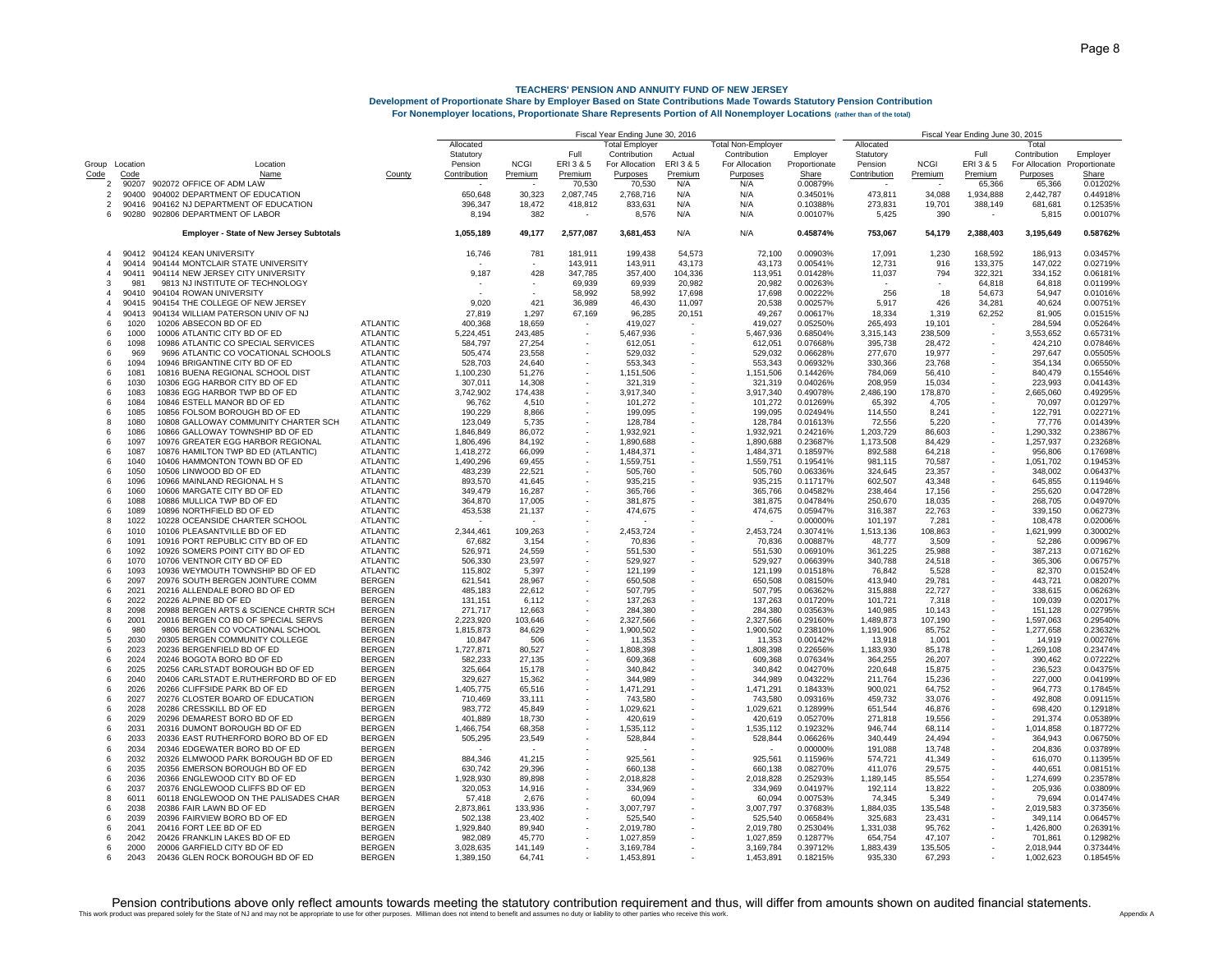|                |      |                                       |                   | Fiscal Year Ending June 30, 2016 |             |           |                |          |                    | Fiscal Year Ending June 30, 2015 |              |             |           |                              |          |
|----------------|------|---------------------------------------|-------------------|----------------------------------|-------------|-----------|----------------|----------|--------------------|----------------------------------|--------------|-------------|-----------|------------------------------|----------|
|                |      |                                       |                   | Allocated                        |             |           | Total Employer |          | Total Non-Employer |                                  | Allocated    |             |           | Total                        |          |
|                |      |                                       |                   | Statutory                        |             | Full      | Contribution   | Actual   | Contribution       | Employer                         | Statutory    |             | Full      | Contribution                 | Employer |
| Group Location |      | Location                              |                   | Pension                          | <b>NCGI</b> | ERI 3 & 5 | For Allocation | ERI3 & 5 | For Allocation     | Proportionate                    | Pension      | <b>NCGI</b> | ERI 3 & 5 | For Allocation Proportionate |          |
| Code           | Code | Name                                  | County            | Contribution                     | Premium     | Premium   | Purposes       | Premium  | Purposes           | Share                            | Contribution | Premium     | Premium   | Purposes                     | Share    |
| 6              | 2010 | 20106 HACKENSACK CITY BD OF ED        | BERGEN            | 3,356,823                        | 156,445     |           | 3,513,268      |          | 3,513,268          | 0.44015%                         | 2,165,710    | 155,813     |           | 2,321,523                    | 0.42941% |
| 6              | 2044 | 20446 HARRINGTON PARK BD OF ED        | <b>BERGEN</b>     | 378,358                          | 17,633      |           | 395,991        |          | 395,991            | 0.04961%                         | 236,156      | 16,990      |           | 253,146                      | 0.04682% |
| 6              | 2045 | 20456 HASBROUCK HEIGHTS BD OF ED      | <b>BERGEN</b>     | 915,122                          | 42,649      |           | 957,771        |          | 957,771            | 0.11999%                         | 618,388      | 44,490      |           | 662,878                      | 0.12261% |
| 6              | 2046 | 20466 HAWORTH BOROUGH BD OF ED        | <b>BERGEN</b>     | 297,846                          | 13,881      |           | 311,727        |          | 311,727            | 0.03905%                         | 183,201      | 13,180      |           | 196,381                      | 0.036329 |
| 6              | 2047 | 20476 HILLSDALE BOROUGH BD OF ED      | <b>BERGEN</b>     | 715,740                          | 33,357      |           | 749,097        |          | 749,097            | 0.09385%                         | 481,866      | 34,668      |           | 516,534                      | 0.09554% |
| 6              | 2048 | 20486 HO-HO-KUS BD OF ED              | <b>BERGEN</b>     | 349,594                          | 16,293      |           | 365,887        |          | 365,887            | 0.04584%                         | 225,712      | 16,239      |           | 241,951                      | 0.04475% |
| 6              | 2051 | 20516 LEONIA BOROUGH BD OF ED         | <b>BERGEN</b>     | 1,020,167                        | 47,545      |           | 1,067,712      |          | 1,067,712          | 0.13377%                         | 694,039      | 49,933      |           | 743,972                      | 0.137619 |
| 6              | 2052 | 20526 LITTLE FERRY BD OF ED           | <b>BERGEN</b>     | 445.831                          | 20.778      |           | 466,609        |          | 466,609            | 0.05846%                         | 284.190      | 20.446      |           | 304.636                      | 0.05635% |
| 6              | 2053 | 20536 LODI BD OF ED                   | <b>BERGEN</b>     | 1,557,398                        | 72,583      |           | 1,629,981      |          | 1,629,981          | 0.20421%                         | 1,016,590    | 73,139      |           | 1,089,729                    | 0.20156% |
| 6              | 2055 | 20556 LYNDHURST TWP BD OF ED          | <b>BERGEN</b>     | 1,265,851                        | 58,995      |           | 1,324,846      |          | 1,324,846          | 0.16598%                         | 783,508      | 56,370      |           | 839,878                      | 0.15535% |
| 6              | 2049 | 20496 MAHWAH BD OF ED                 | <b>BERGEN</b>     | 1,865,890                        | 86,960      |           | 1,952,850      |          | 1,952,850          | 0.24466%                         | 1,224,524    | 88,099      |           | 1,312,623                    | 0.24279% |
| 6              | 2056 | 20566 MAYWOOD BD OF ED                | <b>BERGEN</b>     | 427,735                          | 19,935      |           | 447,670        |          | 447,670            | 0.05609%                         | 283.709      | 20,412      |           | 304,121                      | 0.05625% |
| 6              | 2057 | 20576 MIDLAND PARK BORO BD OF ED      | <b>BERGEN</b>     | 603,574                          | 28,130      |           | 631,704        |          | 631,704            | 0.07914%                         | 422,002      | 30,361      |           | 452,363                      | 0.08367% |
| 6              | 2061 | 20616 MONTVALE BOROUGH BD OF ED       | <b>BERGEN</b>     | 528,273                          | 24,620      |           | 552,893        |          | 552,893            | 0.06927%                         | 361,791      | 26,029      |           | 387,820                      | 0.07173% |
| 6              | 2059 | 20596 MOONACHIE BOROUGH BD OF ED      | <b>BERGEN</b>     | 181,637                          | 8,465       |           | 190,102        |          | 190,102            | 0.02382%                         | 131,244      | 9,442       |           | 140,686                      | 0.02602% |
| 6              | 2062 | 20626 NEW MILFORD BD OF ED            | <b>BERGEN</b>     | 1,007,809                        | 46,969      |           | 1,054,778      |          | 1,054,778          | 0.13215%                         | 643,390      | 46,289      |           | 689,679                      | 0.12757% |
| 6              | 2063 | 20636 NORTH ARLINGTON BD OF ED        | <b>BERGEN</b>     | 806,322                          | 37,579      |           | 843,901        |          | 843,901            | 0.10573%                         | 508,950      | 36,617      |           | 545,567                      | 0.10091% |
| 6              | 2096 | 20966 NORTHERN HIGHLANDS REG H S      | <b>BERGEN</b>     | 881,860                          | 41,099      |           | 922,959        |          | 922,959            | 0.11563%                         | 554,381      | 39,885      |           | 594,266                      | 0.10992% |
| 6              | 2060 | 20606 NORTHERN VALLEY REG H S DIST    | <b>BERGEN</b>     | 2,228,642                        | 103,866     |           | 2,332,508      |          | 2,332,508          | 0.29222%                         | 1,416,153    | 101,886     |           | 1,518,039                    | 0.28079% |
| 6              | 2065 | 20656 NORTHVALE BD OF ED              | <b>BERGEN</b>     | 299,021                          | 13,936      |           | 312,957        |          | 312,957            | 0.03921%                         | 195,465      | 14,063      |           | 209,528                      | 0.03876% |
| 6              | 2064 | 20646 NORWOOD BD OF ED                | <b>BERGEN</b>     | 294,686                          | 13,734      |           | 308,420        |          | 308,420            | 0.03864%                         | 194,772      | 14,013      |           | 208,785                      | 0.03862% |
| 6              | 2066 | 20666 OAKLAND BD OF ED                | <b>BERGEN</b>     | 893,520                          | 41,642      |           | 935,162        |          | 935,162            | 0.11716%                         | 578,789      | 41,641      |           | 620,430                      | 0.114769 |
| 6              | 2067 | 20676 OLD TAPPAN BD OF ED             | <b>BERGEN</b>     | 465,434                          | 21,692      |           | 487,126        |          | 487,126            | 0.06103%                         | 297,652      | 21,415      |           | 319,067                      | 0.059029 |
| 6              | 2068 | 20686 ORADELL BD OF ED                | <b>BERGEN</b>     | 348.926                          | 16,262      |           | 365,188        |          | 365,188            | 0.04575%                         | 245.734      | 17,679      |           | 263.413                      | 0.04872% |
| 6              | 2071 | 20716 PALISADES PARK BD OF ED         | <b>BERGEN</b>     | 784,907                          | 36,581      |           | 821,488        |          | 821,488            | 0.10292%                         | 543,224      | 39,082      |           | 582,306                      | 0.107719 |
| 6              | 2072 | 20726 PARAMUS BD OF ED                | <b>BERGEN</b>     | 2,266,699                        | 105,639     |           | 2,372,338      |          | 2,372,338          | 0.29721%                         | 1,465,302    | 105,422     |           | 1,570,724                    | 0.290539 |
| 6              | 2073 | 20736 PARK RIDGE BORO BD OF ED        | <b>BERGEN</b>     | 864,022                          | 40,268      |           | 904,290        |          | 904,290            | 0.11329%                         | 592,877      | 42,655      |           | 635,532                      | 0.11755% |
| 6              | 2070 | 20706 PASCACK VALLEY REG H S DIST     | <b>BERGEN</b>     | 1.437.590                        | 66.999      |           | 1.504.589      |          | 1.504.589          | 0.18850%                         | 932.979      | 67,124      |           | 1,000,103                    | 0.18499% |
| 8              | 2099 | 20998 PATERSON ARTS & SCIENCE CH SCHL | <b>BERGEN</b>     | 75,487                           | 3,518       |           | 79,005         |          | 79,005             | 0.00990%                         |              |             |           |                              | 0.00000% |
| 6              | 2080 | 20806 RAMAPO INDIAN HILLS REG H S D   | <b>BERGEN</b>     | 1,361,287                        | 63,443      |           | 1,424,730      |          | 1,424,730          | 0.17849%                         | 912,032      | 65,617      |           | 977,649                      | 0.18083% |
| 6              | 2074 | 20746 RAMSEY BOROUGH BD OF ED         | <b>BERGEN</b>     | 1,858,476                        | 86,614      |           | 1,945,090      |          | 1,945,090          | 0.24369%                         | 1,224,974    | 88,131      |           | 1,313,105                    | 0.242889 |
| $\epsilon$     | 2075 | 20756 RIDGEFIELD BORO BD OF ED        | <b>BERGEN</b>     | 1,210,726                        | 56,426      |           | 1,267,152      |          | 1,267,152          | 0.15875%                         | 788,476      | 56,727      |           | 845,203                      | 0.156339 |
| 6              | 2069 | 20696 RIDGEFIELD PARK BD OF ED        | <b>BERGEN</b>     | 1,300,526                        | 60,611      |           | 1,361,137      |          | 1,361,137          | 0.17053%                         | 827,320      | 59,522      |           | 886,842                      | 0.16404% |
| 6              | 2076 | 20766 RIDGEWOOD TWP BD OF ED          | <b>BERGEN</b>     | 3,358,813                        | 156,537     | ٠         | 3,515,350      |          | 3,515,350          | 0.44041%                         | 2,235,341    | 160,823     |           | 2,396,164                    | 0.443219 |
| 6              | 2093 | 20936 RIVER DELL REG SCHOOL DISTRICT  | <b>BERGEN</b>     | 1,047,884                        | 48,837      |           | 1,096,721      |          | 1,096,721          | 0.13740%                         | 698,568      | 50,259      |           | 748,827                      | 0.138519 |
| 6              | 2077 | 20776 RIVER EDGE BORO BD OF ED        | <b>BERGEN</b>     | 599,324                          | 27,931      |           | 627,255        |          | 627,255            | 0.07858%                         | 402,173      | 28,935      |           | 431,108                      | 0.07974% |
| 6              | 2078 | 20786 RIVER VALE TWP BD OF ED         | <b>BERGEN</b>     | 691,726                          | 32,238      |           | 723,964        |          | 723,964            | 0.09070%                         | 442,927      | 31,867      |           | 474,794                      | 0.08782% |
| 6              | 2058 | 20586 ROCHELLE PARK TWP BD OF ED      | <b>BERGEN</b>     | 277,643                          | 12,940      |           | 290,583        |          | 290,583            | 0.03641%                         | 172,208      | 12,390      |           | 184,598                      | 0.03414% |
| 6              | 2095 | 20956 ROCKLEIGH BOROUGH BOARD OF ED   | <b>BERGEN</b>     | 1,377                            | 64          |           | 1,441          |          | 1,441              | 0.00018%                         | 902          | 65          |           | 967                          | 0.00018% |
| 6              | 2079 | 20796 RUTHERFORD BORO BD OF ED        | <b>BERGEN</b>     | 1,382,942                        | 64,452      |           | 1,447,394      |          | 1,447,394          | 0.18133%                         | 938,290      | 67,506      |           | 1,005,796                    | 0.18604% |
| 6              | 2082 | 20826 SADDLE BROOK BD OF ED           | <b>BERGEN</b>     | 955,481                          | 44,530      |           | 1,000,011      |          | 1,000,011          | 0.12528%                         | 629,459      | 45,287      |           | 674,746                      | 0.12481% |
| 6              | 2081 | 20816 SADDLE RIVER BD OF ED           | <b>BERGEN</b>     | 153,388                          | 7,149       |           | 160,537        |          | 160,537            | 0.02011%                         | 106,010      | 7,627       |           | 113,637                      | 0.02102% |
| 6              | 2054 | 20546 SOUTH HACKENSACK BD OF ED       | <b>BERGEN</b>     | 138,583                          | 6,459       |           | 145,042        |          | 145,042            | 0.01817%                         | 100,537      | 7,233       |           | 107,770                      | 0.01993% |
| 6              | 2083 | 20836 TEANECK BD OF ED                | <b>BERGEN</b>     | 2,493,006                        | 116,186     | ÷,        | 2,609,192      |          | 2,609,192          | 0.32689%                         | 1,750,516    | 125,942     |           | 1,876,458                    | 0.34708% |
| 8              | 2094 | 20948 TEANECK COMMUNITY CHARTER SCH   | <b>BERGEN</b>     | 133,594                          | 6,226       |           | 139,820        |          | 139,820            | 0.01752%                         | 92,661       | 6,667       |           | 99,328                       | 0.01837% |
| 6              | 2084 | 20846 TENAFLY BD OF ED                | <b>BERGEN</b>     | 2,134,498                        | 99,478      |           | 2,233,976      |          | 2,233,976          | 0.27988%                         | 1,410,061    | 101,447     |           | 1,511,508                    | 0.279589 |
| 6              | 2085 | 20856 UPPER SADDLE RIVER BD OF ED     | <b>BERGEN</b>     | 675,659                          | 31,489      |           | 707,148        |          | 707,148            | 0.08859%                         | 449,999      | 32,375      |           | 482,374                      | 0.08922% |
| 6              | 2086 | 20866 WALDWICK BORO BD OF ED          | <b>BERGEN</b>     | 929,520                          | 43,320      |           | 972,840        |          | 972,840            | 0.12188%                         | 621,692      | 44,728      |           | 666,420                      | 0.12327% |
| 6              | 2087 | 20876 WALLINGTON BOROUGH BD OF ED     | <b>BERGEN</b>     | 560.323                          | 26.114      |           | 586.437        |          | 586.437            | 0.07347%                         | 374.718      | 26,959      |           | 401.677                      | 0.07430% |
| 6              | 2088 | 20886 WESTWOOD REG SCH DISTRICT       | <b>BERGEN</b>     | 1,559,418                        | 72,677      |           | 1,632,095      |          | 1,632,095          | 0.20447%                         | 995.633      | 71,631      |           | 1,067,264                    | 0.19741% |
| 6              | 2089 | 20896 WOODCLIFF LAKE BD OF ED         | <b>BERGEN</b>     | 475,139                          | 22,144      |           | 497,283        |          | 497,283            | 0.06230%                         | 293,655      | 21,127      |           | 314,782                      | 0.05822% |
| 6              | 2091 | 20916 WOOD-RIDGE BD OF ED             | <b>BERGEN</b>     | 497,847                          | 23,202      |           | 521,049        |          | 521,049            | 0.06528%                         | 325,948      | 23,451      |           | 349,399                      | 0.06463% |
| 6              | 2092 | 20926 WYCKOFF TOWNSHIP BD OF ED       | <b>BERGEN</b>     | 1.331.835                        | 62,070      |           | 1,393,905      |          | 1,393,905          | 0.17463%                         | 877.759      | 63,151      |           | 940,910                      | 0.17404% |
| 6              | 3011 | 30116 BASS RIVER TWP BD OF ED         | <b>BURLINGTON</b> | 87.962                           | 4,099       |           | 92.061         |          | 92,061             | 0.01153%                         | 50,579       | 3,639       |           | 54,218                       | 0.01003% |
| 8              | 3058 | 30588 BENJAMIN BANNEKER PREP CH SCHL  | <b>BURLINGTON</b> | 50.258                           | 2,342       |           | 52,600         |          | 52,600             | 0.00659%                         |              |             |           |                              | 0.00000% |
| 6              | 3012 | 30126 BEVERLY CITY BD OF ED           | <b>BURLINGTON</b> | 133,114                          | 6,204       |           | 139,318        |          | 139,318            | 0.01745%                         | 99,868       | 7,185       |           | 107,053                      | 0.01980% |
| 6              | 3001 | 30016 BORDENTOWN REG SCH DISTRICT     | <b>BURLINGTON</b> | 1,161,090                        | 54,113      |           | 1,215,203      |          | 1,215,203          | 0.15224%                         | 742,252      | 53,402      |           | 795,654                      | 0.14717% |
| 6              | 3000 | 30006 BURLINGTON CITY BD OF ED        | <b>BURLINGTON</b> | 1,175,204                        | 54,770      |           | 1,229,974      |          | 1,229,974          | 0.15410%                         | 781,719      | 56,241      |           | 837,960                      | 0.15500% |
| 6              | 3003 | 30036 BURLINGTON CO BD SPCL SERVICES  | <b>BURLINGTON</b> | 1,292,966                        | 60,259      |           | 1,353,225      |          | 1,353,225          | 0.16954%                         | 947,396      | 68,161      |           | 1,015,557                    | 0.18784% |
| 6              | 951  | 9516 BURLINGTON CO INSTITUTE OF TECH  | <b>BURLINGTON</b> | 1,006,077                        | 46,888      |           | 1,052,965      |          | 1,052,965          | 0.13192%                         | 661,597      | 47,599      |           | 709,196                      | 0.131189 |
| 6              | 3014 | 30146 BURLINGTON TWP BD OF ED         | <b>BURLINGTON</b> | 1.843.486                        | 85,916      |           | 1,929,402      |          | 1,929,402          | 0.24172%                         | 1,236,384    | 88,952      |           | 1,325,336                    | 0.245149 |
| 6              | 3016 | 30166 CHESTERFIELD TWP BD OF ED       | <b>BURLINGTON</b> | 281,881                          | 13,137      |           | 295,018        |          | 295,018            | 0.03696%                         | 190,363      | 13,696      |           | 204,059                      | 0.03774% |
| 6              | 3017 | 30176 CINNAMINSON TWP BD OF ED        | <b>BURLINGTON</b> | 1,315,390                        | 61,304      |           | 1,376,694      |          | 1,376,694          | 0.17248%                         | 853,397      | 61,398      |           | 914,795                      | 0.169219 |
| 6              | 3053 | 30536 DELANCO TWP BD OF ED            | <b>BURLINGTON</b> | 176.281                          | 8,216       |           | 184,497        |          | 184,497            | 0.02311%                         | 125,199      | 9,007       |           | 134,206                      | 0.024829 |
| 6              | 3018 | 30186 DELRAN TWP BD OF ED             | <b>BURLINGTON</b> | 1,327,216                        | 61,855      |           | 1,389,071      |          | 1,389,071          | 0.17403%                         | 844.664      | 60,770      |           | 905,434                      | 0.167489 |
| 6              | 3019 | 30196 EASTAMPTON TOWNSHIP BD OF ED    | <b>BURLINGTON</b> | 344,070                          | 16,035      |           | 360,105        |          | 360,105            | 0.04512%                         | 222.294      | 15,993      |           | 238,287                      | 0.04408% |
| 6              | 3021 | 30216 EDGEWATER PARK TWP BD OF ED     | <b>BURLINGTON</b> | 429,164                          | 20,001      |           | 449,165        |          | 449,165            | 0.05627%                         | 305,252      | 21,962      |           | 327,214                      | 0.06052% |
| 6              | 3022 | 30226 EVESHAM TWP BD OF ED            | <b>BURLINGTON</b> | 2,369,861                        | 110,447     |           | 2,480,308      |          | 2,480,308          | 0.31074%                         | 1,571,497    | 113,062     |           | 1,684,559                    | 0.31159% |
| 6              | 3023 | 30236 FLORENCE TOWNSHIP BD OF ED      | <b>BURLINGTON</b> | 764.200                          | 35.615      |           | 799.815        |          | 799.815            | 0.10020%                         | 487.456      | 35.070      |           | 522.526                      | 0.09665% |
|                |      |                                       |                   |                                  |             |           |                |          |                    |                                  |              |             |           |                              |          |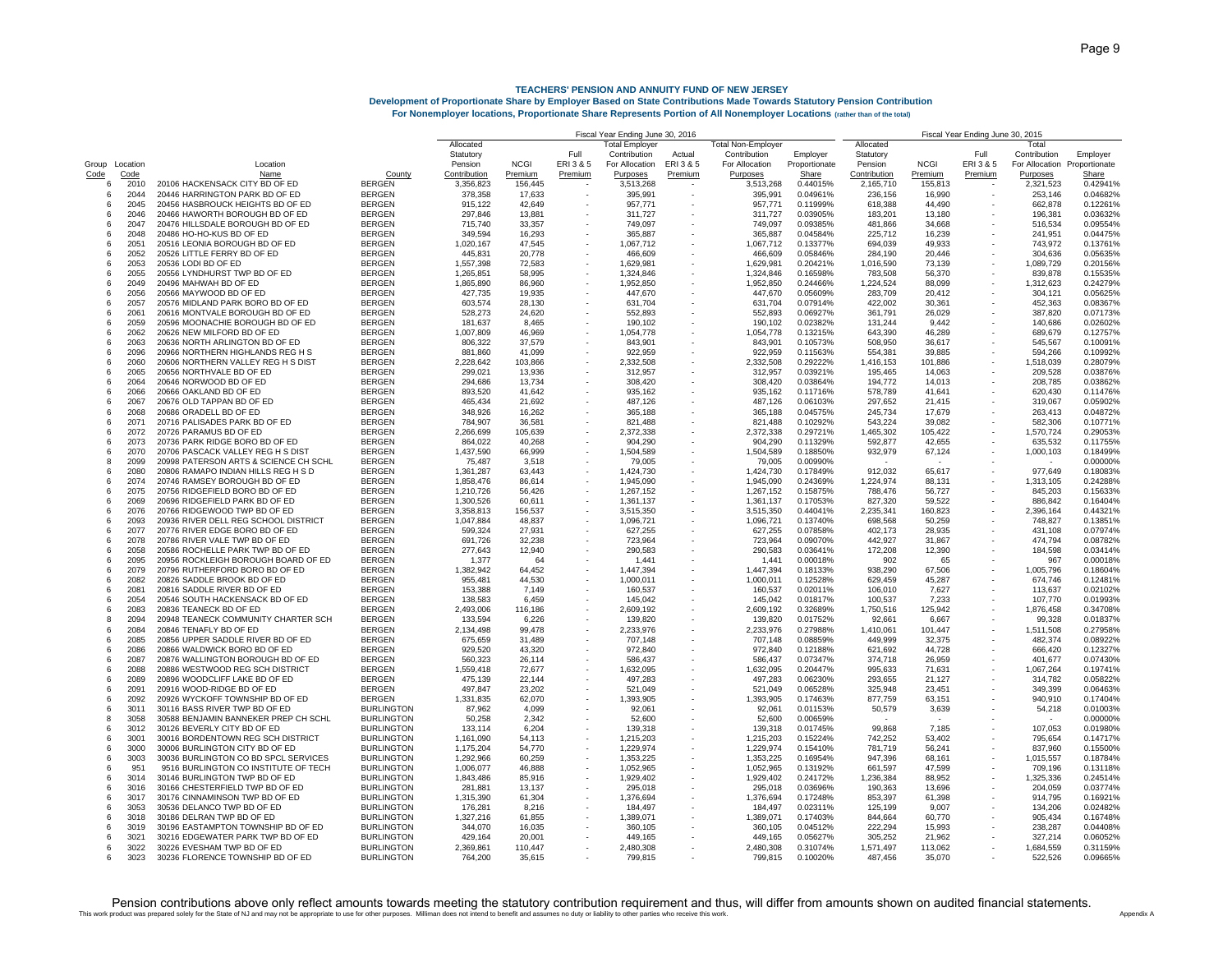|        |                |                                                                     |                                        | Fiscal Year Ending June 30, 2016 |                   |                          |                       |         | Fiscal Year Ending June 30, 2015 |                      |                    |                  |           |                      |                      |
|--------|----------------|---------------------------------------------------------------------|----------------------------------------|----------------------------------|-------------------|--------------------------|-----------------------|---------|----------------------------------|----------------------|--------------------|------------------|-----------|----------------------|----------------------|
|        |                |                                                                     |                                        | Allocated                        |                   |                          | <b>Total Employer</b> |         | <b>Total Non-Employer</b>        |                      | Allocated          |                  |           | Total                |                      |
|        |                |                                                                     |                                        | Statutory                        |                   | Full                     | Contribution          | Actual  | Contribution                     | Employer             | Statutory          |                  | Full      | Contribution         | Employer             |
|        | Group Location | Location                                                            |                                        | Pension                          | <b>NCGI</b>       | ERI3&5                   | For Allocation        | ERI3&5  | For Allocation                   | Proportionate        | Pension            | <b>NCGI</b>      | ERI 3 & 5 | For Allocation       | Proportionate        |
| Code   | Code           | Name                                                                | County                                 | Contribution                     | Premium           | Premium                  | Purposes              | Premium | Purposes                         | Share                | Contribution       | Premium          | Premium   | Purposes             | Share                |
| 6      | 3024           | 30246 HAINESPORT TOWNSHIP BD OF ED                                  | <b>BURLINGTON</b>                      | 319,623                          | 14,896            |                          | 334,519               |         | 334,519                          | 0.04191%             | 190,257            | 13,688           |           | 203,945              | 0.03772%             |
| 6<br>6 | 3005<br>3025   | 30056 LENAPE REGIONAL H S DISTRICT                                  | <b>BURLINGTON</b>                      | 4,335,185                        | 202,041           |                          | 4,537,226             |         | 4,537,226                        | 0.56844%             | 2,865,198          | 206,138          |           | 3,071,336            | 0.56810%             |
|        |                | 30256 LUMBERTON TWP BD OF ED                                        | <b>BURLINGTON</b>                      | 780,404                          | 36,371            |                          | 816,775               |         | 816,775                          | 0.10233%             | 475,096            | 34,181           |           | 509,277              | 0.09420%             |
| 6<br>6 | 3026<br>3015   | 30266 MANSFIELD TWP BD ED (BURLINGTN)<br>30156 MAPLE SHADE BD OF ED | <b>BURLINGTON</b><br><b>BURLINGTON</b> | 325,317<br>1,131,531             | 15,161<br>52,735  |                          | 340,478               |         | 340,478                          | 0.04266%<br>0.14837% | 205,618<br>726,628 | 14,793           |           | 220,411<br>778,906   | 0.04077%<br>0.144079 |
| 6      | 3030           | 30306 MEDFORD LAKES BORO BD OF ED                                   | <b>BURLINGTON</b>                      |                                  |                   |                          | 1,184,266             |         | 1,184,266                        | 0.03371%             | 148,061            | 52,278           |           |                      | 0.029369             |
| 6      | 3027           | 30276 MEDFORD TOWNSHIP BD OF ED                                     | <b>BURLINGTON</b>                      | 257,079<br>1,483,424             | 11,981            |                          | 269,060<br>1,552,559  |         | 269,060<br>1,552,559             | 0.19451%             | 944,552            | 10,652<br>67,956 |           | 158,713<br>1,012,508 | 0.187289             |
| 6      | 3028           | 30286 MOORESTOWN TOWNSHIP BD OF ED                                  | <b>BURLINGTON</b>                      | 2,207,155                        | 69,135<br>102,864 |                          | 2,310,019             |         | 2,310,019                        | 0.28941%             | 1,450,104          | 104,328          |           | 1,554,432            | 0.287529             |
| 6      | 3032           | 30326 MOUNT HOLLY TWP BD OF ED                                      | <b>BURLINGTON</b>                      | 567,549                          | 26,451            |                          | 594,000               |         | 594,000                          | 0.07442%             | 370,025            | 26,622           |           | 396,647              | 0.07337              |
| 6      | 3029           | 30296 MOUNT LAUREL TWP BD OF ED                                     | <b>BURLINGTON</b>                      | 2,188,139                        | 101,978           |                          | 2,290,117             |         | 2,290,117                        | 0.28691%             | 1,476,162          | 106,203          |           | 1,582,365            | 0.292699             |
| -6     | 3031           | 30316 NEW HANOVER TWP BD OF ED                                      | <b>BURLINGTON</b>                      | 110.115                          | 5,132             |                          | 115,247               |         | 115,247                          | 0.01444%             | 69.829             | 5,024            |           | 74.853               | 0.01385%             |
| -6     | 3033           | 30336 NORTH HANOVER TOWNSHIP BD OF ED                               | <b>BURLINGTON</b>                      | 717.152                          | 33,423            |                          | 750,575               |         | 750,575                          | 0.09403%             | 506.202            | 36,419           |           | 542.621              | 0.10037%             |
| 6      | 3049           | 30496 NORTHERN BURLINGTON CO REG                                    | <b>BURLINGTON</b>                      | 946,243                          | 44,100            |                          | 990,343               |         | 990,343                          | 0.12407%             | 646,403            | 46,506           |           | 692,909              | 0.128179             |
| 6      | 3034           | 30346 PALMYRA BOROUGH BD OF ED                                      | <b>BURLINGTON</b>                      | 475,562                          | 22,164            |                          | 497,726               |         | 497,726                          | 0.06236%             | 311,972            | 22,445           |           | 334,417              | 0.06186%             |
| -6     | 3036           | 30366 PEMBERTON TOWNSHIP BD OF ED                                   | <b>BURLINGTON</b>                      | 3.240.380                        | 151,018           |                          | 3,391,398             |         | 3,391,398                        | 0.42489%             | 2.177.623          | 156,670          |           | 2,334,293            | 0.43177%             |
| -6     | 3048           | 30486 RANCOCAS VALLEY REGIONAL H S                                  | <b>BURLINGTON</b>                      | 851.027                          | 39,662            |                          | 890,689               |         | 890,689                          | 0.11159%             | 578,131            | 41,594           |           | 619,725              | 0.11463%             |
| 8      | 3057           | 30578 RENAISSANCE REG LEADERSHIP CHTR                               | <b>BURLINGTON</b>                      | 37,881                           | 1,765             |                          | 39,646                |         | 39,646                           | 0.00497%             | 26,894             | 1,935            |           | 28,829               | 0.00533%             |
| -8     | 3056           | 30568 RIVERBANK CHTR SCHL OF EXCELL                                 | <b>BURLINGTON</b>                      | 55,819                           | 2,601             |                          | 58,420                |         | 58,420                           | 0.00732%             | 33,355             | 2,400            |           | 35,755               | 0.00661%             |
| -6     | 3037           | 30376 RIVERSIDE TOWNSHIP BD OF ED                                   | <b>BURLINGTON</b>                      | 731,248                          | 34,080            |                          | 765,328               |         | 765,328                          | 0.09588%             | 483,338            | 34,774           |           | 518,112              | 0.09583%             |
| -6     | 3038           | 30386 RIVERTON BORO SCHOOL BOARD                                    | <b>BURLINGTON</b>                      | 147,254                          | 6,863             |                          | 154,117               |         | 154,117                          | 0.01931%             | 94,129             | 6,772            |           | 100,901              | 0.01866%             |
| 6      | 3039           | 30396 SHAMONG TWP BD OF ED                                          | <b>BURLINGTON</b>                      | 434,452                          | 20,248            |                          | 454,700               |         | 454,700                          | 0.05697%             | 291,018            | 20,937           |           | 311,955              | 0.05770%             |
| 6      | 3041           | 30416 SOUTHAMPTON TWP BD OF ED                                      | <b>BURLINGTON</b>                      | 433,793                          | 20,217            |                          | 454,010               |         | 454,010                          | 0.05688%             | 290,135            | 20,874           |           | 311,009              | 0.05753%             |
| 6      | 3042           | 30426 SPRINGFIELD TWP BD OF ED (BURL)                               | <b>BURLINGTON</b>                      | 157,461                          | 7,338             |                          | 164,799               |         | 164,799                          | 0.02065%             | 106,921            | 7,692            |           | 114,613              | 0.02120%             |
| -6     | 3043           | 30436 TABERNACLE TWP BD OF ED                                       | <b>BURLINGTON</b>                      | 436,610                          | 20,348            |                          | 456,958               |         | 456,958                          | 0.05725%             | 266,293            | 19,159           |           | 285,452              | 0.05280%             |
| 6      | 3044           | 30446 WASHINGTON TWP BD OF ED (BURL)                                | <b>BURLINGTON</b>                      | 19,854                           | 925               |                          | 20,779                |         | 20,779                           | 0.00260%             | 12,971             | 933              |           | 13,904               | 0.00257%             |
| 6      | 3055           | 30556 WESTAMPTON TOWNSHIP BD OF ED                                  | <b>BURLINGTON</b>                      | 440.198                          | 20,515            |                          | 460,713               |         | 460,713                          | 0.05772%             | 284.400            | 20,461           |           | 304,861              | 0.05639%             |
| 6      | 3046           | 30466 WILLINGBORO TWP BD OF ED                                      | <b>BURLINGTON</b>                      | 1,986,696                        | 92,590            |                          | 2,079,286             |         | 2,079,286                        | 0.26050%             | 1,336,875          | 96,182           |           | 1,433,057            | 0.26507%             |
| 6      | 3047           | 30476 WOODLAND TWP BD OF ED                                         | <b>BURLINGTON</b>                      | 64,299                           | 2,997             |                          | 67,296                |         | 67,296                           | 0.00843%             | 39,080             | 2,812            |           | 41,892               | 0.00775%             |
| 6      | 4011           | 40116 AUDUBON BOROUGH BD OF ED                                      | CAMDEN                                 | 812,426                          | 37,863            |                          | 850,289               |         | 850,289                          | 0.10653%             | 525,154            | 37,782           |           | 562,936              | 0.10412%             |
| 6      | 4012           | 40126 BARRINGTON BORO BD OF ED                                      | <b>CAMDEN</b>                          | 328.209                          | 15.296            |                          | 343.505               |         | 343.505                          | 0.04304%             | 201.218            | 14.477           |           | 215.695              | 0.03990%             |
| -6     | 4013           | 40136 BELLMAWR BOROUGH BD OF ED                                     | <b>CAMDEN</b>                          | 495.615                          | 23,098            |                          | 518.713               |         | 518,713                          | 0.06499%             | 321.518            | 23,132           |           | 344.650              | 0.06375%             |
| 6      | 4014           | 40146 BERLIN BOROUGH BD OF ED                                       | CAMDEN                                 | 407.714                          | 19,002            |                          | 426.716               |         | 426,716                          | 0.05346%             | 272.586            | 19,611           |           | 292.197              | 0.05405%             |
| -6     | 4015           | 40156 BERLIN TOWNSHIP BD OF ED                                      | CAMDEN                                 | 382,941                          | 17,847            |                          | 400,788               |         | 400,788                          | 0.05021%             | 249,496            | 17,950           |           | 267,446              | 0.04947%             |
| -6     | 4025           | 40256 BLACK HORSE PIKE REG SCH DIST                                 | <b>CAMDEN</b>                          | 1,792,017                        | 83,517            |                          | 1,875,534             |         | 1,875,534                        | 0.23497%             | 1,156,068          | 83,174           |           | 1,239,242            | 0.22922%             |
| -6     | 4016           | 40166 BROOKLAWN BORO BD OF ED                                       | <b>CAMDEN</b>                          | 147,280                          | 6,864             |                          | 154.144               |         | 154,144                          | 0.01931%             | 94,171             | 6,775            |           | 100,946              | 0.01867%             |
| 8      | 4003           | 40038 CAMDEN ACADEMY CHARTER HIGH SCH                               | CAMDEN                                 | 200,472                          | 9,343             |                          | 209,815               |         | 209,815                          | 0.02629%             | 138,143            | 9,939            |           | 148,082              | 0.02739%             |
| -6     | 4000           | 40006 CAMDEN CITY BD OF ED                                          | <b>CAMDEN</b>                          | 7,824,921                        | 364,680           | $\sim$                   | 8,189,601             |         | 8,189,601                        | 1.02602%             | 5,729,257          | 412,194          |           | 6,141,451            | 1.13597%             |
| -6     | 4019           | 40196 CAMDEN CO ED SERVICES COMM                                    | <b>CAMDEN</b>                          | 257,780                          | 12.014            |                          | 269,794               |         | 269,794                          | 0.03380%             | 190,557            | 13,710           |           | 204,267              | 0.03778%             |
| -6     | 977            | 9776 CAMDEN COUNTY TECHNICAL SCHOOLS                                | <b>CAMDEN</b>                          | 1,248,451                        | 58.184            |                          | 1,306,635             |         | 1,306,635                        | 0.16370%             | 823,333            | 59,235           |           | 882,568              | 0.16325%             |
| -8     | 4077           | 40778 CAMDEN'S PRIDE CHARTER SCHOOL                                 | CAMDEN                                 | 110,735                          | 5,161             | $\overline{\phantom{a}}$ | 115,896               |         | 115,896                          | 0.01452%             | 70,810             | 5,094            |           | 75,904               | 0.01404%             |
| 6      | 4002           | 40026 CAMDENS PROMISE CHARTER SCHOOL                                | CAMDEN                                 | 1,878                            | 88                |                          | 1,966                 |         | 1,966                            | 0.00025%             | 1,256              | 90               |           | 1,346                | 0.00025%             |
| 8      | 4002           | 40028 CAMDENS PROMISE CHARTER SCHOOL                                | CAMDEN                                 | 216,729                          | 10,101            |                          | 226,830               |         | 226,830                          | 0.02842%             | 148,411            | 10,677           |           | 159,088              | 0.02943%             |
| 6      | 4031           | 40316 CHERRY HILL TWP BD OF ED                                      | CAMDEN                                 | 5,649,450                        | 263,292           |                          | 5,912,742             |         | 5,912,742                        | 0.74077%             | 3,781,698          | 272,076          |           | 4,053,774            | 0.74981%             |
| 6      | 4017           | 40176 CHESILHURST BORO BD OF ED                                     | <b>CAMDEN</b>                          |                                  |                   |                          |                       |         |                                  | 0.00000%             |                    |                  |           |                      | 0.00000%             |
| 8      | 4081           | 40818 CITY INVINCIBLE CHARTER SCHOOL                                | CAMDEN                                 | 119,746                          | 5,581             |                          | 125,327               |         | 125,327                          | 0.01570%             |                    |                  |           |                      | 0.00000%             |
| 6      | 4018           | 40186 CLEMENTON BD OF ED                                            | CAMDEN                                 | 245,451                          | 11,439            |                          | 256,890               |         | 256,890                          | 0.03218%             | 172,235            | 12,391           |           | 184,626              | 0.03415%             |
| 6      | 4020           | 40206 COLLINGSWOOD BOROUGH BD OF ED                                 | CAMDEN                                 | 1,120,675                        | 52,229            |                          | 1,172,904             |         | 1,172,904                        | 0.14695%             | 719,831            | 51,789           |           | 771,620              | 0.14272%             |
| 8      | 4021           | 40218 D.U.E. SEASON CHARTER SCHOOL                                  | CAMDEN                                 | 263,382                          | 12,275            |                          | 275,657               |         | 275,657                          | 0.03454%             | 161,067            | 11,588           |           | 172,655              | 0.03194%             |
| 6      | 4010           | 40106 EASTERN CAMDEN CO REG SCH DIST                                | CAMDEN                                 | 995,042                          | 46,374            |                          | 1,041,416             |         | 1,041,416                        | 0.13047%             | 666,282            | 47,936           |           | 714,218              | 0.13211%             |
| -6     | 4076           | 40766 ECO CHARTER SCHOOL                                            | <b>CAMDEN</b>                          |                                  |                   |                          |                       |         |                                  | 0.00000%             |                    |                  |           |                      | 0.00000%             |
| -8     | 4076           | 40768 ECO CHARTER SCHOOL                                            | <b>CAMDEN</b>                          | 98.953                           | 4.612             |                          | 103,565               |         | 103,565                          | 0.01297%             | 63.312             | 4.555            |           | 67.867               | 0.01255%             |
| -8     | 4075           | 40758 FREEDOM ACADEMY CHARTER SCHOOL                                | CAMDEN                                 | 118,981                          | 5,545             |                          | 124,526               |         | 124,526                          | 0.01560%             | 69,749             | 5,018            |           | 74,767               | 0.01383%             |
| -6     | 4032           | 40326 GIBBSBORO BOROUGH BD OF ED                                    | CAMDEN                                 | 132,019                          | 6,153             |                          | 138,172               |         | 138,172                          | 0.01731%             | 84,237             | 6,060            |           | 90,297               | 0.01670%             |
| -6     | 4033           | 40336 GLOUCESTER CITY BD OF ED                                      | CAMDEN                                 | 1,284,528                        | 59,865            |                          | 1,344,393             |         | 1,344,393                        | 0.16843%             | 865,941            | 62,301           |           | 928,242              | 0.17169%             |
| -6     | 4034           | 40346 GLOUCESTER TWP BD OF ED                                       | CAMDEN                                 | 3,482,757                        | 162,314           |                          | 3,645,071             |         | 3,645,071                        | 0.45667%             | 2,257,450          | 162,413          |           | 2,419,863            | 0.44760%             |
| 6      | 4037           | 40376 HADDON HEIGHTS BD OF ED                                       | CAMDEN                                 | 684,081                          | 31,882            |                          | 715,963               |         | 715,963                          | 0.08970%             | 467,848            | 33,660           |           | 501,508              | 0.09276%             |
| 6      | 4035           | 40356 HADDON TOWNSHIP BD OF ED                                      | CAMDEN                                 | 1,025,672                        | 47,801            |                          | 1,073,473             |         | 1,073,473                        | 0.13449%             | 668,330            | 48,083           |           | 716,413              | 0.13251%             |
| 6      | 4036           | 40366 HADDONFIELD BD OF ED                                          | CAMDEN                                 | 1,203,261                        | 56,078            | ٠                        | 1,259,339             |         | 1,259,339                        | 0.15777%             | 784,725            | 56,457           |           | 841,182              | 0.15559%             |
| 8      | 4083           | 40838 HOPE COMMUNITY CHARTER SCHOOL                                 | CAMDEN                                 |                                  |                   |                          |                       |         |                                  | 0.00000%             |                    |                  |           |                      | 0.00000%             |
| 6      | 4078           | 40786 INSTITUTE FOR EXCELLENCE CH SCH                               | CAMDEN                                 |                                  |                   |                          |                       |         |                                  | 0.00000%             |                    |                  |           |                      | 0.00000%             |
| 8      | 4078           | 40788 INSTITUTE FOR EXCELLENCE CH SCH                               | <b>CAMDEN</b>                          |                                  |                   |                          |                       |         |                                  | 0.00000%             | 91.762             |                  |           | 98.364               |                      |
| 8      | 4079           | 40798 THE KINGDOM CH SCHL LEADERSHIP                                | <b>CAMDEN</b>                          | 42.428                           | 1.977             |                          | 44,405                |         | 44,405                           | 0.00556%             | 30,842             | 6,602<br>2,219   |           | 33,061               | 0.01819%<br>0.00612% |
| 8      | 4080           | 40808                                                               | CAMDEN                                 | 114,289                          | 5,326             |                          | 119,615               |         | 119,615                          | 0.01499%             | 7,701              | 554              |           | 8,255                | 0.00153%             |
| 6      | 4038           | 40386 LAUREL SPRINGS BOROUGH BD OF ED                               | CAMDEN                                 | 88.462                           | 4,123             |                          | 92,585                |         | 92,585                           | 0.01160%             | 59,112             | 4,253            |           | 63,365               | 0.01172%             |
| 6      | 4039           | 40396 LAWNSIDE BOROUGH BD OF ED                                     | <b>CAMDEN</b>                          | 180.544                          | 8,414             |                          | 188,958               |         | 188,958                          | 0.02367%             | 109.863            | 7,904            |           | 117,767              | 0.02178%             |
| 8      | 4001           | 40018 LEAP ACADEMY CHARTER SCHOOL                                   | CAMDEN                                 | 487.193                          | 22,706            |                          | 509,899               |         | 509,899                          | 0.06388%             | 274,785            | 19,770           |           | 294,555              | 0.05448%             |
| 6      | 4068           | 40686 LINDENWOLD BOROUGH BD OF ED                                   | CAMDEN                                 | 1,229,934                        | 57,321            |                          | 1,287,255             |         | 1,287,255                        | 0.16127%             | 826,528            | 59,465           |           | 885,993              | 0.16388%             |
| 6      | 4041           | 40416 MAGNOLIA BOROUGH BD OF ED                                     | CAMDEN                                 | 220,764                          | 10,289            |                          | 231,053               |         | 231,053                          | 0.02895%             | 148,276            | 10,668           |           | 158,944              | 0.02940%             |
| ĥ      | 4042           | 40426 MERCHANTVILLE BORO BD OF ED                                   | <b>CAMDEN</b>                          | 190.668                          | 8.886             |                          | 199.554               |         | 199.554                          | 0.02500%             | 129.953            | 9.350            |           | 139.303              | 0.02577%             |
|        |                |                                                                     |                                        |                                  |                   |                          |                       |         |                                  |                      |                    |                  |           |                      |                      |

This work product was prepared solely for the State of NJ and may not be appropriate to use for other purposes. Milliman does not iterated benefit and assumes no duty or lability to other parties who receive this work. Pension contributions above only reflect amounts towards meeting the statutory contribution requirement and thus, will differ from amounts shown on audited financial statements.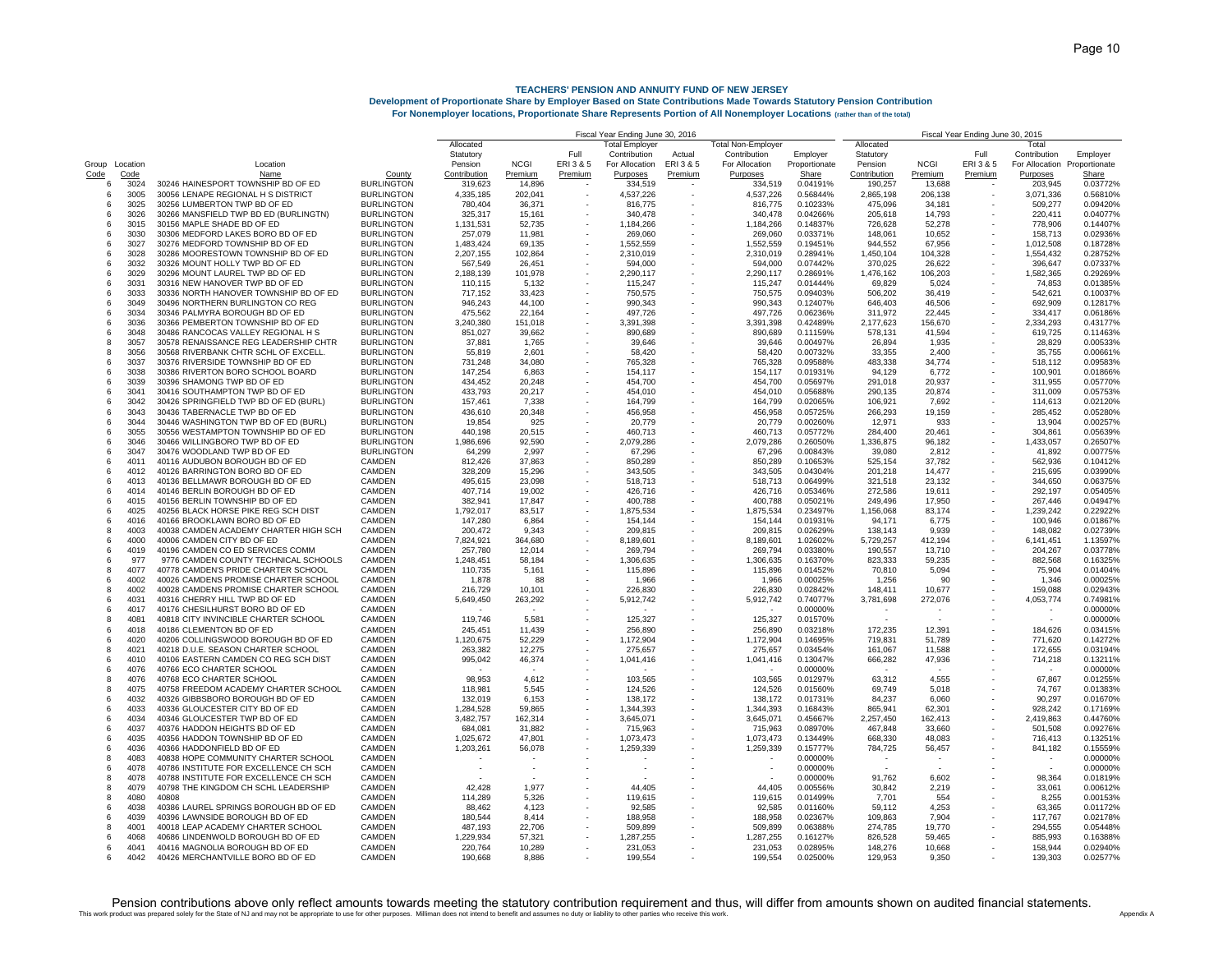|                |              |                                                                            |                                        | Fiscal Year Ending June 30, 2016 |                  |                          |                                |                     |                                | Fiscal Year Ending June 30, 2015 |                      |                  |                   |                                |                           |
|----------------|--------------|----------------------------------------------------------------------------|----------------------------------------|----------------------------------|------------------|--------------------------|--------------------------------|---------------------|--------------------------------|----------------------------------|----------------------|------------------|-------------------|--------------------------------|---------------------------|
|                |              |                                                                            |                                        | Allocated                        |                  |                          | <b>Total Employer</b>          |                     | <b>Total Non-Employer</b>      |                                  | Allocated            |                  |                   | Total                          |                           |
| Group Location |              | Location                                                                   |                                        | Statutory<br>Pension             | <b>NCGI</b>      | Full<br>ERI3&5           | Contribution<br>For Allocation | Actual<br>ERI 3 & 5 | Contribution<br>For Allocation | Employer<br>Proportionate        | Statutory<br>Pension | <b>NCGI</b>      | Full<br>ERI 3 & 5 | Contribution<br>For Allocation | Employer<br>Proportionate |
| Code           | Code         | Name                                                                       | County                                 | Contribution                     | Premium          | Premium                  | Purposes                       | Premium             | Purposes                       | Share                            | Contribution         | Premium          | Premium           | Purposes                       | Share                     |
| 6              | 4043         | 40436 MOUNT EPHRAIM BD OF ED                                               | CAMDEN                                 | 207.777                          | 9.683            |                          | 217,460                        |                     | 217,460                        | 0.02724%                         | 128,193              | 9,223            |                   | 137,416                        | 0.02542%                  |
| 6              | 4044         | 40446 OAKLYN BOROUGH BD OF ED                                              | CAMDEN                                 | 179,170                          | 8.350            |                          | 187,520                        |                     | 187,520                        | 0.02349%                         | 128,022              | 9.211            |                   | 137,233                        | 0.02538%                  |
| 6              | 4050         | 40506 PENNSAUKEN TWP BD OF ED                                              | <b>CAMDEN</b>                          | 2,567,651                        | 119,665          |                          | 2,687,316                      |                     | 2,687,316                      | 0.33668%                         | 1,779,083            | 127,997          |                   | 1,907,080                      | 0.35275%                  |
| ĥ              | 4069         | 40696 PINE HILL BOROUGH BD OF ED                                           | CAMDEN                                 | 1,059,576                        | 49,381           |                          | 1,108,957                      |                     | 1,108,957                      | 0.13893%                         | 749,718              | 53,939           |                   | 803,657                        | 0.14865%                  |
| 6              | 4061         | 40616 RUNNEMEDE BOROUGH BD OF ED                                           | <b>CAMDEN</b>                          | 375,919                          | 17,520           |                          | 393,439                        |                     | 393,439                        | 0.04929%                         | 270.195              | 19,439           |                   | 289,634                        | 0.05357%                  |
| 6              | 4067         | 40676 SOMERDALE BORO BD OF ED                                              | CAMDEN                                 | 231,181                          | 10,774           |                          | 241,955                        |                     | 241,955                        | 0.03031%                         | 154,727              | 11,132           |                   | 165,859                        | 0.03068%                  |
| 6              | 4070         | 40706 STERLING HIGH SCHOOL DISTRICT                                        | CAMDEN                                 | 492,759                          | 22,965           |                          | 515,724                        |                     | 515,724                        | 0.06461%                         | 323,247              | 23,256           |                   | 346,503                        | 0.06409%                  |
| 6              | 4062         | 40626 STRATFORD BD OF ED                                                   | CAMDEN                                 | 423,367                          | 19,731           |                          | 443,098                        |                     | 443,098                        | 0.05551%                         | 284,286              | 20,453           |                   | 304,739                        | 0.05637%                  |
| 6              | 4063         | 40636 VOORHEES TWP BD OF ED                                                | CAMDEN                                 | 1,728,712                        | 80,567           |                          | 1,809,279                      |                     | 1,809,279                      | 0.22667%                         | 1,166,063            | 83,893           |                   | 1,249,956                      | 0.23120%                  |
| 6              | 4064         | 40646 WATERFORD TWP BD OF ED                                               | CAMDEN                                 | 486,433                          | 22,670           |                          | 509,103                        |                     | 509,103                        | 0.06378%                         | 296,826              | 21,355           |                   | 318,181                        | 0.05885%                  |
| 6<br>6         | 4065<br>4066 | 40656 WINSLOW TOWNSHIP BD OF ED<br>40666 WOODLYNNE BD OF ED                | CAMDEN<br>CAMDEN                       | 2,817,840<br>133,844             | 131,325<br>6,238 |                          | 2,949,165<br>140,082           |                     | 2,949,165<br>140,082           | 0.36948%<br>0.01755%             | 1,865,636<br>108,505 | 134,224<br>7,806 |                   | 1,999,860<br>116,311           | 0.36991%<br>0.021519      |
| 6              | 5011         | 50116 AVALON BOROUGH BD OF ED                                              | <b>CAPE MAY</b>                        | 107,642                          | 5,017            |                          | 112,659                        |                     | 112,659                        | 0.01411%                         | 69,674               | 5,013            |                   | 74,687                         | 0.013819                  |
| 6              | 5000         | 50006 CAPE MAY CITY BD OF ED                                               | <b>CAPE MAY</b>                        | 110,156                          | 5,134            |                          | 115,290                        |                     | 115,290                        | 0.01444%                         | 76,871               | 5,531            |                   | 82,402                         | 0.015249                  |
| 6              | 5001         | 50016 CAPE MAY CO SPECIAL SERVICES                                         | <b>CAPE MAY</b>                        | 451,892                          | 21,060           |                          | 472,952                        |                     | 472,952                        | 0.05925%                         | 301,937              | 21,723           |                   | 323,660                        | 0.05987%                  |
| 6              | 971          | 9716 CAPE MAY CO TECHNICAL SCH DIST                                        | <b>CAPE MAY</b>                        | 430,728                          | 20,074           |                          | 450,802                        |                     | 450,802                        | 0.05648%                         | 300,456              | 21,616           |                   | 322,072                        | 0.059579                  |
| 6              | 5020         | 50206 CHARTER TECH                                                         | <b>CAPE MAY</b>                        |                                  |                  |                          |                                |                     |                                | 0.00000%                         |                      |                  |                   |                                | 0.000009                  |
| 8              | 5020         | 50208 CHARTER TECH                                                         | <b>CAPE MAY</b>                        | 159,489                          | 7,433            |                          | 166,922                        |                     | 166,922                        | 0.02091%                         | 94,955               | 6,832            |                   | 101,787                        | 0.018839                  |
| 6              | 5013         | 50136 DENNIS TWP BD OF ED                                                  | <b>CAPE MAY</b>                        | 361,660                          | 16,855           |                          | 378,515                        |                     | 378,515                        | 0.04742%                         | 245,282              | 17,647           |                   | 262,929                        | 0.048639                  |
| 6              | 5027         | 50276 LOWER CAPE MAY REG SCHOOL DIST                                       | <b>CAPE MAY</b>                        | 885,532                          | 41,270           |                          | 926,802                        |                     | 926,802                        | 0.11611%                         | 574,974              | 41,367           |                   | 616,341                        | 0.114009                  |
| 6              | 5014         | 50146 LOWER TOWNSHIP BD OF ED                                              | <b>CAPE MAY</b>                        | 820,602                          | 38,244           |                          | 858,846                        |                     | 858,846                        | 0.10760%                         | 585,366              | 42,114           |                   | 627,480                        | 0.116069                  |
| 6              | 5015         | 50156 MIDDLE TOWNSHIP BD OF ED                                             | <b>CAPE MAY</b>                        | 1,246,487                        | 58,092           |                          | 1,304,579                      |                     | 1,304,579                      | 0.16344%                         | 827,111              | 59,507           |                   | 886,618                        | 0.164009                  |
| 6<br>6         | 5016<br>5017 | 50166 NORTH WILDWOOD BD OF ED<br>50176 OCEAN CITY BD OF ED                 | <b>CAPE MAY</b><br><b>CAPE MAY</b>     | 251,859<br>1,425,355             | 11,738           |                          | 263,597                        |                     | 263,597                        | 0.03302%<br>0.18690%             | 158,855<br>948,540   | 11,429           |                   | 170,284                        | 0.03150%<br>0.18807%      |
| 6              | 5018         | 50186 SEA ISLE CITY BD OF ED                                               | <b>CAPE MAY</b>                        |                                  | 66,429           |                          | 1,491,784                      |                     | 1,491,784                      | 0.00000%                         |                      | 68,243           |                   | 1,016,783                      | 0.000009                  |
| 6              | 5019         | 50196 STONE HARBOR BD OF ED                                                | <b>CAPE MAY</b>                        | 73.469                           | 3,424            |                          | 76,893                         |                     | 76,893                         | 0.00963%                         | 52.349               | 3.766            |                   | 56.115                         | 0.01038%                  |
| 6              | 5021         | 50216 UPPER TOWNSHIP BD OF ED                                              | CAPE MAY                               | 722,674                          | 33,680           |                          | 756,354                        |                     | 756,354                        | 0.09476%                         | 492,196              | 35,411           |                   | 527,607                        | 0.09759%                  |
| 6              | 5022         | 50226 WEST CAPE MAY BORO BD OF ED                                          | <b>CAPE MAY</b>                        | 43,324                           | 2,019            |                          | 45,343                         |                     | 45,343                         | 0.00568%                         | 25,087               | 1,805            |                   | 26,892                         | 0.00497%                  |
| 6              | 5023         | 50236 WILDWOOD CITY BD OF ED                                               | <b>CAPE MAY</b>                        | 608,017                          | 28,337           |                          | 636,354                        |                     | 636,354                        | 0.07972%                         | 415,765              | 29,912           |                   | 445.677                        | 0.08244%                  |
| 6              | 5025         | 50256 WILDWOOD CREST BD OF ED                                              | CAPE MAY                               | 195,026                          | 9,089            |                          | 204,115                        |                     | 204,115                        | 0.02557%                         | 128,458              | 9,242            |                   | 137,700                        | 0.02547%                  |
| 6              | 5024         | 50246 WOODBINE BOROUGH BD OF ED                                            | CAPE MAY                               | 130,582                          | 6,086            |                          | 136,668                        |                     | 136,668                        | 0.01712%                         | 88,135               | 6,341            |                   | 94,476                         | 0.01747%                  |
| 6              | 5050         | 50506 BRIDGETON BD OF ED                                                   | CUMBERLAND                             | 2,888,971                        | 134,640          |                          | 3,023,611                      |                     | 3,023,611                      | 0.37881%                         | 1,852,542            | 133,282          |                   | 1,985,824                      | 0.36731%                  |
| 6              | 5081         | 50816 COMMERCIAL TWP BD OF ED                                              | CUMBERLAND                             | 252,480                          | 11,767           |                          | 264,247                        |                     | 264,247                        | 0.03311%                         | 170,670              | 12,279           |                   | 182,949                        | 0.03384%                  |
| 6              | 954          | 9546 CUMBERLAND CO BD OF VOC ED                                            | CUMBERLAND                             | 224,012                          | 10,440           |                          | 234,452                        |                     | 234,452                        | 0.02937%                         | 144,131              | 10,370           |                   | 154,501                        | 0.02858%                  |
| 5              | 5080         | 50805 CUMBERLAND COUNTY COLLEGE                                            | CUMBERLAND                             | 7,662                            | 357              |                          | 8,019                          |                     | 8,019                          | 0.00100%                         | 5,023                | 361              |                   | 5,384                          | 0.00100%                  |
| 6<br>6         | 5089<br>5082 | 50896 CUMBERLAND REGIONAL SCHOOL DIST<br>50826 DEERFIELD TOWNSHIP BD OF ED | CUMBERLAND<br>CUMBERLAND               | 606,001<br>155,341               | 28,243<br>7,240  | $\overline{\phantom{a}}$ | 634,244<br>162,581             |                     | 634,244<br>162,581             | 0.07946%<br>0.02037%             | 383,274<br>106,555   | 27,575<br>7,666  |                   | 410,849<br>114,221             | 0.07599%<br>0.02113%      |
| 6              | 5083         | 50836 DOWNE TWP BD OF ED                                                   | CUMBERLAND                             | 90,295                           | 4,208            | $\sim$                   | 94,503                         |                     | 94,503                         | 0.01184%                         | 61,554               | 4,429            |                   | 65,983                         | 0.01220%                  |
| 6              | 5084         | 50846 FAIRFIELD TWP BD ED (CUMBERLND)                                      | CUMBERLAND                             | 265,539                          | 12,375           |                          | 277,914                        |                     | 277,914                        | 0.03482%                         | 172,292              | 12,396           |                   | 184,688                        | 0.03416%                  |
| 6              | 5085         | 50856 GREENWICH TWP BD ED (CUMBRLAND)                                      | CUMBERLAND                             | 37,773                           | 1,760            |                          | 39,533                         |                     | 39,533                         | 0.00495%                         | 23,582               | 1,697            |                   | 25,279                         | 0.00468%                  |
| 6              | 5086         | 50866 HOPEWELL TWP BD ED (CUMBERLAND)                                      | CUMBERLAND                             | 268,827                          | 12,529           |                          | 281,356                        |                     | 281,356                        | 0.03525%                         | 177,473              | 12,768           |                   | 190,241                        | 0.03519%                  |
| 6              | 5087         | 50876 LAWRENCE TWP BD ED (CUMBERLAND                                       | CUMBERLAND                             | 226,649                          | 10,563           |                          | 237,212                        |                     | 237,212                        | 0.02972%                         | 145,840              | 10,493           |                   | 156,333                        | 0.02892%                  |
| 6              | 5088         | 50886 MAURICE RIVER TOWNSHIP BD OF ED                                      | CUMBERLAND                             | 187,714                          | 8,748            |                          | 196,462                        |                     | 196,462                        | 0.02461%                         | 125,037              | 8,996            |                   | 134,033                        | 0.02479%                  |
| 6              | 5070         | 50706 MILLVILLE BD OF ED                                                   | <b>CUMBERLAND</b>                      | 3,139,028                        | 146,294          |                          | 3,285,322                      |                     | 3,285,322                      | 0.41160%                         | 2,053,987            | 147,775          |                   | 2,201,762                      | 0.40725%                  |
| 8              | 5094         | 50948 MILLVILLE PUBLIC CHARTER SCHOOL                                      | CUMBERLAND                             | 62,515                           | 2,914            | $\overline{\phantom{a}}$ | 65,429                         |                     | 65,429                         | 0.00820%                         | 26,306               | 1,893            |                   | 28,199                         | 0.00522%                  |
| 6              | 5091         | 50916 STOW CREEK TOWNSHIP BD OF ED                                         | CUMBERLAND                             | 61,059                           | 2,846            |                          | 63,905                         |                     | 63,905                         | 0.00801%                         | 39,774               | 2,862            |                   | 42,636                         | 0.00789%                  |
| 6              | 5092         | 50926 UPPER DEERFIELD TWP BD OF ED                                         | CUMBERLAND                             | 439,247                          | 20,471           |                          | 459,718                        |                     | 459,718                        | 0.05759%                         | 308,658              | 22,207           |                   | 330,865                        | 0.06120%                  |
| 6<br>8         | 5060<br>5093 | 50606 VINELAND CITY BD OF ED<br>50938 VINELAND PUBLIC CHARTER SCHOOL       | <b>CUMBERLAND</b><br><b>CUMBERLAND</b> | 5.340.324<br>90,061              | 248.886<br>4,197 | $\overline{\phantom{a}}$ | 5.589.210<br>94.258            |                     | 5.589.210<br>94.258            | 0.70023%<br>0.01181%             | 3.536.484<br>40.140  | 254.434<br>2.888 |                   | 3.790.918<br>43.028            | 0.70120%<br>0.00796%      |
| 8              | 6105         | 61058 100 LEGACY ACADEMY CHARTER SCHL                                      | <b>ESSEX</b>                           |                                  |                  |                          |                                |                     |                                | 0.00000%                         | 8.540                | 614              |                   | 9,154                          | 0.00169%                  |
| 6              | 6010         | 60106 BELLEVILLE BD OF ED                                                  | <b>ESSEX</b>                           | 2,275,572                        | 106,053          |                          | 2,381,625                      |                     | 2,381,625                      | 0.29838%                         | 1,491,622            | 107,315          |                   | 1,598,937                      | 0.29575%                  |
| 6              | 6020         | 60206 BLOOMFIELD TWP BD OF ED                                              | <b>ESSEX</b>                           | 2,695,197                        | 125,610          |                          | 2,820,807                      |                     | 2,820,807                      | 0.35340%                         | 1,897,569            | 136,521          |                   | 2,034,090                      | 0.37624%                  |
| 8              | 6097         | 60978 BURCH CHTR SCHL OF EXCELLENCE                                        | <b>ESSEX</b>                           | 128,803                          | 6,003            |                          | 134,806                        |                     | 134,806                        | 0.01689%                         | 60,975               | 4,387            |                   | 65,362                         | 0.01209%                  |
| ĥ              | 6081         | 60816 CALDWELL WEST CALDWELL BD OF ED                                      | <b>ESSEX</b>                           | 1,279,648                        | 59,638           | ٠                        | 1,339,286                      |                     | 1,339,286                      | 0.16779%                         | 870,286              | 62,613           |                   | 932,899                        | 0.17256%                  |
| 6              | 6083         | 60836 CEDAR GROVE TWP BD OF ED                                             | <b>ESSEX</b>                           | 816,024                          | 38,031           | ٠                        | 854,055                        |                     | 854,055                        | 0.10700%                         | 518,945              | 37,336           |                   | 556,281                        | 0.10289%                  |
| 8              | 6009         | 60098 DISCOVERY CHARTER SCHOOL                                             | <b>ESSEX</b>                           | 36,060                           | 1,681            |                          | 37,741                         |                     | 37,741                         | 0.00473%                         | 14,418               | 1,037            |                   | 15,455                         | 0.00286%                  |
| 6              | 204          | 2046 EAST ORANGE COMMUNITY CHART SCH                                       | <b>ESSEX</b>                           | 1,803                            | 84               | ٠                        | 1,887                          |                     | 1,887                          | 0.00024%                         | 1.205                | 87               |                   | 1,292                          | 0.00024%                  |
| 8              | 204          | 2048 EAST ORANGE COMMUNITY CHART SCH                                       | <b>ESSEX</b>                           | 205,770                          | 9,590            | ٠                        | 215,360                        |                     | 215,360                        | 0.02698%                         | 119,571              | 8,603            |                   | 128,174                        | 0.02371%                  |
| 6              | 6030         | 60306 EAST ORANGE SCHOOL DISTRICT                                          | ESSEX                                  | 7,007,549                        | 326,587          | ٠                        | 7,334,136                      |                     | 7,334,136                      | 0.91884%                         | 4,611,987            | 331,811          |                   | 4,943,798                      | 0.91444%                  |
| 6              | 6012         | 60126 ESSEX CO EDUCATIONAL SERV COMM                                       | <b>ESSEX</b>                           | 549,527                          | 25,611           | ٠                        | 575,138                        |                     | 575,138                        | 0.07206%                         | 410,921              | 29,564           |                   | 440,485                        | 0.08148%                  |
| 6              | 950          | 9506 ESSEX CO VOCATIONAL SCHOOL                                            | <b>ESSEX</b>                           | 1,283,197                        | 59,803           |                          | 1,343,000                      |                     | 1,343,000                      | 0.16826%                         | 873,103              | 62,816           |                   | 935,919                        | 0.17311%                  |
| 6<br>6         | 6084<br>6082 | 60846 ESSEX FELLS BD OF ED<br>60826 FAIRFIELD TWP BD OF ED (ESSEX)         | <b>ESSEX</b><br><b>ESSEX</b>           | 152,614<br>365,326               | 7.113<br>17,026  | $\overline{\phantom{a}}$ | 159,727<br>382.352             |                     | 159,727<br>382,352             | 0.02001%<br>0.04790%             | 109,297<br>250.642   | 7,863<br>18.032  |                   | 117,160<br>268,674             | 0.02167%<br>0.04970%      |
| 6              | 6085         | 60856 GLEN RIDGE BD OF ED                                                  | ESSEX                                  | 1,009,111                        | 47,030           | ٠                        | 1,056,141                      |                     | 1,056,141                      | 0.13232%                         | 671,230              | 48,292           |                   | 719,522                        | 0.13309%                  |
| 8              | 6015         | 60158 GRAY CHARTER SCHOOL                                                  | <b>ESSEX</b>                           |                                  |                  |                          |                                |                     |                                | 0.00000%                         | 72,938               | 5,248            |                   | 78,186                         | 0.01446%                  |
| 8              | 6101         | 61018 GREAT OAKS CHARTER SCHOOL                                            | <b>ESSEX</b>                           | 73,161                           | 3,410            |                          | 76,571                         |                     | 76,571                         | 0.00959%                         | 27,364               | 1,969            |                   | 29,333                         | 0.00543%                  |
| 6              | 6040         | 60406 IRVINGTON BD OF ED                                                   | <b>ESSEX</b>                           | 3.654.889                        | 170,336          |                          | 3,825,225                      |                     | 3,825,225                      | 0.47924%                         | 2,423,482            | 174,359          |                   | 2,597,841                      | 0.48052%                  |
| 8              | 6018         | 60188 LADY LIBERTY ACADEMY CHARTER SC                                      | <b>ESSEX</b>                           | 207.355                          | 9.664            |                          | 217,019                        |                     | 217,019                        | 0.02719%                         | 151.799              | 10,921           |                   | 162,720                        | 0.03010%                  |
| 6              | 6086         | 60866 LIVINGSTON BD OF ED                                                  | <b>ESSEX</b>                           | 3,467,807                        | 161,617          |                          | 3,629,424                      |                     | 3,629,424                      | 0.45471%                         | 2,308,853            | 166,111          |                   | 2,474,964                      | 0.45779%                  |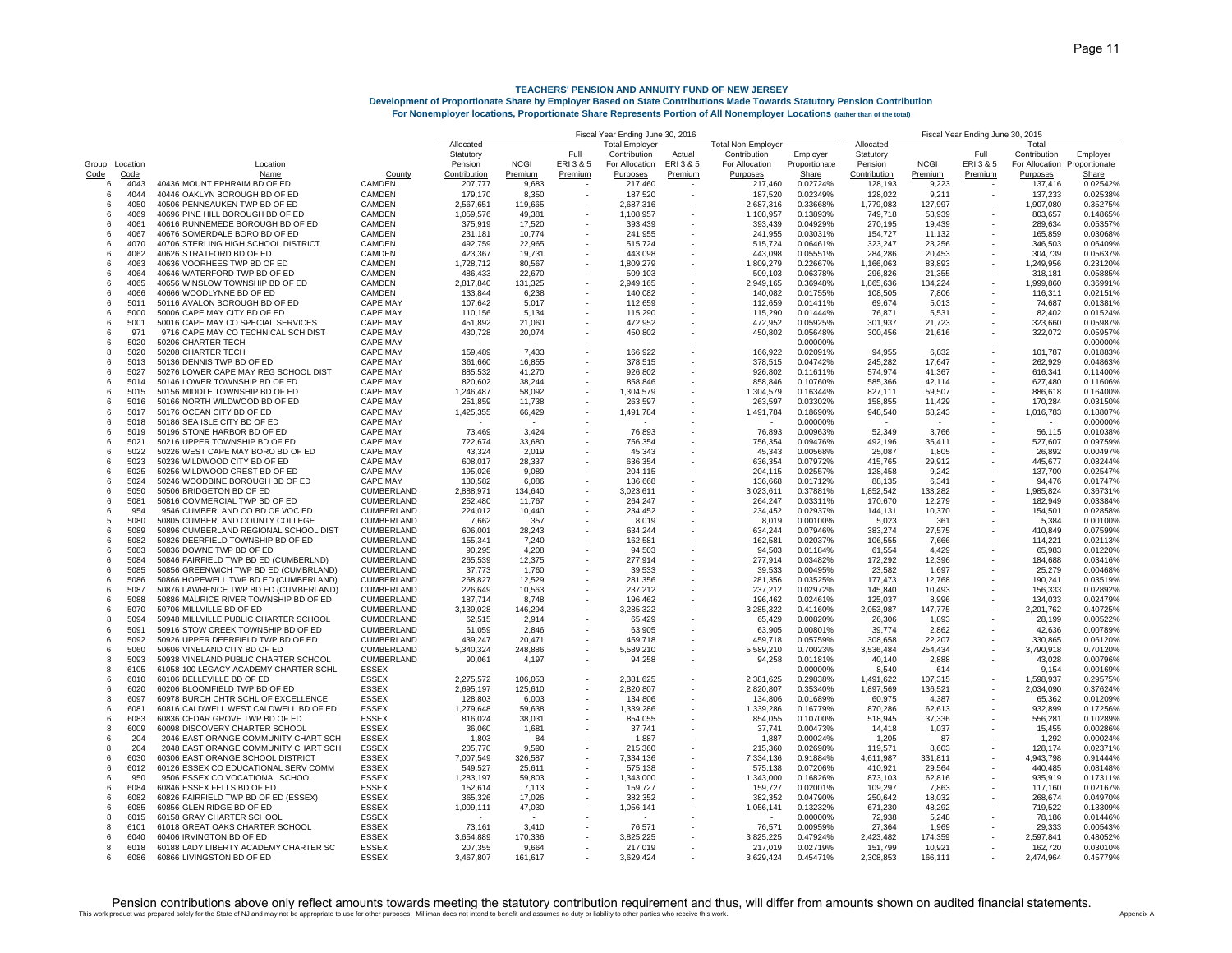|                |              |                                                                            |                                        | Fiscal Year Ending June 30, 2016 |                   |                          |                        |                          |                           | Fiscal Year Ending June 30, 2015 |                     |                  |           |                              |                      |
|----------------|--------------|----------------------------------------------------------------------------|----------------------------------------|----------------------------------|-------------------|--------------------------|------------------------|--------------------------|---------------------------|----------------------------------|---------------------|------------------|-----------|------------------------------|----------------------|
|                |              |                                                                            |                                        | Allocated                        |                   |                          | <b>Total Employer</b>  |                          | <b>Total Non-Employer</b> |                                  | Allocated           |                  |           | Total                        |                      |
|                |              |                                                                            |                                        | Statutory                        |                   | Full                     | Contribution           | Actual                   | Contribution              | Employer                         | Statutory           |                  | Full      | Contribution                 | Employer             |
| Group Location |              | Location                                                                   |                                        | Pension                          | <b>NCGI</b>       | ERI3&5                   | For Allocation         | ERI3&5                   | For Allocation            | Proportionate                    | Pension             | <b>NCGI</b>      | ERI 3 & 5 | For Allocation Proportionate |                      |
| Code           | Code         | Name                                                                       | County                                 | Contribution                     | Premium           | Premium                  | Purposes               | Premium                  | Purposes                  | Share                            | Contribution        | Premium          | Premium   | <b>Purposes</b>              | Share                |
| 8              | 6007         | 60078 MARIA L. VARISCO-ROGERS CHARTER                                      | <b>ESSEX</b>                           | 236,942                          | 11,043            |                          | 247,985                | $\overline{\phantom{a}}$ | 247,985                   | 0.03107%                         | 151,664             | 10,912           |           | 162,576                      | 0.03007%             |
| $\mathbf{R}$   | 6013         | 60138 MARION P. THOMAS CHARTER SCH                                         | <b>ESSEX</b>                           | 245,845                          | 11,458            |                          | 257,303                |                          | 257,303                   | 0.03224%                         | 161,108             | 11,591           |           | 172,699                      | 0.03194%             |
| 8              | 6107         | 61078 MERIT PREP. CHARTER SCHL NEWARK                                      | <b>ESSEX</b>                           | 23,163                           | 1,080             |                          | 24,243                 |                          | 24,243                    | 0.00304%                         |                     |                  |           | $\sim$                       | 0.000009             |
| 6              | 6087         | 60876 MILLBURN TWP PUBLIC SCHOOLS                                          | ESSEX                                  | 3,137,055                        | 146,202           |                          | 3,283,257              |                          | 3,283,257                 | 0.41134%                         | 2,051,948           | 147,628          |           | 2,199,576                    | 0.40685%             |
| 6              | 6050         | 60506 MONTCLAIR BD OF ED                                                   | ESSEX                                  | 4,041,845                        | 188,370           |                          | 4,230,215              |                          | 4,230,215                 | 0.52997%                         | 2,583,292           | 185,856          |           | 2,769,148                    | 0.512209             |
| 8              | 6014         | 60148 NEW HORIZON COMM CHARTER SCHOOL                                      | <b>ESSEX</b>                           | 176,787                          | 8,239             |                          | 185,026                |                          | 185,026                   | 0.02318%                         | 123,469             | 8,883            |           | 132,352                      | 0.024489             |
| 8              | 6016         | 60168 NEWARK CHARTER SCHOOL                                                | <b>ESSEX</b>                           | 101,656                          | 4,738             |                          | 106,394                |                          | 106,394                   | 0.01333%                         | 59,007              | 4,245            |           | 63,252                       | 0.011709             |
| 8              | 6099         | 60998 NEWARK EDUCATORS' COMM CHTR SCH                                      | <b>ESSEX</b>                           | 150,816                          | 7,029             |                          | 157,845                |                          | 157,845                   | 0.01978%                         | 93,177              | 6,704            |           | 99,881                       | 0.01847%             |
| 8              | 6100         | 61008 NEWARK LEGACY CHARTER SCHOOL                                         | <b>ESSEX</b>                           | 125,985                          | 5,872             |                          | 131,857                |                          | 131,857                   | 0.01652%                         | 75,757              | 5,450            |           | 81,207                       | 0.015029             |
| 8              | 6106         | 61068 NEWARK PREP CHARTER SCHOOL                                           | <b>ESSEX</b>                           | 61,504                           | 2,866             |                          | 64,370                 |                          | 64,370                    | 0.00806%                         |                     |                  |           |                              | 0.000009             |
| 6              | 6000<br>6088 | 60006 NEWARK PUBLIC SCHOOLS                                                | <b>ESSEX</b>                           | 22,805,876                       | 1,062,867         |                          | 23,868,743             |                          | 23,868,743                | 2.99035%                         | 15,844,529          | 1,139,942        |           | 16,984,471                   | 3.141579             |
| 6<br>8         | 6006         | 60886 NORTH CALDWELL BD OF ED<br>60068 NORTH STAR ACADEMY CHARTER SCH      | <b>ESSEX</b><br><b>ESSEX</b>           | 350,586<br>1,085,785             | 16,339            |                          | 366,925                |                          | 366,925<br>1,136,388      | 0.04597%<br>0.14237%             | 250,866<br>690,274  | 18,049           |           | 268,915<br>739,936           | 0.04974%<br>0.136869 |
| 6              | 6089         | 60896 NUTLEY BD OF ED                                                      | <b>ESSEX</b>                           |                                  | 50,603            |                          | 1,136,388              |                          |                           | 0.27099%                         |                     | 49,662           |           | 1,442,477                    |                      |
| 6              | 6060         | 60606 ORANGE CITY BD OF ED                                                 | <b>ESSEX</b>                           | 2,066,710<br>2,913,665           | 96,319<br>135,791 |                          | 2,163,029<br>3,049,456 |                          | 2,163,029<br>3,049,456    | 0.38205%                         | 1,345,663           | 96,814           |           | 1,992,051                    | 0.266819<br>0.36846% |
| 8              | 6108         | 61088 PAULO FREIRE CHARTER SCHOOL                                          | <b>ESSEX</b>                           | 69.337                           | 3.231             |                          | 72,568                 |                          | 72,568                    | 0.00909%                         | 1,858,351           | 133,700          |           |                              | 0.000009             |
| 8              | 6102         | 61028 PEOPLES PREPARATORY CHARTER SCH                                      | <b>ESSEX</b>                           | 134.498                          | 6,268             |                          | 140,766                |                          | 140,766                   | 0.01764%                         | 69,970              | 5,034            |           | 75,004                       | 0.01387%             |
| 8              | 6109         | 61098 PHILIPS ACADEMY CHARTER SCHOOL                                       | <b>ESSEX</b>                           | 90,834                           | 4,233             |                          |                        |                          | 95,067                    | 0.01191%                         |                     |                  |           |                              | 0.000009             |
| 8              | 6098         | 60988 PRIDE ACADEMY CHARTER SCHOOL                                         | <b>ESSEX</b>                           | 157,634                          |                   |                          | 95,067                 |                          |                           | 0.02067%                         | 106,212             | 7,641            |           | 113,853                      | 0.02106%             |
| 8              | 6005         | 60058 ROBERT TREAT ACADEMY CHARTER SC                                      | <b>ESSEX</b>                           | 234,571                          | 7,347<br>10,932   |                          | 164,981                |                          | 164,981<br>245,503        | 0.03076%                         | 137,540             |                  |           | 147,435                      | 0.02727%             |
|                | 6091         | 60916 ROSELAND BD OF ED                                                    | <b>ESSEX</b>                           |                                  |                   |                          | 245,503                |                          |                           |                                  |                     | 9,895            |           | 201,913                      | 0.03735%             |
| 6              |              |                                                                            |                                        | 266,030                          | 12,398            |                          | 278,428                |                          | 278,428                   | 0.03488%                         | 188,361             | 13,552           |           |                              |                      |
| 8              | 6103<br>6070 | 61038 ROSEVILLE COMMUNITY CHARTER SCH                                      | ESSEX                                  | 109,371                          | 5,097             |                          | 114,468                |                          | 114,468                   | 0.01434%                         | 69,984              | 5,035            |           | 75,019                       | 0.01388%             |
| 6              |              | 60706 SOUTH ORANGE-MAPLEWOOD BD OF ED                                      | ESSEX                                  | 3,658,454                        | 170,502           |                          | 3,828,956              |                          | 3,828,956                 | 0.47970%                         | 2,488,282           | 179,021          |           | 2,667,303                    | 0.49336%             |
| 8              | 6017         | 60178 TEAM ACADEMY CHARTER SCHOOL                                          | <b>ESSEX</b>                           | 1,237,601                        | 57,678            |                          | 1,295,279              |                          | 1,295,279                 | 0.16228%                         | 712,232             | 51,242           |           | 763,474                      | 0.14122%             |
| 8              | 6095         | 60958 UNIVERSITY HEIGHTS CHARTER SCHL                                      | <b>ESSEX</b>                           | 3,462                            | 161               |                          | 3,623                  |                          | 3,623                     | 0.00045%                         | 136,571             | 9,826            |           | 146,397                      | 0.02708%             |
| 6              | 6092         | 60926 VERONA BD OF ED                                                      | <b>ESSEX</b>                           | 1,202,132                        | 56,025            |                          | 1,258,157              |                          | 1,258,157                 | 0.15763%                         | 744,353             | 53,553           |           | 797,906                      | 0.14759%             |
| 8              | 6104         | 61048 VISIONS ACADEMY CHARTER H.S.                                         | <b>ESSEX</b>                           | 104,941                          | 4,891             |                          | 109,832                |                          | 109,832                   | 0.01376%                         | 61.212              | 4,404            |           | 65,616                       | 0.01214%             |
| 6              | 6094         | 60946 WEST ESSEX REGIONAL SCH DIST                                         | <b>ESSEX</b>                           | 1,089,889                        | 50,794            |                          | 1,140,683              |                          | 1,140,683                 | 0.14291%                         | 685,721             | 49,335           |           | 735,056                      | 0.13596%             |
| 6              | 6093         | 60936 WEST ORANGE TOWNSHIP BD OF ED                                        | <b>ESSEX</b><br><b>GLOUCESTER</b>      | 4,667,518                        | 217,529           |                          | 4,885,047              |                          | 4,885,047                 | 0.61201%                         | 3,016,792           | 217,044          |           | 3,233,836                    | 0.59815%             |
| 6              | 7011         | 70116 CLAYTON BOROUGH BD OF ED                                             |                                        | 615.535                          | 28.687            |                          | 644.222                |                          | 644.222                   | 0.08071%                         | 407.873             | 29.345           |           | 437.218                      | 0.08087%             |
| 6              | 7036         | 70366 CLEARVIEW REGIONAL BD OF ED                                          | <b>GLOUCESTER</b>                      | 1.061.792                        | 49.485            |                          | 1,111,277              |                          | 1,111,277                 | 0.13922%                         | 674.967             | 48,561           |           | 723.528                      | 0.13383%             |
| 6              | 7035         | 70356 DELSEA REG HIGH SCH DISTRICT                                         | <b>GLOUCESTER</b>                      | 881.871                          | 41,100            |                          | 922.971                |                          | 922,971                   | 0.11563%                         | 572,169             | 41,165           |           | 613,334                      | 0.11345%             |
| 6              | 7012         | 70126 DEPTFORD TWP BD OF ED                                                | <b>GLOUCESTER</b>                      | 2,051,483                        | 95,609            |                          | 2,147,092              |                          | 2,147,092                 | 0.26899%                         | 1,329,691           | 95,665           |           | 1,425,356                    | 0.26364%             |
| ĥ              | 7013         | 70136 EAST GREENWICH BD OF EDUCATION                                       | <b>GLOUCESTER</b>                      | 481,384                          | 22,435            |                          | 503,819                |                          | 503,819                   | 0.06312%                         | 313,175             | 22,531           |           | 335,706                      | 0.06209%             |
| 6              | 4006         | 40066 ED INFORMATION & RESOURCE CTR                                        | <b>GLOUCESTER</b>                      | 25,345                           | 1,181             | $\overline{\phantom{a}}$ | 26,526                 |                          | 26,526                    | 0.00332%                         | 16,389              | 1,179            |           | 17,568                       | 0.00325%             |
| 6              | 7014         | 70146 ELK TWP BD OF ED                                                     | <b>GLOUCESTER</b>                      | 172,085                          | 8,020             | $\sim$                   | 180,105                |                          | 180,105                   | 0.02256%                         | 107,958             | 7,767            |           | 115,725                      | 0.02141%             |
| 6              | 7015         | 70156 FRANKLIN TWP BD OF ED (GLOCSTR)                                      | <b>GLOUCESTER</b>                      | 616,279                          | 28,722            | $\sim$                   | 645,001                |                          | 645,001                   | 0.08081%                         | 402,797             | 28,979           |           | 431,776                      | 0.079869             |
| 6              | 7038         | 70386 GATEWAY REGIONAL HIGH SCHOOL                                         | <b>GLOUCESTER</b>                      | 602,312                          | 28,071            |                          | 630,383                |                          | 630,383                   | 0.07898%                         | 386,026             | 27,773           |           | 413,799                      | 0.07654%             |
| 6              | 7016         | 70166 GLASSBORO BD OF ED                                                   | <b>GLOUCESTER</b>                      | 1,175,510                        | 54,785            | ٠                        | 1,230,295              |                          | 1,230,295                 | 0.15414%                         | 750,923             | 54,025           |           | 804,948                      | 0.148899             |
| 6              | 7010         | 70106 GLOUCESTER CO SP SERV SCH DIST                                       | <b>GLOUCESTER</b>                      | 1,032,941                        | 48,140            | $\sim$                   | 1,081,081              |                          | 1,081,081                 | 0.13544%                         | 658,663             | 47,388           |           | 706,051                      | 0.13060%             |
| 6              | 957          | 9576 GLOUCESTER CO VO-TECH SCH DIST                                        | <b>GLOUCESTER</b>                      | 548,207                          | 25,549            |                          | 573,756                |                          | 573,756                   | 0.07188%                         | 353,919             | 25,463           |           | 379,382                      | 0.07017%             |
| 6              | 7017         | 70176 GREENWICH TWP BD ED (GLOUCSTER)                                      | <b>GLOUCESTER</b>                      | 278,657                          | 12,987            |                          | 291,644                |                          | 291,644                   | 0.03654%                         | 187,586             | 13,496           |           | 201,082                      | 0.037199             |
| 6<br>6         | 7018<br>7037 | 70186 HARRISON TWP BD ED (GLOUCESTER)                                      | <b>GLOUCESTER</b>                      | 605,467                          | 28,218            |                          | 633,685                |                          | 633,685                   | 0.07939%                         | 400,281             | 28,798           |           | 429,079                      | 0.07937%             |
| 6              | 7019         | 70376 KINGSWAY REGIONAL SCHOOL DIST                                        | <b>GLOUCESTER</b>                      | 940,360                          | 43,825            |                          | 984,185                |                          | 984,185                   | 0.12330%                         | 576,192             | 41,454           |           | 617,646                      | 0.11424%             |
| 6              | 7021         | 70196 LOGAN TOWNSHIP BD OF ED<br>70216 MANTUA TOWNSHIP BD OF ED            | <b>GLOUCESTER</b><br><b>GLOUCESTER</b> | 444,864                          | 20,733            |                          | 465,597                |                          | 465,597                   | 0.05833%<br>0.08452%             | 307,205             | 22,102           |           | 329,307<br>448,518           | 0.06091%<br>0.08296% |
|                |              |                                                                            |                                        | 644,592                          | 30,041            |                          | 674,633                |                          | 674,633                   |                                  | 418,415             | 30,103           |           |                              | 0.32818%             |
| 6<br>6         | 7022<br>7023 | 70226 MONROE TWP BD OF ED (GLOUCESTR)<br>70236 NATIONAL PARK BOARD OF EDUC | <b>GLOUCESTER</b><br><b>GLOUCESTER</b> | 2,525,896<br>135.389             | 117,719<br>6.310  |                          | 2,643,615<br>141.699   |                          | 2,643,615<br>141.699      | 0.33120%<br>0.01775%             | 1,655,183<br>87.568 | 119,083<br>6.300 |           | 1,774,266<br>93.868          | 0.01736%             |
| 6              | 7025         | 70256 PAULSBORO BORO BD OF ED                                              | <b>GLOUCESTER</b>                      | 680.899                          | 31,733            |                          |                        |                          | 712,632                   | 0.08928%                         | 456,497             | 32,843           |           | 489,340                      | 0.09051%             |
| 6              | 7026         | 70266 PITMAN BD OF ED                                                      | <b>GLOUCESTER</b>                      | 856,629                          | 39,923            |                          | 712,632                |                          | 896,552                   | 0.11232%                         | 581,715             | 41,852           |           | 623,567                      | 0.11534%             |
| 6              | 7027         | 70276 SOUTH HARRISON TWP BD OF ED                                          |                                        | 146,968                          |                   |                          | 896,552                |                          |                           | 0.01927%                         | 92,913              |                  |           |                              | 0.01842%             |
| 6              | 7028         | 70286 SWEDESBORO WOOLWICH BD OF ED                                         | <b>GLOUCESTER</b><br><b>GLOUCESTER</b> | 670,613                          | 6,849<br>31,254   |                          | 153,817<br>701,867     |                          | 153,817<br>701,867        | 0.08793%                         | 443,830             | 6,685<br>31,932  |           | 99,598<br>475,762            | 0.08800%             |
|                |              | 70296 WASHINGTON TWP BD OF ED (GLOUC)                                      |                                        |                                  |                   |                          |                        |                          |                           |                                  |                     |                  |           | 2,868,780                    |                      |
| 6              | 7029         |                                                                            | <b>GLOUCESTER</b>                      | 4,384,700                        | 204.349           |                          | 4,589,049              |                          | 4,589,049                 | 0.57493%                         | 2,676,237           | 192,543          |           |                              | 0.53063%             |
| 6              | 7031<br>7032 | 70316 WENONAH BOROUGH BD OF ED                                             | <b>GLOUCESTER</b>                      | 101.844                          | 4,746             |                          | 106,590                |                          | 106,590                   | 0.01335%                         | 69,984              | 5,035            |           | 75,019                       | 0.01388%             |
| 6              | 7033         | 70326 WEST DEPTFORD TWP BD OF ED                                           | <b>GLOUCESTER</b>                      | 1,381,616                        | 64,390            |                          | 1,446,006              |                          | 1,446,006                 | 0.18116%                         | 903,456             | 65,000           |           | 968,456                      | 0.17913%             |
| 6<br>6         | 7000         | 70336 WESTVILLE BOARD OF ED<br>70006 WOODBURY CITY BD OF ED                | <b>GLOUCESTER</b><br><b>GLOUCESTER</b> | 196,234<br>822,942               | 9,145<br>38,353   |                          | 205,379<br>861,295     |                          | 205,379<br>861,295        | 0.02573%<br>0.10791%             | 130,467<br>537,684  | 9,387<br>38,684  |           | 139,854<br>576,368           | 0.02587%<br>0.10661% |
| 6              | 7034         | 70346 WOODBURY HEIGHTS BOARD OF ED                                         | <b>GLOUCESTER</b>                      | 124,626                          | 5,808             |                          |                        |                          |                           | 0.01634%                         |                     |                  |           |                              | 0.01644%             |
| 8              | 8097         | 80978 BELOVED COMMUNITY CHARTER SCHL                                       | <b>HUDSON</b>                          |                                  |                   |                          | 130,434<br>148,574     |                          | 130,434<br>148,574        | 0.01861%                         | 82,890              | 5,964            |           | 88,854                       | 0.00000%             |
|                |              |                                                                            |                                        | 141,958                          | 6,616             |                          |                        |                          |                           |                                  |                     |                  |           |                              |                      |
| 6<br>8         | 8010<br>8096 | 80106 BAYONNE BOARD OF ED                                                  | <b>HUDSON</b>                          | 4,103,704                        | 191,253           |                          | 4,294,957              |                          | 4,294,957                 | 0.53809%                         | 2,837,425           | 204,140          |           | 3,041,565                    | 0.56259%             |
|                |              | 80968 DR LENA EDWARDS ACAD CHRTR SCHL                                      | <b>HUDSON</b>                          | 136,058                          | 6,341             |                          | 142,399                |                          | 142,399                   | 0.01784%                         | 77,593              | 5,582            |           | 83,175                       | 0.01538%             |
| 6<br>8         | 8081<br>8085 | 80816 EAST NEWARK BOROUGH BD OF ED<br>80858 ELYSIAN CHARTER SCH OF HOBOKEN | <b>HUDSON</b><br><b>HUDSON</b>         | 83.525<br>154.183                | 3.893<br>7.186    |                          | 87.418<br>161.369      |                          | 87.418<br>161.369         | 0.01095%<br>0.02022%             | 35.896<br>107.509   | 2.583<br>7.735   |           | 38.479<br>115.244            | 0.00712%<br>0.02132% |
| 8              | 8093         | 80938 ETHICAL COMM CHRTR SCHL - J.C.                                       | <b>HUDSON</b>                          | 80,264                           | 3,741             |                          | 84,005                 |                          | 84,005                    | 0.01052%                         | 38,259              | 2,753            |           | 41,012                       | 0.00759%             |
| $\epsilon$     | 8082         | 80826 GUTTENBERG BORO BD OF ED                                             | <b>HUDSON</b>                          | 413,895                          | 19,290            |                          | 433,185                |                          | 433,185                   | 0.05427%                         | 250,769             | 18,042           |           | 268,811                      | 0.04972%             |
| 6              | 8083         | 80836 HARRISON TOWN BD OF ED(HUDSON)                                       | <b>HUDSON</b>                          | 1.309.490                        | 61.029            |                          | 1,370,519              |                          | 1,370,519                 | 0.17170%                         | 825.891             | 59.419           |           | 885.310                      | 0.16375%             |
| 6              | 8020         | 80206 HOBOKEN BOARD OF EDUCATION                                           | <b>HUDSON</b>                          | 1,515,297                        | 70.620            |                          | 1,585,917              |                          | 1,585,917                 | 0.19869%                         | 951.964             | 68.489           |           | 1,020,453                    | 0.18875%             |
| 8              | 8021         | 80218 HOBOKEN CHARTER SCHOOL                                               | <b>HUDSON</b>                          | 124,174                          | 5,787             |                          | 129,961                |                          | 129,961                   | 0.01628%                         | 89,576              | 6.445            |           | 96,021                       | 0.01776%             |
| 8              | 8094         | 80948 HOBOKEN DUAL LANGUAGE CH SCHOOL                                      | <b>HUDSON</b>                          | 56.026                           | 2.611             |                          | 58.637                 |                          | 58.637                    | 0.00735%                         | 38.007              | 2,734            |           | 40 741                       | 0.00754%             |
|                |              |                                                                            |                                        |                                  |                   |                          |                        |                          |                           |                                  |                     |                  |           |                              |                      |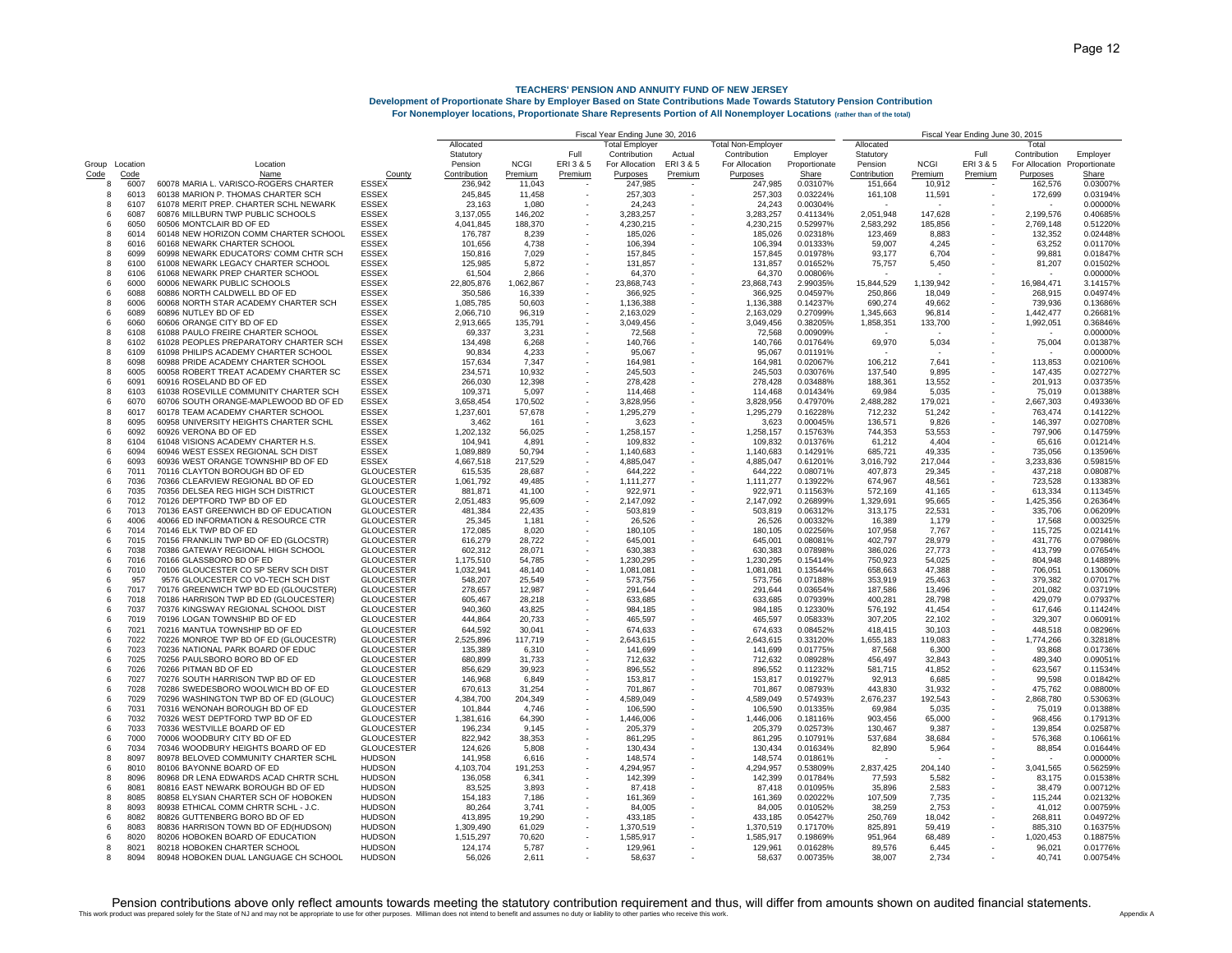|                |             |                                                                     |                                   | Fiscal Year Ending June 30, 2016 |             |                          |                       |         | Fiscal Year Ending June 30, 2015 |                      |              |             |           |                              |                      |
|----------------|-------------|---------------------------------------------------------------------|-----------------------------------|----------------------------------|-------------|--------------------------|-----------------------|---------|----------------------------------|----------------------|--------------|-------------|-----------|------------------------------|----------------------|
|                |             |                                                                     |                                   | Allocated                        |             |                          | <b>Total Employer</b> |         | <b>Total Non-Employer</b>        |                      | Allocated    |             |           | Total                        |                      |
|                |             |                                                                     |                                   | Statutory                        |             | Full                     | Contribution          | Actual  | Contribution                     | Employer             | Statutory    |             | Full      | Contribution                 | Employer             |
| Group Location |             | Location                                                            |                                   | Pension                          | <b>NCGI</b> | ERI 3 & 5                | For Allocation        | ERI3&5  | For Allocation                   | Proportionate        | Pension      | <b>NCGI</b> | ERI 3 & 5 | For Allocation Proportionate |                      |
| Code           | Code        | Name                                                                | County                            | Contribution                     | Premium     | Premium                  | Purposes              | Premium | Purposes                         | Share                | Contribution | Premium     | Premium   | Purposes                     | Share                |
| 6              | 956         | 9566 HUDSON CO SCHOOLS OF TECHNOLOGY                                | <b>HUDSON</b>                     | 1,479,282                        | 68,942      |                          | 1,548,224             |         | 1,548,224                        | 0.19397%             | 961,110      | 69,147      |           | 1,030,257                    | 0.19056%             |
| 8              | 8088        | 80888 JERSEY CITY COMM CHARTER SCHOOL                               | <b>HUDSON</b>                     | 183,905                          | 8,571       |                          | 192,476               |         | 192,476                          | 0.02411%             | 118,960      | 8,559       |           | 127,519                      | 0.02359%             |
| 8              | 8089        | 80898 JERSEY CITY GOLDEN DOOR CHARTER                               | <b>HUDSON</b>                     | 212,643                          | 9,910       |                          | 222,553               |         | 222,553                          | 0.02788%             | 138,979      | 9,999       |           | 148,978                      | 0.02756%             |
| 6              | 8000        | 80006 JERSEY CITY PUBLIC SCHOOLS                                    | <b>HUDSON</b>                     | 18,396,095                       | 857,349     |                          | 19,253,444            |         | 19,253,444                       | 2.41213%             | 13,012,752   | 936,208     |           | 13,948,960                   | 2.580109             |
| 6              | 8030        | 80306 KEARNY TOWN BD OF ED                                          | <b>HUDSON</b>                     | 3,039,709                        | 141,665     |                          | 3,181,374             |         | 3,181,374                        | 0.39857%             | 1,959,523    | 140,979     |           | 2,100,502                    | 0.388529             |
| 8              | 8086        | 80868 LEARNING COMM. CHARTER SCHOOL                                 | <b>HUDSON</b>                     | 185,485                          | 8,645       |                          | 194,130               |         | 194,130                          | 0.02432%             | 128,019      | 9,210       |           | 137,229                      | 0.025389             |
| 8              | 8022        | 80228 LIBERTY ACADEMY CHARTER SCHOOL                                | <b>HUDSON</b>                     |                                  |             |                          |                       |         |                                  | 0.00000%             | 53,354       | 3,839       |           | 57,193                       | 0.010589             |
| 8              | 8095        | 80958 METS CHARTER SCHOOL                                           | <b>HUDSON</b>                     | 147,866                          | 6,891       |                          | 154,757               |         | 154,757                          | 0.01939%             | 66,944       | 4,816       |           | 71,760                       | 0.013279             |
| 6              | 8040        | 80406 NORTH BERGEN BD OF ED                                         | <b>HUDSON</b>                     | 4,057,182                        | 189,085     |                          | 4,246,267             |         | 4,246,267                        | 0.53199%             | 2,719,234    | 195,637     |           | 2,914,871                    | 0.53916%             |
| 8              | 8092        | 80928 SCHOMBURG CHARTER SCHOOL                                      | <b>HUDSON</b>                     |                                  |             |                          |                       |         |                                  | 0.00000%             |              |             |           |                              | 0.000009             |
| 6              | 8084        | 80846 SECAUCUS TOWN BD OF ED                                        | <b>HUDSON</b>                     | 1,137,074                        | 52.993      |                          | 1,190,067             |         | 1,190,067                        | 0.14910%             | 723.810      | 52,075      |           | 775.885                      | 0.143519             |
| 8              | 8087        | 80878 SOARING HEIGHTS CHARTER SCHOOL                                | <b>HUDSON</b>                     | 80.740                           | 3,763       |                          | 84,503                |         | 84,503                           | 0.01059%             | 52,624       | 3.786       |           | 56.410                       | 0.010439             |
| 6              | 8050        | 80506 UNION CITY BD OF ED                                           | <b>HUDSON</b>                     | 5,344,377                        | 249,074     |                          | 5,593,451             |         | 5,593,451                        | 0.70077%             | 3,468,165    | 249,519     |           | 3,717,684                    | 0.68765%             |
| 8              | 8091        | 80918 UNIVERSITY ACADEMY CHARTER HS                                 | <b>HUDSON</b>                     | 188.178                          | 8.770       |                          | 196,948               |         | 196,948                          | 0.02467%             | 137.119      | 9,865       |           | 146,984                      | 0.027199             |
| 6              | 8060        | 80606 WEEHAWKEN TWP BD OF ED                                        | <b>HUDSON</b>                     | 683,107                          | 31,836      |                          | 714,943               |         | 714,943                          | 0.08957%             | 451.272      | 32,467      |           | 483,739                      | 0.089489             |
| 6              | 8070        | 80706 WEST NEW YORK BD OF ED                                        | <b>HUDSON</b>                     | 4,301,872                        | 200,489     |                          | 4,502,361             |         | 4,502,361                        | 0.56407%             | 2,781,795    | 200,137     |           | 2,981,932                    | 0.551569             |
| ĥ              | 9011        | 90116 ALEXANDRIA TWP BD OF ED                                       | <b>HUNTERDON</b>                  | 381,997                          | 17,803      |                          | 399,800               |         | 399,800                          | 0.05009%             | 256,905      | 18.483      |           | 275,388                      | 0.05094%             |
| 6              | 9012        | 90126 BETHLEHEM TWP BD OF ED                                        | <b>HUNTERDON</b>                  | 292,220                          | 13,619      |                          | 305,839               |         | 305,839                          | 0.03832%             | 189,451      | 13,630      |           | 203,081                      | 0.03756%             |
| 6              | 9013        | 90136 BLOOMSBURY BOROUGH BD OF ED                                   | <b>HUNTERDON</b>                  | 81,467                           | 3,797       |                          | 85,264                |         | 85,264                           | 0.01068%             | 50,628       | 3,642       |           | 54,270                       | 0.01004%             |
| 6              | 9014        | 90146 CALIFON BORO BD OF ED                                         | <b>HUNTERDON</b>                  | 63,625                           | 2,965       |                          | 66,590                |         | 66,590                           | 0.00834%             | 36,724       | 2,642       |           | 39,366                       | 0.00728%             |
| 6              | 9015        | 90156 CLINTON TOWN BD OF ED                                         | <b>HUNTERDON</b>                  | 265,487                          | 12,373      |                          | 277,860               |         | 277,860                          | 0.03481%             | 172,698      | 12,425      |           | 185,123                      | 0.03424%             |
| 6              | 9016        | 90166 CLINTON TWP BD OF ED                                          | <b>HUNTERDON</b>                  | 914,162                          | 42,604      |                          | 956,766               |         | 956,766                          | 0.11987%             | 592,067      | 42,597      |           | 634,664                      | 0.11739%             |
| 6              | 9017        | 90176 DELAWARE TWP BD OF ED                                         | <b>HUNTERDON</b>                  | 285,417                          | 13,302      |                          | 298,719               |         | 298,719                          | 0.03742%             | 190,222      | 13,686      |           | 203,908                      | 0.03772%             |
| 6              | 9040        | 90406 DELAWARE VALLEY REG H S DIST                                  | <b>HUNTERDON</b>                  | 492,415                          | 22,949      |                          | 515,364               |         | 515,364                          | 0.06457%             | 334,592      | 24,072      |           | 358,664                      | 0.06634%             |
| 6              | 9018        | 90186 EAST AMWELL TOWNSHIP BD OF ED                                 | <b>HUNTERDON</b>                  | 270,302                          | 12,597      |                          | 282,899               |         | 282,899                          | 0.03544%             | 186,881      | 13,445      |           | 200,326                      | 0.03705%             |
| 6              | 9000        | 90006 FLEMINGTON RARITAN BD OF ED                                   | <b>HUNTERDON</b>                  | 1,866,397                        | 86,983      |                          | 1,953,380             |         | 1,953,380                        | 0.24473%             | 1,218,979    | 87,700      |           | 1,306,679                    | 0.24169%             |
| 6              | 9019        | 90196 FRANKLIN TWP BD OF ED (HUNTRDN)                               | <b>HUNTERDON</b>                  | 174,351                          | 8,126       | $\overline{\phantom{a}}$ | 182,477               |         | 182,477                          | 0.02286%             | 101,259      | 7,285       |           | 108,544                      | 0.02008%             |
| ĥ              | 9021        | 90216 FRENCHTOWN BOROUGH BD OF ED                                   | <b>HUNTERDON</b>                  | 83,355                           | 3,885       | ٠                        | 87,240                |         | 87,240                           | 0.01093%             | 70,262       | 5,055       |           | 75,317                       | 0.01393%             |
| ĥ              | 9023        | 90236 HAMPTON BOROUGH BD OF ED                                      | <b>HUNTERDON</b>                  | 86,732                           | 4.042       |                          | 90.774                |         | 90.774                           | 0.01137%             | 62.651       | 4.507       |           | 67.158                       | 0.01242%             |
| -6             | 9024        | 90246 HIGH BRIDGE BOROUGH BD OF ED                                  | <b>HUNTERDON</b>                  | 273,456                          | 12,744      |                          | 286,200               |         | 286,200                          | 0.03586%             | 174.678      | 12,567      |           | 187,245                      | 0.03463%             |
| 6              | 9025        | 90256 HOLLAND TWP BD OF ED                                          | <b>HUNTERDON</b>                  | 331,084                          | 15,430      |                          | 346,514               |         | 346,514                          | 0.04341%             | 233,346      | 16,788      |           | 250,134                      | 0.04627%             |
| ĥ              | 9030        | 90306 HUNTERDON CENTRAL HIGH SCHOOL                                 | <b>HUNTERDON</b>                  | 1,607,620                        | 74,923      |                          | 1,682,543             |         | 1,682,543                        | 0.21079%             | 1,011,868    | 72,799      |           | 1,084,667                    | 0.200639             |
| 6              | 9041        | 90416 HUNTERDON CO EDUC SRVCS COMM                                  | <b>HUNTERDON</b>                  | 176,614                          | 8,231       |                          | 184,845               |         | 184,845                          | 0.02316%             | 117,317      | 8,440       |           | 125,757                      | 0.02326%             |
| 6              | 9001        | 90016 HUNTERDON COUNTY VOCATIONAL                                   | <b>HUNTERDON</b>                  | 105,530                          | 4.918       | ٠                        | 110,448               |         | 110,448                          | 0.01384%             | 67,193       | 4,834       |           | 72,027                       | 0.013329             |
| 6              | 9026        | 90266 KINGWOOD TOWNSHIP BD OF ED                                    | <b>HUNTERDON</b>                  | 216,476                          | 10,089      | ٠                        | 226,565               |         | 226,565                          | 0.02838%             | 148,889      | 10,712      |           | 159,601                      | 0.02952%             |
| 6              | 9027        | 90276 LAMBERTVILLE CITY BD OF ED                                    | <b>HUNTERDON</b>                  | 119,280                          | 5,559       |                          | 124,839               |         | 124,839                          | 0.01564%             | 77,146       | 5,550       |           | 82,696                       | 0.01530%             |
| 6              | 9028        | 90286 LEBANON BOROUGH BD OF ED                                      | <b>HUNTERDON</b>                  | 60,075                           | 2,800       | $\overline{\phantom{a}}$ | 62,875                |         | 62,875                           | 0.00788%             | 40,900       | 2,943       |           | 43,843                       | 0.00811%             |
| 6              | 9029        | 90296 LEBANON TOWNSHIP BD OF ED                                     | <b>HUNTERDON</b>                  | 411,857                          | 19,195      | ٠                        | 431,052               |         | 431,052                          | 0.05400%             | 269,991      | 19,425      |           | 289,416                      | 0.053539             |
| ĥ              | 9031        | 90316 MILFORD BOROUGH BD OF ED                                      | <b>HUNTERDON</b>                  | 48,609                           | 2,265       | $\overline{\phantom{a}}$ | 50,874                |         | 50,874                           | 0.00637%             | 37,112       | 2,670       |           | 39,782                       | 0.00736%             |
| 6              | 9038        | 90386 NORTH HUNTERDON-VOORHEES                                      | <b>HUNTERDON</b>                  | 1,625,574                        | 75,760      | ٠                        | 1,701,334             |         | 1,701,334                        | 0.21315%             | 1,055,415    | 75,932      |           | 1,131,347                    | 0.209269             |
| 6              | 9033        | 90336 READINGTON TWP BD OF ED                                       | <b>HUNTERDON</b>                  | 1,062,884                        | 49,536      |                          | 1,112,420             |         | 1,112,420                        | 0.13937%             | 711,913      | 51,219      |           | 763,132                      | 0.14115%             |
| 6              | 9039        | 90396 SOUTH HUNTERDON REG BD OF ED                                  | <b>HUNTERDON</b>                  | 292,009                          | 13,609      | $\overline{\phantom{a}}$ | 305,618               |         | 305,618                          | 0.03829%             | 190,111      | 13,678      |           | 203,789                      | 0.03769%             |
| 6              | 9034        | 90346 STOCKTON BOROUGH BD OF ED                                     | <b>HUNTERDON</b>                  |                                  |             |                          |                       |         | 28,988                           | 0.00363%             |              |             |           | 19,583                       | 0.003629             |
| 6              | 9035        | 90356 TEWKSBURY TWP BD OF ED                                        |                                   | 27,697                           | 1,291       |                          | 28,988                |         | 445,305                          | 0.05579%             | 18,269       | 1,314       |           | 306,151                      | 0.05663%             |
|                | 9036        | 90366 UNION TWP OF ED (HUNTERDON)                                   | <b>HUNTERDON</b>                  | 425,476                          | 19,829      |                          | 445,305               |         |                                  | 0.03591%             | 285,603      | 20,548      |           |                              | 0.03677%             |
| 6              |             |                                                                     | <b>HUNTERDON</b>                  | 273,845                          | 12,763      |                          | 286,608               |         | 286,608                          |                      | 185,444      | 13,342      |           | 198,786                      |                      |
| 6<br>6         | 9037<br>121 | 90376 WEST AMWELL TWP BD OF ED<br>1216 EAST WINDSOR REG SCHOOL DIST | <b>HUNTERDON</b><br><b>MERCER</b> | 135,428                          | 6,312       |                          | 141,740               |         | 141,740                          | 0.01776%<br>0.36164% | 94,030       | 6,765       |           | 100,795                      | 0.01864%<br>0.35887% |
|                |             |                                                                     |                                   | 2,758,051                        | 128,539     |                          | 2,886,590             |         | 2,886,590                        |                      | 1,809,950    | 130,218     |           | 1,940,168                    |                      |
| 8              | 115<br>122  | 1158 EMILY FISHER CHARTER SCHOOL                                    | <b>MERCER</b>                     | 2.055.306                        |             |                          |                       |         |                                  | 0.00000%             |              |             |           |                              | 0.00000%             |
| 6              |             | 1226 EWING TOWNSHIP BD OF ED                                        | <b>MERCER</b>                     |                                  | 95,787      |                          | 2,151,093             |         | 2,151,093                        | 0.26950%             | 1,338,558    | 96,303      |           | 1,434,861                    | 0.26540%             |
| 6              | 133         | 1336 FOUNDATION ACADEMY CHARTER SCHL                                | <b>MERCER</b>                     | 2,784                            | 130         |                          | 2,914                 |         | 2,914                            | 0.00037%             | 1,588        | 114         |           | 1,702                        | 0.00031%             |
| 8              | 133         | 1338 FOUNDATION ACADEMY CHARTER SCHL                                | <b>MERCER</b>                     | 228,593                          | 10,654      |                          | 239,247               |         | 239,247                          | 0.02997%             | 103,980      | 7,481       |           | 111,461                      | 0.02062%             |
| ĥ              | 110         | 1106 HAMILTON TWP BD OF ED (MERCER)                                 | <b>MERCER</b>                     | 6,062,825                        | 282,558     |                          | 6,345,383             |         | 6,345,383                        | 0.79497%             | 4,021,118    | 289,301     |           | 4,310,419                    | 0.79729%             |
| 6              | 123         | 1236 HOPEWELL VALLEY REG SCH DIST                                   | <b>MERCER</b>                     | 2,435,626                        | 113,512     |                          | 2,549,138             |         | 2,549,138                        | 0.31936%             | 1,592,223    | 114,553     |           | 1,706,776                    | 0.31570%             |
| 8              | 128         | 1288 INTERNATIONAL CHARTER SCHOOL                                   | <b>MERCER</b>                     | 47,421                           | 2,210       |                          | 49,631                |         | 49,631                           | 0.00622%             | 28,417       | 2,044       |           | 30,461                       | 0.00563%             |
| 6              | 124         | 1246 LAWRENCE TWP BD OF ED (MERCER)                                 | <b>MERCER</b>                     | 2,150,755                        | 100,236     |                          | 2,250,991             |         | 2,250,991                        | 0.28201%             | 1,446,212    | 104,048     |           | 1,550,260                    | 0.28675%             |
| 5              | 119         | 1195 MERCER CO COMMUNITY COLLEGE                                    | MERCER                            | 9,337                            | 435         |                          | 9,772                 |         | 9,772                            | 0.00122%             | 11,993       | 863         |           | 12,856                       | 0.002389             |
|                | 111         | 1116 MERCER CO SPECIAL SER SCH DIST                                 | <b>MERCER</b>                     | 1,146,969                        | 53,454      |                          | 1,200,423             |         | 1,200,423                        | 0.15039%             | 779,132      | 56,055      |           | 835,187                      | 0.154489             |
|                | 953         | 9536 MERCER CO VOCATIONAL SCHOOLS                                   | <b>MERCER</b>                     | 260.042                          | 12.119      |                          | 272,161               |         | 272,161                          | 0.03410%             | 169.217      | 12.174      |           | 181,391                      | 0.03355%             |
|                | 131         | 1318 PACE CHARTER SCHOOL OF HAMILTON                                | <b>MERCER</b>                     | 64,213                           | 2,993       |                          | 67,206                |         | 67,206                           | 0.00842%             | 29.928       | 2,153       |           | 32,081                       | 0.00593%             |
| 8              | 135         | 1358 PAUL ROBESON CHTR SCHOOL                                       | <b>MERCER</b>                     | 89,636                           | 4,178       |                          | 93,814                |         | 93,814                           | 0.01175%             | 70,531       | 5,074       |           | 75,605                       | 0.01398%             |
| 8              | 126         | 1268 PRINCETON CHARTER SCHOOL                                       | <b>MERCER</b>                     | 188,192                          | 8,771       |                          | 196,963               |         | 196,963                          | 0.02468%             | 131,430      | 9,456       |           | 140,886                      | 0.02606%             |
| ĥ              | 125         | 1256 PRINCETON REGIONAL SCHOOL                                      | <b>MERCER</b>                     | 2.421.829                        | 112.869     |                          | 2.534.698             |         | 2.534.698                        | 0.31756%             | 1.611.335    | 115.928     |           | 1,727,263                    | 0.31949%             |
| ĥ              | 127         | 1276 ROBBINSVILLE TWP BD OF ED                                      | <b>MERCER</b>                     | 1.307.135                        | 60.919      |                          | 1,368,054             |         | 1,368,054                        | 0.17139%             | 848.916      | 61.076      |           | 909,992                      | 0.16832%             |
| 6              | 100         | 1006 TRENTON CITY BD OF ED                                          | <b>MERCER</b>                     | 6,796,294                        | 316,741     |                          | 7,113,035             |         | 7,113,035                        | 0.89114%             | 4,280,746    | 307,980     |           | 4,588,726                    | 0.84876%             |
| 8              | 116         | 1168 VILLAGE CHARTER SCHOOL                                         | <b>MERCER</b>                     | 157,535                          | 7,342       |                          | 164,877               |         | 164,877                          | 0.02066%             | 101,711      | 7,318       |           | 109,029                      | 0.02017%             |
| 6              | 118         | 1186 WEST WINDSOR PLAINSBORO REG                                    | <b>MERCER</b>                     | 5.244.073                        | 244.400     |                          | 5,488,473             |         | 5,488,473                        | 0.68761%             | 3.476.526    | 250,120     |           | 3,726,646                    | 0.689319             |
| 8              | 255         | 2558 ACADEMY FOR URBAN LEADERSHIP                                   | <b>MIDDLESEX</b>                  | 169.424                          | 7.896       |                          | 177,320               |         | 177,320                          | 0.02222%             | 59.186       | 4,258       |           | 63,444                       | 0.01174%             |
| ĥ              | 231         | 2316 CARTERET BD OF ED                                              | <b>MIDDLESEX</b>                  | 1,688,826                        | 78,708      |                          | 1,767,534             |         | 1,767,534                        | 0.22144%             | 1,124,412    | 80,896      |           | 1,205,308                    | 0.22294%             |
|                | 232         | 2326 CRANBURY TOWNSHIP BD OF ED                                     | <b>MIDDLESEX</b>                  | 329.976                          | 15.379      |                          | 345.355               |         | 345.355                          | 0.04327%             | 231.565      | 16.660      |           | 248.225                      | 0.04591%             |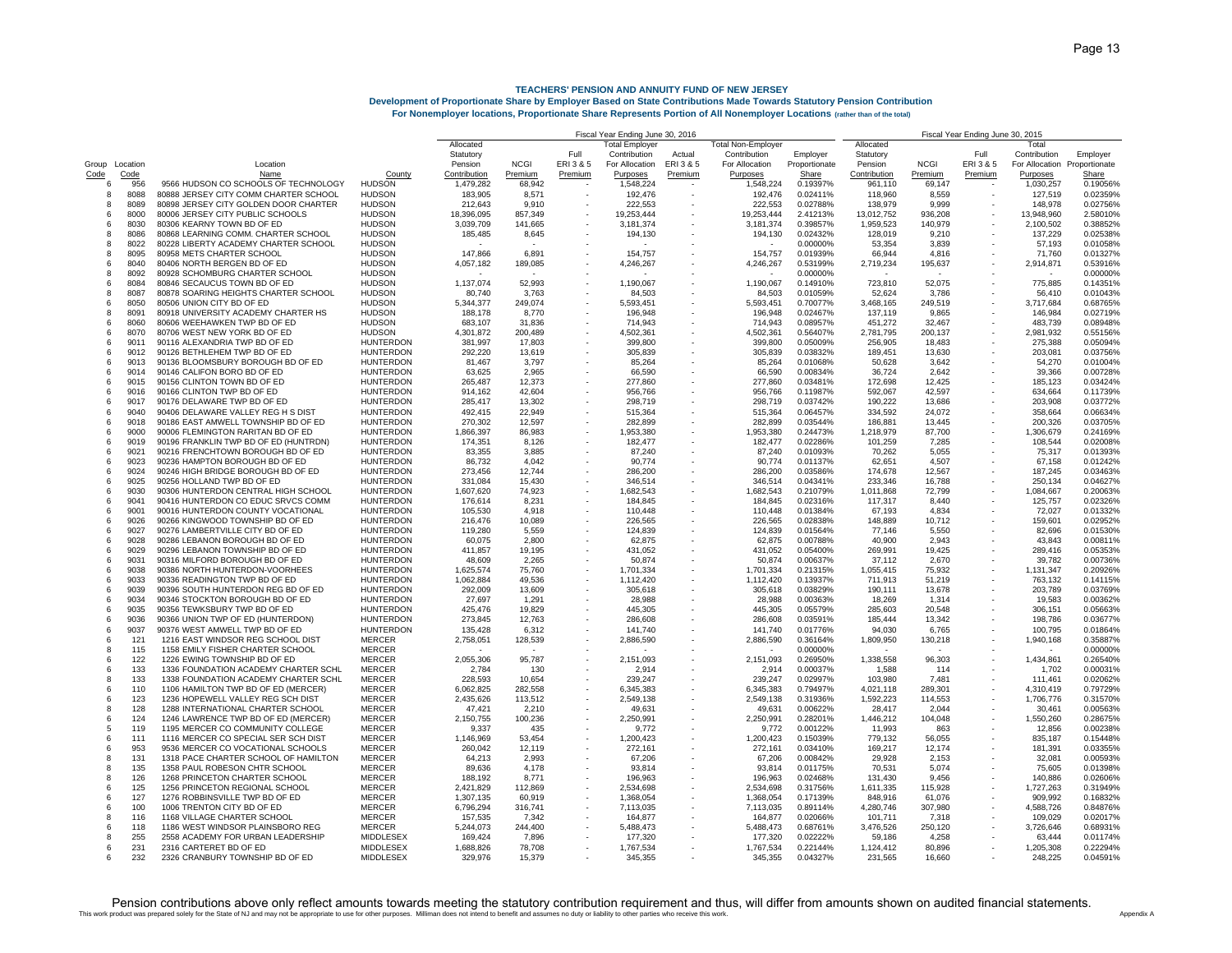|              |          |                                      |                  | Fiscal Year Ending June 30, 2016 |             |           |                      |           |                           |               | Fiscal Year Ending June 30, 2015 |             |           |                              |          |  |
|--------------|----------|--------------------------------------|------------------|----------------------------------|-------------|-----------|----------------------|-----------|---------------------------|---------------|----------------------------------|-------------|-----------|------------------------------|----------|--|
|              |          |                                      |                  | Allocated                        |             |           | <b>Total Employe</b> |           | <b>Total Non-Employer</b> |               | Allocated                        |             |           | Total                        |          |  |
|              |          |                                      |                  | Statutory                        |             | Full      | Contribution         | Actual    | Contribution              | Employer      | Statutory                        |             | Full      | Contribution                 | Employer |  |
| Group        | Location | Location                             |                  | Pension                          | <b>NCGI</b> | ERI 3 & 5 | For Allocation       | ERI 3 & 5 | For Allocation            | Proportionate | Pension                          | <b>NCGI</b> | ERI 3 & 5 | For Allocation Proportionate |          |  |
| Code         | Code     | Name                                 | County           | Contribution                     | Premium     | Premium   | Purposes             | Premium   | Purposes                  | Share         | Contribution                     | Premium     | Premium   | Purposes                     | Share    |  |
| 6            | 233      | 2336 DUNELLEN BOARD OF EDUCATION     | MIDDLESEX        | 529,261                          | 24,666      |           | 553,927              |           | 553,927                   | 0.06940%      | 349,193                          | 25,123      |           | 374,316                      | 0.06924% |  |
| 6            | 234      | 2346 EAST BRUNSWICK TWP BD OF ED     | <b>MIDDLESEX</b> | 4,613,114                        | 214.994     |           | 4,828,108            |           | 4,828,108                 | 0.60488%      | 2.894.123                        | 208.219     |           | 3,102,342                    | 0.57383% |  |
| 6            | 247      | 2476 EDISON TWP BD OF ED             | <b>MIDDLESEX</b> | 8,165,526                        | 380,554     |           | 8,546,080            |           | 8,546,080                 | 1.07068%      | 5,322,125                        | 382,903     |           | 5,705,028                    | 1.05524% |  |
| 8            | 203      | 2038 GREATER BRUNSWICK CHART.SCHOOL  | <b>MIDDLESEX</b> | 155,759                          | 7,259       |           | 163,018              |           | 163,018                   | 0.02042%      | 95,592                           | 6,877       |           | 102,469                      | 0.01895% |  |
| $\mathbf{R}$ | 256      | 2568 HATIKVAH INTERNAT'L ACAD CHRTR  | <b>MIDDLESEX</b> | 86,011                           | 4,009       |           | 90,020               |           | 90,020                    | 0.01128%      | 41.947                           | 3,018       |           | 44,965                       | 0.008329 |  |
| 6            | 236      | 2366 HIGHLAND PARK BD OF ED          | <b>MIDDLESEX</b> | 840,800                          | 39,185      |           | 879,985              |           | 879,985                   | 0.11025%      | 577,828                          | 41,572      |           | 619,400                      | 0.114579 |  |
| 6            | 237      | 2376 JAMESBURG BOROUGH BD OF ED      | <b>MIDDLESEX</b> | 268,340                          | 12,506      |           | 280,846              |           | 280,846                   | 0.03519%      | 176,302                          | 12,684      |           | 188,986                      | 0.03496% |  |
| 6            | 239      | 2396 METUCHEN BORO BD OF ED          | <b>MIDDLESEX</b> | 1,143,179                        | 53,278      |           | 1,196,457            |           | 1,196,457                 | 0.14990%      | 748,633                          | 53,861      |           | 802,494                      | 0.14844% |  |
| 6            | 241      | 2416 MIDDLESEX BD OF ED              | MIDDLESEX        | 1,155,023                        | 53,830      |           | 1,208,853            |           | 1,208,853                 | 0.15145%      | 752,130                          | 54,112      |           | 806,242                      | 0.149139 |  |
| 6            | 202      | 2026 MIDDLESEX CO ED SERV COMM       | <b>MIDDLESEX</b> | 987,691                          | 46,031      |           | 1,033,722            |           | 1,033,722                 | 0.12951%      | 656,976                          | 47,266      |           | 704,242                      | 0.130269 |  |
| 6            | 972      | 9726 MIDDLESEX CO VOCATIONAL SCHOOL  | <b>MIDDLESEX</b> | 1,312,234                        | 61,157      |           | 1,373,391            |           | 1,373,391                 | 0.17206%      | 874,276                          | 62,900      |           | 937,176                      | 0.173359 |  |
| 5            | 201      | 2015 MIDDLESEX COUNTY COLLEGE        | <b>MIDDLESEX</b> | 18,973                           | 884         |           | 19,857               |           | 19,857                    | 0.00249%      | 12,193                           | 877         |           | 13,070                       | 0.002429 |  |
| 6            | 242      | 2426 MILLTOWN BOROUGH BD OF ED       | MIDDLESEX        | 261,753                          | 12,199      |           | 273,952              |           | 273,952                   | 0.03432%      | 183,180                          | 13,179      |           | 196,359                      | 0.036329 |  |
| 6            | 243      | 2436 MONROE TWP BD OF ED (MIDDLESEX) | <b>MIDDLESEX</b> | 2,983,660                        | 139,053     |           | 3,122,713            |           | 3,122,713                 | 0.39122%      | 1,956,594                        | 140,768     |           | 2,097,362                    | 0.38794% |  |
| 6            | 200      |                                      |                  |                                  |             |           |                      |           |                           |               |                                  |             |           |                              |          |  |
|              |          | 2006 NEW BRUNSWICK BD OF ED          | <b>MIDDLESEX</b> | 4,679,595                        | 218,092     |           | 4,897,687            |           | 4,897,687                 | 0.61360%      | 3,104,584                        | 223,361     |           | 3,327,945                    | 0.615569 |  |
| 6            | 244      | 2446 NORTH BRUNSWICK BD OF ED        | <b>MIDDLESEX</b> | 2,895,667                        | 134,952     |           | 3,030,619            |           | 3,030,619                 | 0.37969%      | 1,848,056                        | 132,959     |           | 1,981,015                    | 0.366429 |  |
| 6            | 238      | 2386 OLD BRIDGE BD OF ED             | <b>MIDDLESEX</b> | 4,730,205                        | 220,451     |           | 4,950,656            |           | 4,950,656                 | 0.62023%      | 3,124,147                        | 224,768     |           | 3,348,915                    | 0.61944% |  |
| 6            | 210      | 2106 PERTH AMBOY BD OF ED            | <b>MIDDLESEX</b> | 5,123,883                        | 238,798     |           | 5,362,681            |           | 5,362,681                 | 0.67185%      | 3,380,585                        | 243,218     |           | 3,623,803                    | 0.67028% |  |
| 6            | 245      | 2456 PISCATAWAY BD OF ED ADMN BLDG   | <b>MIDDLESEX</b> | 3,532,152                        | 164.616     |           | 3,696,768            |           | 3,696,768                 | 0.46314%      | 2,237,067                        | 160,947     |           | 2,398,014                    | 0.44355% |  |
| 6            | 248      | 2486 SAYREVILLE BD OF ED SELOVER ELM | <b>MIDDLESEX</b> | 2,583,833                        | 120,419     |           | 2,704,252            |           | 2,704,252                 | 0.33880%      | 1,737,555                        | 125,009     |           | 1,862,564                    | 0.344519 |  |
| 6            | 249      | 2496 SOUTH AMBOY BD OF ED            | <b>MIDDLESEX</b> | 540,479                          | 25,189      |           | 565,668              |           | 565,668                   | 0.07087%      | 355,569                          | 25,582      |           | 381,151                      | 0.07050% |  |
| 6            | 251      | 2516 SOUTH BRUNSWICK BD OF ED        | <b>MIDDLESEX</b> | 4,034,890                        | 188,046     |           | 4,222,936            |           | 4,222,936                 | 0.52906%      | 2,643,225                        | 190,168     |           | 2,833,393                    | 0.52408% |  |
| 6            | 252      | 2526 SOUTH PLAINFIELD BD OF ED       | MIDDLESEX        | 1,919,493                        | 89,458      |           | 2,008,951            |           | 2,008,951                 | 0.25169%      | 1,257,469                        | 90,469      |           | 1,347,938                    | 0.24932% |  |
| 6            | 253      | 2536 SOUTH RIVER BORO BD OF ED       | <b>MIDDLESEX</b> | 970,402                          | 45,226      |           | 1,015,628            |           | 1,015,628                 | 0.12724%      | 626,938                          | 45,105      |           | 672,043                      | 0.12431% |  |
| 6            | 254      | 2546 SPOTSWOOD BD OF ED              | <b>MIDDLESEX</b> | 897,200                          | 41,814      |           | 939,014              |           | 939,014                   | 0.11764%      | 610,922                          | 43,953      |           | 654,875                      | 0.12113% |  |
| 6            | 220      | 2206 WOODBRIDGE TOWNSHIP BD OF ED    | <b>MIDDLESEX</b> | 7,496,552                        | 349,377     |           | 7,845,929            |           | 7,845,929                 | 0.98296%      | 4,821,726                        | 346,901     |           | 5,168,627                    | 0.95603% |  |
| 8            | 311      | 3118 ACADEMY CHARTER HIGH SCHOOL     | <b>MONMOUTH</b>  | 103,124                          | 4,806       |           | 107,930              |           | 107,930                   | 0.01352%      | 69,027                           | 4,966       |           | 73,993                       | 0.01369% |  |
| 6            | 300      | 3006 ASBURY PARK BD OF ED            | <b>MONMOUTH</b>  | 1,797,753                        | 83,784      |           | 1,881,537            |           | 1,881,537                 | 0.23572%      | 1,177,652                        | 84,727      |           | 1,262,379                    | 0.23350% |  |
| 6            | 321      | 3216 ATLANTIC HIGHLANDS BD OF ED     | <b>MONMOUTH</b>  | 203,803                          | 9.498       |           | 213,301              |           | 213,301                   | 0.02672%      | 131,180                          | 9,438       |           | 140,618                      | 0.02601% |  |
| 6            | 323      | 3236 AVON BY THE SEA BORO BD OF ED   | <b>MONMOUTH</b>  | 88,049                           | 4,104       |           | 92,153               |           | 92,153                    | 0.01155%      | 60,944                           | 4,385       |           | 65,329                       | 0.01208% |  |
| 6            | 324      | 3246 BELMAR BORO BD OF ED            | <b>MONMOUTH</b>  | 298,074                          | 13,892      |           | 311,966              |           | 311,966                   | 0.03908%      | 199,591                          | 14,360      |           | 213,951                      | 0.03957% |  |
| 6            | 325      |                                      |                  |                                  |             |           |                      |           |                           |               |                                  |             |           |                              |          |  |
|              |          | 3256 BRADLEY BEACH BD OF ED          | <b>MONMOUTH</b>  | 195.607                          | 9.116       |           | 204.723              |           | 204.723                   | 0.02565%      | 122.352                          | 8.803       |           | 131.155                      | 0.02426% |  |
| 6            | 326      | 3266 BRIELLE BORO BD OF ED           | <b>MONMOUTH</b>  | 283.919                          | 13,232      |           | 297,151              |           | 297,151                   | 0.03723%      | 185,155                          | 13,321      |           | 198,476                      | 0.03671% |  |
| 6            | 322      | 3226 COLTS NECK TWP BD OF ED         | <b>MONMOUTH</b>  | 761,186                          | 35,475      |           | 796,661              |           | 796,661                   | 0.09981%      | 483,154                          | 34,761      |           | 517,915                      | 0.09580% |  |
| 6            | 364      | 3646 DEAL BORO BD OF ED              | <b>MONMOUTH</b>  | 109,863                          | 5,120       |           | 114,983              |           | 114,983                   | 0.01441%      | 59,798                           | 4,302       |           | 64,100                       | 0.01186% |  |
| 6            | 327      | 3276 EATONTOWN BD OF ED              | <b>MONMOUTH</b>  | 650,440                          | 30,314      |           | 680,754              |           | 680,754                   | 0.08529%      | 448,670                          | 32,280      |           | 480,950                      | 0.08896% |  |
| 6            | 328      | 3286 FAIR HAVEN BOROUGH BD OF ED     | <b>MONMOUTH</b>  | 439,102                          | 20,464      |           | 459,566              |           | 459,566                   | 0.05758%      | 312,435                          | 22,478      |           | 334,913                      | 0.06195% |  |
| 6            | 329      | 3296 FARMINGDALE BD OF ED            | <b>MONMOUTH</b>  | 96.061                           | 4,477       |           | 100,538              |           | 100,538                   | 0.01260%      | 66,461                           | 4,782       |           | 71,243                       | 0.01318% |  |
| 6            | 331      | 3316 FREEHOLD BORO BD OF ED          | <b>MONMOUTH</b>  | 655,984                          | 30,572      |           | 686,556              |           | 686,556                   | 0.08601%      | 407,286                          | 29,302      |           | 436,588                      | 0.08075% |  |
| 6            | 370      | 3706 FREEHOLD REG H S DISTRICT       | <b>MONMOUTH</b>  | 5,609,290                        | 261,421     |           | 5,870,711            |           | 5,870,711                 | 0.73550%      | 3,639,557                        | 261,850     |           | 3,901,407                    | 0.721639 |  |
| 6            | 332      | 3326 FREEHOLD TWP BD OF ED           | <b>MONMOUTH</b>  | 2,101,020                        | 97,918      |           | 2,198,938            |           | 2,198,938                 | 0.27549%      | 1,327,395                        | 95,500      |           | 1,422,895                    | 0.26319% |  |
| 6            | 352      | 3526 HAZLET TWP BD OF ED             | <b>MONMOUTH</b>  | 1,727,531                        | 80,512      | $\sim$    | 1,808,043            |           | 1,808,043                 | 0.22652%      | 1,153,799                        | 83,011      |           | 1,236,810                    | 0.22877% |  |
| 6            | 374      | 3746 HENRY HUDSON REG SCH DIST       | <b>MONMOUTH</b>  | 233,243                          | 10,870      |           | 244,113              |           | 244,113                   | 0.03058%      | 164,380                          | 11,826      |           | 176,206                      | 0.032599 |  |
| 6            | 333      | 3336 HIGHLANDS BORO BD OF ED         | <b>MONMOUTH</b>  | 118,357                          | 5.516       |           | 123,873              |           | 123,873                   | 0.01552%      | 79,944                           | 5,752       |           | 85,696                       | 0.01585% |  |
| 6            | 334      | 3346 HOLMDEL TOWNSHIP BD OF ED       | <b>MONMOUTH</b>  | 1,798,308                        | 83,810      |           | 1,882,118            |           | 1,882,118                 | 0.23580%      | 1,189,202                        | 85,558      |           | 1,274,760                    | 0.23579% |  |
| 8            | 312      | 3128 HOPE ACADEMY CHARTER SCHOOL     | <b>MONMOUTH</b>  | 110,044                          | 5,129       |           | 115,173              |           | 115,173                   | 0.01443%      | 65,865                           | 4,739       |           | 70,604                       | 0.01306% |  |
| 6            | 335      | 3356 HOWELL TWP BD OF ED             | <b>MONMOUTH</b>  | 3,733,898                        | 174,018     |           | 3,907,916            |           | 3,907,916                 | 0.48960%      | 2,302,853                        | 165,680     |           | 2,468,533                    | 0.45660% |  |
| 6            |          | 3366 KEANSBURG BOARD OF EDUCATION    |                  |                                  |             |           |                      |           |                           |               |                                  |             |           |                              | 0.16811% |  |
|              | 336      |                                      | <b>MONMOUTH</b>  | 1,240,444                        | 57,811      |           | 1,298,255            |           | 1,298,255                 | 0.16265%      | 847,883                          | 61,001      |           | 908,884                      |          |  |
| 6            | 337      | 3376 KEYPORT BOROUGH BD OF ED        | <b>MONMOUTH</b>  | 629.116                          | 29.320      |           | 658.436              |           | 658.436                   | 0.08249%      | 415.778                          | 29.913      |           | 445.691                      | 0.08244% |  |
| 6            | 338      | 3386 LITTLE SILVER BD OF ED          | <b>MONMOUTH</b>  | 459,776                          | 21,428      |           | 481,204              |           | 481,204                   | 0.06029%      | 291.962                          | 21,005      |           | 312,967                      | 0.05789% |  |
| 6            | 310      | 3106 LONG BRANCH BD OF ED            | <b>MONMOUTH</b>  | 2,900,375                        | 135,172     |           | 3,035,547            |           | 3,035,547                 | 0.38030%      | 1,948,486                        | 140,185     |           | 2,088,671                    | 0.38634% |  |
| 6            | 339      | 3396 MANALAPAN ENGLISHTOWN REGIONAL  | MONMOUTH         | 2,417,888                        | 112,686     |           | 2,530,574            |           | 2,530,574                 | 0.31704%      | 1,648,312                        | 118,589     |           | 1,766,901                    | 0.32682% |  |
| -6           | 341      | 3416 MANASQUAN BOROUGH BD OF ED      | <b>MONMOUTH</b>  | 875,025                          | 40,780      |           | 915,805              |           | 915,805                   | 0.11473%      | 536,410                          | 38,592      |           | 575,002                      | 0.10636% |  |
| 6            | 342      | 3426 MARLBORO TOWNSHIP BD OF ED      | <b>MONMOUTH</b>  | 2,844,379                        | 132,562     |           | 2,976,941            |           | 2,976,941                 | 0.37296%      | 1,903,726                        | 136,964     |           | 2,040,690                    | 0.37746% |  |
| 6            | 343      | 3436 MATAWAN-ABERDEEN REG SCHOOL     | <b>MONMOUTH</b>  | 2,022,833                        | 94,274      |           | 2,117,107            |           | 2,117,107                 | 0.26524%      | 1,346,356                        | 96,864      |           | 1,443,220                    | 0.26695% |  |
| 6            | 344      | 3446 MIDDLETOWN TWP BD OF ED         | <b>MONMOUTH</b>  | 5,524,265                        | 257,458     |           | 5,781,723            |           | 5,781,723                 | 0.72435%      | 3,654,735                        | 262,942     |           | 3,917,677                    | 0.72464% |  |
| 6            | 345      | 3456 MILLSTONE TOWNSHIP BD OF ED     | <b>MONMOUTH</b>  | 713,518                          | 33,253      |           | 746,771              |           | 746,771                   | 0.09356%      | 495,758                          | 35,668      |           | 531,426                      | 0.09830% |  |
| 6            | 346      | 3466 MONMOUTH BEACH BD OF ED         | <b>MONMOUTH</b>  | 151,343                          | 7,053       |           | 158,396              |           | 158,396                   | 0.01984%      | 100,200                          | 7,209       |           | 107,409                      | 0.01987% |  |
| 6            | 987      | 9876 MONMOUTH CO VOCATIONAL SCHOOLS  | <b>MONMOUTH</b>  | 1,442,011                        | 67,205      |           | 1,509,216            |           | 1,509,216                 | 0.18908%      | 993.948                          | 71,510      |           | 1,065,458                    | 0.19707% |  |
| 6            | 372      | 3726 MONMOUTH REGIONAL SCHOOL        | <b>MONMOUTH</b>  | 668,972                          | 31,177      |           | 700,149              |           | 700,149                   | 0.08772%      | 456,939                          | 32,875      |           | 489,814                      | 0.09060% |  |
| 6            | 347      | 3476 NEPTUNE CITY BD OF ED           | <b>MONMOUTH</b>  | 155,605                          | 7,252       |           | 162,857              |           | 162,857                   | 0.02040%      | 101,197                          | 7,281       |           | 108,478                      | 0.02006% |  |
| 6            | 348      | 3486 NEPTUNE TWP BD OF ED            | <b>MONMOUTH</b>  | 2,279,279                        | 106,226     |           | 2,385,505            |           | 2,385,505                 | 0.29886%      | 1,484,103                        | 106,775     |           | 1,590,878                    | 0.29426% |  |
| 6            | 351      | 3516 OCEAN TWP BD OF ED (MONMOUTH)   | <b>MONMOUTH</b>  | 2.380.175                        | 110.928     |           | 2.491.103            |           | 2.491.103                 | 0.31209%      | 1.534.732                        | 110.417     |           | 1,645,149                    | 0.30430% |  |
| 6            | 349      | 3496 OCEANPORT SCHOOLS               | <b>MONMOUTH</b>  | 330,300                          | 15,394      |           | 345,694              |           | 345,694                   | 0.04331%      | 228,009                          | 16,404      |           | 244,413                      | 0.04521% |  |
| 6            |          |                                      |                  |                                  |             |           |                      |           |                           |               |                                  |             |           |                              |          |  |
|              | 353      | 3536 RED BANK BD OF ED               | <b>MONMOUTH</b>  | 450,311                          | 20,987      |           | 471,298              |           | 471,298                   | 0.05905%      | 324,939                          | 23,378      |           | 348,317                      | 0.06443% |  |
| 8            | 360      | 3608 RED BANK CHARTER SCHOOL         | <b>MONMOUTH</b>  | 106.097                          | 4.945       |           | 111.042              |           | 111.042                   | 0.01391%      | 60.423                           | 4.347       |           | 64.770                       | 0.01198% |  |
| 6            | 301      | 3016 RED BANK REGIONAL HIGH SCHOOL   | <b>MONMOUTH</b>  | 744.317                          | 34.689      |           | 779.006              |           | 779,006                   | 0.09760%      | 476.418                          | 34.276      |           | 510.694                      | 0.09446% |  |
| 6            | 369      | 3696 ROOSEVELT BOROUGH BD OF ED      | <b>MONMOUTH</b>  | 47,393                           | 2,209       |           | 49,602               |           | 49,602                    | 0.00621%      | 31,065                           | 2,235       |           | 33,300                       | 0.00616% |  |
| -6           | 354      | 3546 RUMSON BORO BD OF ED            | <b>MONMOUTH</b>  | 489.627                          | 22.819      |           | 512.446              |           | 512.446                   | 0.06420%      | 320.363                          | 23.049      |           | 343.412                      | 0.06352% |  |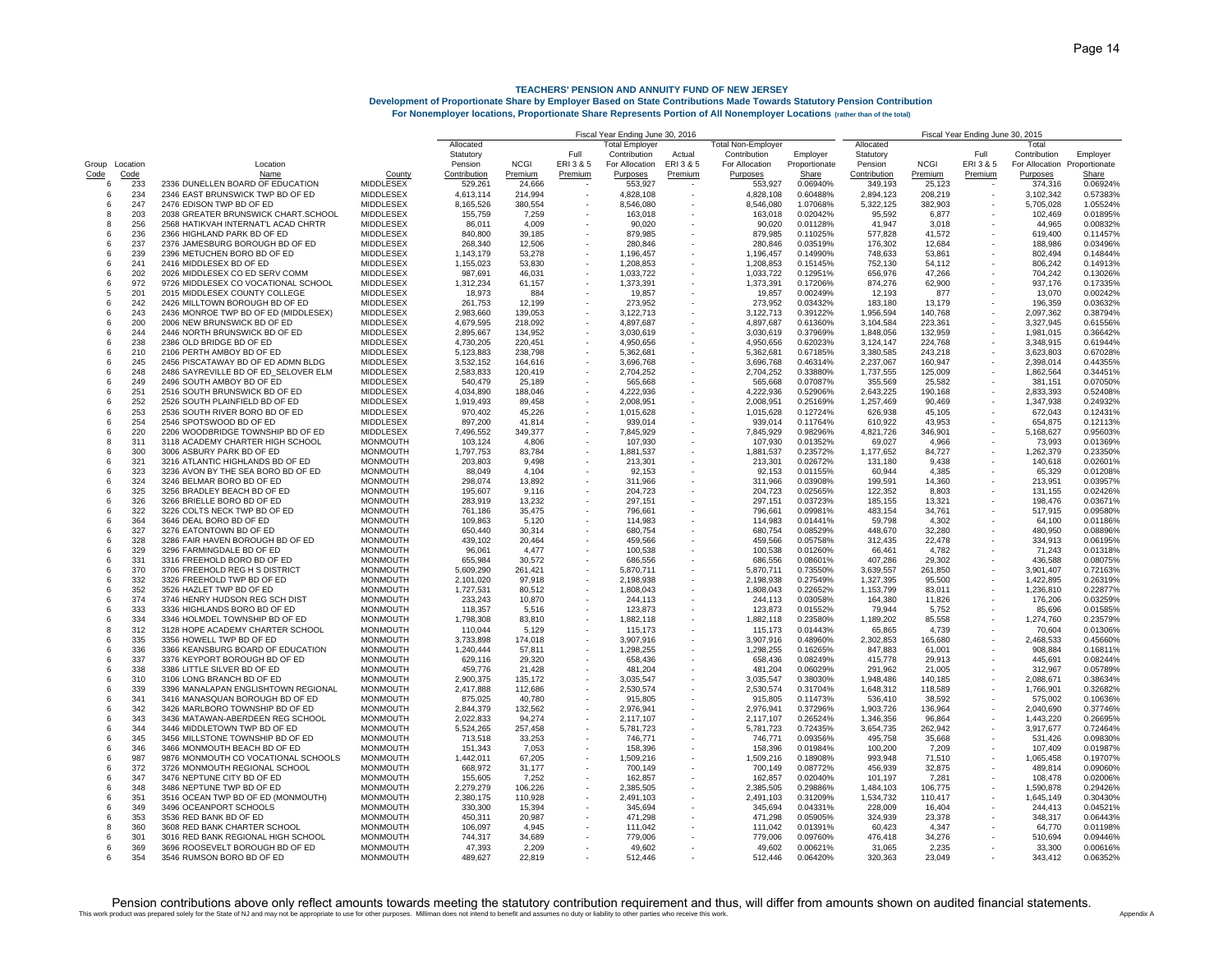|                |      |                                      |                 | Fiscal Year Ending June 30, 2016 |             |           |                       |         | Fiscal Year Ending June 30, 2015 |               |              |             |           |                              |          |
|----------------|------|--------------------------------------|-----------------|----------------------------------|-------------|-----------|-----------------------|---------|----------------------------------|---------------|--------------|-------------|-----------|------------------------------|----------|
|                |      |                                      |                 | Allocated                        |             |           | <b>Total Employer</b> |         | Total Non-Employer               |               | Allocated    |             |           | Total                        |          |
|                |      |                                      |                 | Statutory                        |             | Full      | Contribution          | Actual  | Contribution                     | Employer      | Statutory    |             | Full      | Contribution                 | Employer |
| Group Location |      | Location                             |                 | Pension                          | <b>NCGI</b> | ERI 3 & 5 | For Allocation        | ERI3&5  | For Allocation                   | Proportionate | Pension      | <b>NCGI</b> | ERI 3 & 5 | For Allocation Proportionate |          |
| Code           | Code | Name                                 | County          | Contribution                     | Premium     | Premium   | Purposes              | Premium | Purposes                         | Share         | Contribution | Premium     | Premium   | Purposes                     | Share    |
| 6              | 371  | 3716 RUMSON FAIR HAVEN REGIONAL H.S. | <b>MONMOUTH</b> | 585,244                          | 27,275      |           | 612,519               |         | 612,519                          | 0.07674%      | 374,587      | 26,950      |           | 401,537                      | 0.07427% |
| 6              | 366  | 3666 SEA GIRT BD OF ED               | <b>MONMOUTH</b> | 112,186                          | 5,228       |           | 117,414               |         | 117,414                          | 0.01471%      | 72,324       | 5,203       |           | 77,527                       | 0.01434% |
| 6              | 373  | 3736 SHORE REGIONAL H S DISTRICT     | <b>MONMOUTH</b> | 408,642                          | 19,045      |           | 427,687               |         | 427,687                          | 0.05358%      | 270,982      | 19,496      |           | 290,478                      | 0.05373% |
| 6              | 356  | 3566 SHREWSBURY BOROUGH BD OF ED     | <b>MONMOUTH</b> | 256,464                          | 11,953      |           | 268,417               |         | 268,417                          | 0.03363%      | 177,190      | 12,748      |           | 189,938                      | 0.035139 |
| 6              | 358  | 3586 SPRING LAKE BORO BD OF ED       | <b>MONMOUTH</b> | 192,792                          | 8,985       |           | 201,777               |         | 201,777                          | 0.02528%      | 108,897      | 7,835       |           | 116,732                      | 0.02159% |
| 6              | 368  | 3686 SPRING LAKE HEIGHTS BD OF ED    | <b>MONMOUTH</b> | 173,928                          | 8,106       |           | 182,034               |         | 182,034                          | 0.02281%      | 114,205      | 8,217       |           | 122,422                      | 0.02264% |
| 6              | 357  | 3576 TINTON FALLS BOARD OF EDUCATION | <b>MONMOUTH</b> | 773,363                          | 36.043      |           | 809,406               |         | 809.406                          | 0.10140%      | 540.320      | 38.874      |           | 579,194                      | 0.10713% |
|                |      |                                      |                 |                                  |             |           |                       |         |                                  |               |              |             |           |                              |          |
| 6              | 359  | 3596 UNION BEACH BORO BD OF ED       | <b>MONMOUTH</b> | 304,679                          | 14,200      |           | 318,879               |         | 318,879                          | 0.03995%      | 216.673      | 15,589      |           | 232,262                      | 0.04296% |
| 6              | 361  | 3616 UPPER FREEHOLD REGIONAL         | <b>MONMOUTH</b> | 1,193,925                        | 55,643      |           | 1,249,568             |         | 1,249,568                        | 0.15655%      | 777,585      | 55,944      |           | 833,529                      | 0.15418% |
| 6              | 362  | 3626 WALL TOWNSHIP BD OF ED          | MONMOUTH        | 2,157,180                        | 100,535     |           | 2,257,715             |         | 2,257,715                        | 0.28285%      | 1,414,335    | 101,755     |           | 1,516,090                    | 0.28043% |
| 6              | 363  | 3636 WEST LONG BRANCH BD OF ED       | <b>MONMOUTH</b> | 323,109                          | 15,059      |           | 338,168               |         | 338,168                          | 0.04237%      | 207,163      | 14,904      |           | 222,067                      | 0.04108% |
| -6             | 411  | 4116 BOONTON TOWN BD OF ED           | <b>MORRIS</b>   | 797,538                          | 37,169      |           | 834,707               |         | 834,707                          | 0.10457%      | 510,275      | 36,712      |           | 546,987                      | 0.10117% |
| 6              | 412  | 4126 BOONTON TWP BD OF ED            | <b>MORRIS</b>   | 271,899                          | 12,672      |           | 284,571               |         | 284,571                          | 0.03565%      | 182,575      | 13,135      |           | 195,710                      | 0.03620% |
| 6              | 413  | 4136 BUTLER BORO BD OF ED            | <b>MORRIS</b>   | 665,977                          | 31,038      |           | 697,015               |         | 697,015                          | 0.08732%      | 445,685      | 32,065      |           | 477,750                      | 0.08837% |
| 6              | 455  | 4556 CHATHAMS SCHOOL DISTRICT        | <b>MORRIS</b>   | 2,135,263                        | 99,514      |           | 2,234,777             |         | 2,234,777                        | 0.27998%      | 1,361,195    | 97,932      |           | 1,459,127                    | 0.26989% |
| 6              | 416  | 4166 CHESTER TWP BD OF ED            | <b>MORRIS</b>   | 672,449                          | 31,339      |           | 703,788               |         | 703,788                          | 0.08817%      | 438,190      | 31,526      |           | 469,716                      | 0.08688% |
| 6              | 417  | 4176 DENVILLE TWP BD OF ED           | <b>MORRIS</b>   | 861,115                          | 40,132      |           | 901,247               |         | 901,247                          | 0.11291%      | 572,522      | 41,190      |           | 613,712                      | 0.11352% |
| 6              | 418  | 4186 DOVER BD OF ED                  | <b>MORRIS</b>   | 1,456,620                        | 67,886      |           | 1,524,506             |         | 1,524,506                        | 0.19099%      | 968,734      | 69,696      |           | 1,038,430                    | 0.19208% |
| 6              | 448  | 4486 EAST HANOVER TWP BD OF ED       | <b>MORRIS</b>   | 618,060                          | 28,805      |           | 646,865               |         | 646,865                          | 0.08104%      | 412,972      | 29,711      |           | 442,683                      | 0.08188% |
| 6              | 419  | 4196 FLORHAM PARK BD OF ED           | <b>MORRIS</b>   | 508,402                          | 23,694      |           | 532,096               |         | 532,096                          | 0.06666%      | 360,235      | 25,917      |           | 386,152                      | 0.07143% |
| 6              | 420  | 4206 HANOVER PARK REG H S DIST       | <b>MORRIS</b>   | 903,859                          | 42,124      |           | 945,983               |         | 945,983                          | 0.11852%      | 599,244      | 43,113      |           | 642,357                      | 0.11881% |
| 6              | 421  | 4216 HANOVER TOWNSHIP BD OF ED       | <b>MORRIS</b>   | 805,543                          | 37,542      |           | 843,085               |         | 843,085                          | 0.10562%      | 529,369      | 38,086      |           | 567,455                      | 0.10496% |
| 6              | 422  | 4226 HARDING TOWNSHIP BD OF ED       | <b>MORRIS</b>   | 199,659                          | 9,305       |           | 208,964               |         | 208,964                          | 0.02618%      | 132.145      | 9,507       |           | 141,652                      | 0.02620% |
| 6              | 423  | 4236 JEFFERSON TOWNSHIP BD OF ED     | <b>MORRIS</b>   | 1,850,671                        | 86,250      |           | 1,936,921             |         | 1,936,921                        | 0.24266%      | 1,234,883    | 88,844      |           | 1,323,727                    | 0.24485% |
| 6              | 424  | 4246 KINNELON BOROUGH BD OF ED       | <b>MORRIS</b>   | 1,219,106                        | 56,816      |           | 1,275,922             |         | 1,275,922                        | 0.15985%      | 793,383      | 57,080      |           | 850,463                      | 0.15731% |
| 6              | 425  | 4256 LINCOLN PARK BORO BD OF ED      | <b>MORRIS</b>   | 444,720                          | 20,726      |           | 465,446               |         | 465,446                          | 0.05831%      | 297,185      | 21,381      |           | 318,566                      | 0.05892% |
| 6              |      |                                      |                 |                                  |             |           |                       |         |                                  |               |              |             |           |                              |          |
|                | 438  | 4386 LONG HILL TWP BD OF ED          | <b>MORRIS</b>   | 513.687                          | 23.940      |           | 537.627               |         | 537.627                          | 0.06736%      | 316.183      | 22.748      |           | 338.931                      | 0.06269% |
| 6              | 426  | 4266 MADISON BORO BD OF ED           | <b>MORRIS</b>   | 1,451,047                        | 67,626      |           | 1,518,673             |         | 1,518,673                        | 0.19026%      | 923.956      | 66,474      |           | 990.430                      | 0.18320% |
| 6              | 427  | 4276 MENDHAM BORO BD OF ED           | <b>MORRIS</b>   | 350,339                          | 16,328      |           | 366,667               |         | 366,667                          | 0.04594%      | 218,102      | 15,691      |           | 233,793                      | 0.04324% |
| 6              | 428  | 4286 MENDHAM TOWNSHIP BD OF ED       | <b>MORRIS</b>   | 485.030                          | 22,605      |           | 507,635               |         | 507,635                          | 0.06360%      | 319.023      | 22,952      |           | 341.975                      | 0.06325% |
| 6              | 429  | 4296 MINE HILL TWP BD OF ED          | <b>MORRIS</b>   | 171,410                          | 7,989       |           | 179,399               |         | 179,399                          | 0.02248%      | 98,206       | 7,065       |           | 105,271                      | 0.01947% |
| -6             | 431  | 4316 MONTVILLE TWP BD OF ED          | <b>MORRIS</b>   | 2,468,733                        | 115,055     |           | 2,583,788             |         | 2,583,788                        | 0.32371%      | 1,621,771    | 116,679     |           | 1,738,450                    | 0.32156% |
| 6              | 453  | 4536 MORRIS CO EDUC SERVICES COMM    | <b>MORRIS</b>   | 250,854                          | 11,691      |           | 262,545               |         | 262,545                          | 0.03289%      | 166,071      | 11,948      |           | 178,019                      | 0.03293% |
| 6              | 955  | 9556 MORRIS CO VOCATIONAL SCH DIST   | <b>MORRIS</b>   | 522,129                          | 24,334      |           | 546,463               |         | 546,463                          | 0.06846%      | 361,738      | 26,025      |           | 387,763                      | 0.07172% |
| 6              | 450  | 4506 MORRIS HILLS REGIONAL DISTRICT  | <b>MORRIS</b>   | 2,012,737                        | 93,804      |           | 2,106,541             |         | 2,106,541                        | 0.26391%      | 1,293,319    | 93,048      |           | 1,386,367                    | 0.25643% |
| 6              | 432  | 4326 MORRIS PLAINS BD OF ED          | <b>MORRIS</b>   | 287,447                          | 13,396      |           | 300,843               |         | 300,843                          | 0.03769%      | 194,611      | 14,001      |           | 208,612                      | 0.03859% |
| 6              | 440  | 4406 MORRIS SCHOOL DISTRICT          | <b>MORRIS</b>   | 2,895,710                        | 134,954     |           | 3,030,664             |         | 3,030,664                        | 0.37969%      | 1,983,425    | 142,698     |           | 2,126,123                    | 0.39326% |
| 6              | 435  | 4356 MOUNT ARLINGTON BD OF ED        | <b>MORRIS</b>   | 235,702                          | 10,985      |           | 246,687               |         | 246,687                          | 0.03091%      | 153,606      | 11,051      |           | 164,657                      | 0.03046% |
| 6              | 436  | 4366 MOUNT OLIVE TWP BD OF ED        | <b>MORRIS</b>   | 2,379,498                        | 110,896     |           | 2,490,394             |         | 2,490,394                        | 0.31200%      | 1,558,563    | 112,132     |           | 1,670,695                    | 0.30902% |
| 6              | 434  | 4346 MOUNTAIN LAKES BORO BD OF ED    | <b>MORRIS</b>   | 1,274,826                        | 59,413      |           | 1,334,239             |         | 1,334,239                        | 0.16716%      | 885,488      | 63,707      |           | 949,195                      | 0.175579 |
| 6              | 437  | 4376 NETCONG BOROUGH BD OF ED        | <b>MORRIS</b>   | 188,593                          | 8.789       |           | 197,382               |         | 197,382                          | 0.02473%      | 113,219      | 8.146       |           | 121,365                      | 0.02245% |
| 6              | 449  | 4496 PARSIPPANY TROY HILLS BD OF ED  | <b>MORRIS</b>   | 4,272,739                        | 199,131     |           | 4,471,870             |         | 4,471,870                        | 0.56025%      | 2,825,779    | 203,302     |           | 3,029,081                    | 0.56028% |
| 6              | 439  | 4396 PEQUANNOCK TWP BD OF ED         | <b>MORRIS</b>   | 1,188,646                        | 55,397      |           | 1,244,043             |         | 1,244,043                        | 0.15586%      | 793,367      | 57,079      |           | 850,446                      | 0.157309 |
| 6              | 441  | 4416 RANDOLPH TOWNSHIP BD OF ED      | <b>MORRIS</b>   | 2,715,565                        | 126,559     |           | 2,842,124             |         | 2,842,124                        | 0.35607%      | 1,817,614    | 130,769     |           | 1,948,383                    | 0.36039% |
| 6              | 442  | 4426 RIVERDALE BOROUGH BD OF ED      | <b>MORRIS</b>   | 146,343                          | 6,820       |           | 153,163               |         | 153,163                          | 0.01919%      | 114,079      | 8,207       |           | 122,286                      | 0.02262% |
| 6              | 443  | 4436 ROCKAWAY BOROUGH BD OF ED       | <b>MORRIS</b>   | 209.022                          | 9.741       |           | 218,763               |         | 218.763                          | 0.02741%      | 157.432      | 11.327      |           | 168,759                      | 0.03121% |
| 6              | 444  | 4446 ROCKAWAY TOWNSHIP BD OF ED      | <b>MORRIS</b>   | 1,442,979                        | 67,250      |           |                       |         | 1,510,229                        | 0.18921%      | 961.583      | 69,181      |           | 1,030,764                    | 0.19066% |
|                | 445  | 4456 ROXBURY TWP BD OF ED            | <b>MORRIS</b>   |                                  |             |           | 1,510,229             |         |                                  | 0.28489%      |              |             |           | 1,534,711                    | 0.28387% |
| 6              |      |                                      |                 | 2,172,735                        | 101,260     |           | 2,273,995             |         | 2,273,995                        |               | 1,431,706    | 103,005     |           |                              |          |
| 6              | 446  | 4466 WASHINGTON TWP BD ED (MORRIS)   | <b>MORRIS</b>   | 1,368,701                        | 63,788      |           | 1,432,489             |         | 1,432,489                        | 0.17947%      | 897,682      | 64,584      |           | 962,266                      | 0.17799% |
| 6              | 451  | 4516 WEST MORRIS REG H S DIST        | <b>MORRIS</b>   | 1,578,516                        | 73,567      |           | 1,652,083             |         | 1,652,083                        | 0.20698%      | 1,075,859    | 77,403      |           | 1,153,262                    | 0.21332% |
| 6              | 447  | 4476 WHARTON BOROUGH BD OF ED        | <b>MORRIS</b>   | 408,859                          | 19.055      |           | 427,914               |         | 427,914                          | 0.05361%      | 250,230      | 18,003      |           | 268,233                      | 0.04961% |
| 6              | 535  | 5356 BARNEGAT TWP BD OF ED           | <b>OCEAN</b>    | 1,455,017                        | 67,811      |           | 1,522,828             |         | 1,522,828                        | 0.19078%      | 954,422      | 68,666      |           | 1,023,088                    | 0.18924% |
| 6              | 511  | 5116 BAY HEAD BD OF ED               | <b>OCEAN</b>    | 69.844                           | 3,255       |           | 73,099                |         | 73,099                           | 0.00916%      | 45,456       | 3,270       |           | 48,726                       | 0.00901% |
| -6             | 512  | 5126 BEACH HAVEN BOROUGH BD OF ED    | <b>OCEAN</b>    | 49,097                           | 2,288       |           | 51,385                |         | 51,385                           | 0.00644%      | 39,861       | 2,868       |           | 42,729                       | 0.00790% |
| 6              | 513  | 5136 BERKELEY TWP BD OF ED           | <b>OCEAN</b>    | 988,801                          | 46,083      |           | 1,034,884             |         | 1,034,884                        | 0.12965%      | 634,994      | 45,685      |           | 680,679                      | 0.12590% |
| 6              | 514  | 5146 BRICK TWP BD OF ED              | <b>OCEAN</b>    | 4,686,917                        | 218,434     |           | 4,905,351             |         | 4,905,351                        | 0.61456%      | 3,060,390    | 220,181     |           | 3,280,571                    | 0.60680% |
| 6              | 505  | 5056 CENTRAL REGIONAL H S DIST       | <b>OCEAN</b>    | 1,009,040                        | 47,026      |           | 1,056,066             |         | 1,056,066                        | 0.13231%      | 655,847      | 47,185      |           | 703,032                      | 0.13004% |
| 6              | 516  | 5166 EAGLESWOOD TWP BD OF ED         | <b>OCEAN</b>    | 85,691                           | 3,994       |           | 89,685                |         | 89,685                           | 0.01124%      | 51,326       | 3,693       |           | 55,019                       | 0.010189 |
| 6              | 517  | 5176 ISLAND HEIGHTS BORO BD OF ED    | <b>OCEAN</b>    | 64,288                           | 2,996       |           | 67,284                |         | 67,284                           | 0.00843%      | 42,920       | 3,088       |           | 46,008                       | 0.008519 |
| 6              | 518  | 5186 JACKSON TOWNSHIP BD OF ED       | <b>OCEAN</b>    | 4,022,571                        | 187,472     |           | 4,210,043             |         | 4,210,043                        | 0.52745%      | 2,740,942    | 197,198     |           | 2,938,140                    | 0.54346% |
| 6              | 519  | 5196 LACEY TOWNSHIP BD OF ED         | <b>OCEAN</b>    | 2,113,804                        | 98,514      |           | 2,212,318             |         | 2,212,318                        | 0.27717%      | 1,400,886    | 100,787     |           | 1,501,673                    | 0.27776% |
| 6              | 521  | 5216 LAKEHURST BOROUGH BD OF ED      | <b>OCEAN</b>    | 161,587                          | 7.531       |           | 169.118               |         | 169.118                          | 0.02119%      | 118,673      | 8.538       |           | 127,211                      | 0.02353% |
| 6              | 500  | 5006 LAKEWOOD TWP BD OF ED           | <b>OCEAN</b>    | 2.284.634                        | 106,475     |           | 2.391.109             |         | 2.391.109                        | 0.29957%      | 1,553,134    | 111.741     |           | 1,664,875                    | 0.30795% |
| 6              |      |                                      | <b>OCEAN</b>    |                                  |             |           |                       |         |                                  |               |              |             |           |                              | 0.01484% |
| 6              | 522  | 5226 LAVALLETTE BOROUGH BD OF ED     | <b>OCEAN</b>    | 114,277                          | 5,326       |           | 119,603               |         | 119,603                          | 0.01498%      | 74,857       | 5,386       |           | 80,243                       |          |
|                | 523  | 5236 LITTLE EGG HARBOR TWP BD OF ED  |                 | 903.929                          | 42.128      |           | 946.057               |         | 946.057                          | 0.11853%      | 587.831      | 42.292      |           | 630.123                      | 0.11655% |
| 6              | 545  | 5456 LONG BEACH ISLAND BD OF ED      | <b>OCEAN</b>    | 170.294                          | 7.937       |           | 178,231               |         | 178,231                          | 0.02233%      | 121.767      | 8,761       |           | 130,528                      | 0.02414% |
| 6              | 524  | 5246 MANCHESTER TOWNSHIP BD OF ED    | <b>OCEAN</b>    | 1,778,488                        | 82.886      |           | 1,861,374             |         | 1,861,374                        | 0.23320%      | 1,179,123    | 84.833      |           | 1,263,956                    | 0.23379% |
| 6              | 986  | 9866 OCEAN COUNTY VOCATIONAL SCHOOL  | <b>OCEAN</b>    | 843,070                          | 39,291      |           | 882,361               |         | 882,361                          | 0.11054%      | 547,711      | 39,405      |           | 587,116                      | 0.10860% |
| ĥ              | 526  | 5266 OCEAN GATE BD OF ED             | OCEAN           | 90.338                           | 4.210       |           | 94.548                |         | 94.548                           | 0.01185%      | 58.769       | 4.228       |           | 62.997                       | 0.01165% |

This work product was prepared solely for the State of NJ and may not be appropriate to use for other purposes. Milliman does not iterated benefit and assumes no duty or lability to other parties who receive this work. Pension contributions above only reflect amounts towards meeting the statutory contribution requirement and thus, will differ from amounts shown on audited financial statements.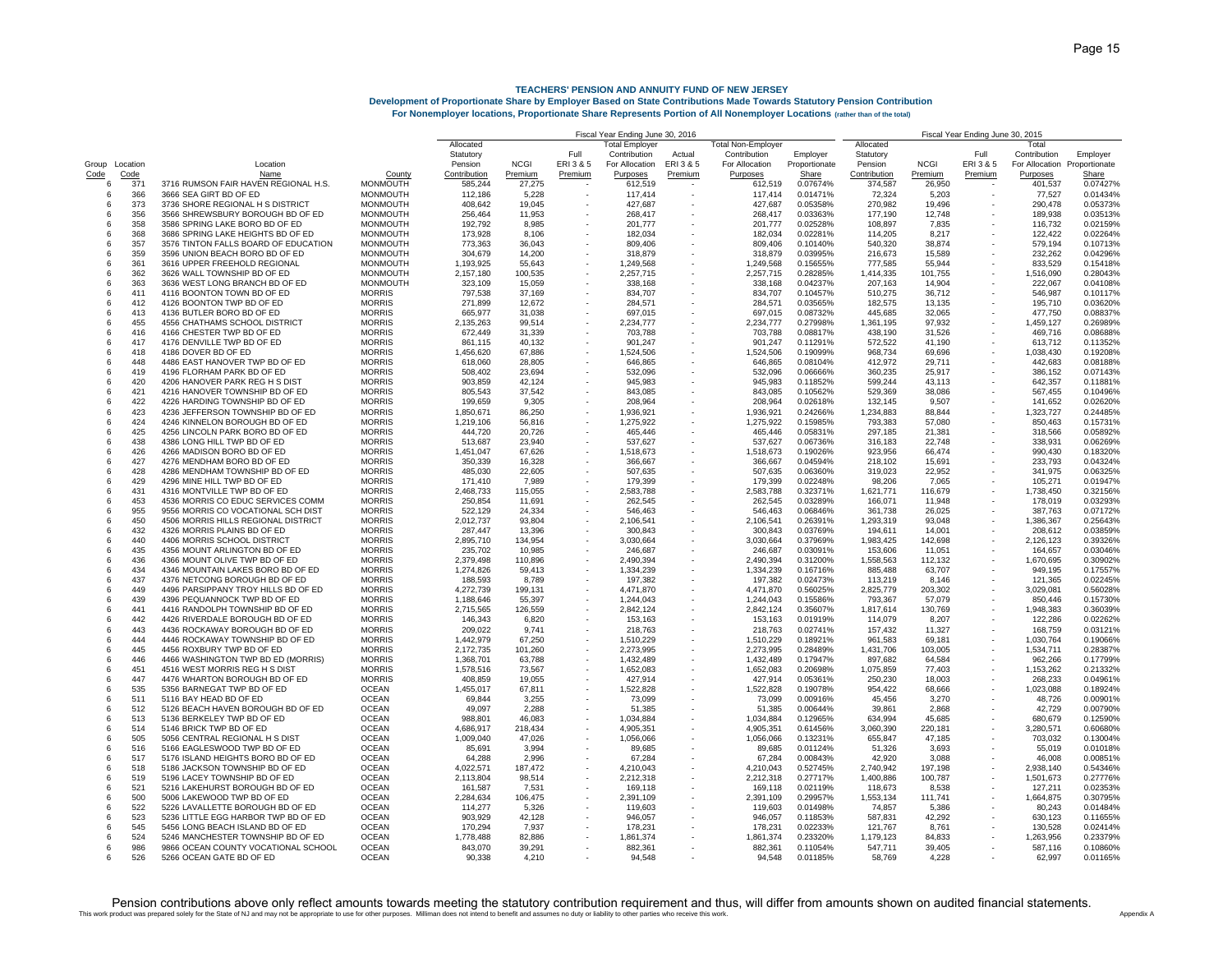|                |             |                                                                   |                           | Fiscal Year Ending June 30, 2016 |                   |           |                       |         |                           |                      | Fiscal Year Ending June 30, 2015 |                   |           |                      |                      |  |
|----------------|-------------|-------------------------------------------------------------------|---------------------------|----------------------------------|-------------------|-----------|-----------------------|---------|---------------------------|----------------------|----------------------------------|-------------------|-----------|----------------------|----------------------|--|
|                |             |                                                                   |                           | Allocated                        |                   |           | <b>Total Employer</b> |         | <b>Total Non-Employer</b> |                      | Allocated                        |                   |           | Total                |                      |  |
|                |             |                                                                   |                           | Statutory                        |                   | Full      | Contribution          | Actual  | Contribution              | Employer             | Statutory                        |                   | Full      | Contribution         | Employer             |  |
| Group Location |             | Location                                                          |                           | Pension                          | <b>NCGI</b>       | ERI 3 & 5 | For Allocation        | ERI3&5  | For Allocation            | Proportionate        | Pension                          | <b>NCGI</b>       | ERI 3 & 5 | For Allocation       | Proportionate        |  |
| Code<br>6      | Code<br>525 | Name<br>5256 OCEAN TWP BD OF ED (OCEAN)                           | County<br><b>OCEAN</b>    | Contribution<br>310,598          | Premium<br>14,475 | Premium   | Purposes<br>325,073   | Premium | Purposes<br>325,073       | Share<br>0.04073%    | Contribution<br>206,073          | Premium<br>14,826 | Premium   | Purposes<br>220,899  | Share<br>0.04086%    |  |
| 6              | 502         | 5026 PINELANDS REG SCHOOL DISTRICT                                | <b>OCEAN</b>              | 995,176                          | 46,380            |           | 1,041,556             |         | 1,041,556                 | 0.13049%             | 675,159                          | 48,575            |           | 723,734              | 0.13387%             |  |
| 6              | 527         | 5276 PLUMSTED TWP BD OF ED                                        | <b>OCEAN</b>              | 845,075                          | 39,385            |           | 884,460               |         | 884,460                   | 0.11081%             | 559,045                          | 40,221            |           | 599,266              | 0.11084%             |  |
| 6              | 529         | 5296 POINT PLEASANT BEACH BD OF ED                                | <b>OCEAN</b>              | 488,701                          | 22,776            |           | 511,477               |         | 511,477                   | 0.06408%             | 323,410                          | 23,268            |           | 346,678              | 0.06412%             |  |
| 6              | 528         | 5286 POINT PLEASANT BORO BD OF ED                                 | <b>OCEAN</b>              | 1,365,316                        | 63,631            |           | 1,428,947             |         | 1,428,947                 | 0.17902%             | 898,347                          | 64,632            |           | 962,979              | 0.17812%             |  |
| 6              | 531         | 5316 SEASIDE HEIGHTS BD OF ED                                     | <b>OCEAN</b>              | 106,972                          | 4,985             |           | 111,957               |         | 111,957                   | 0.01403%             | 71,827                           | 5,168             |           | 76,995               | 0.014249             |  |
| 6              | 532         | 5326 SEASIDE PARK BD OF ED                                        | <b>OCEAN</b>              | 1,895                            | 88                |           | 1,983                 |         | 1,983                     | 0.00025%             | 1,268                            | 91                |           | 1,359                | 0.000259             |  |
| 6              | 546         | 5466 SOUTHERN REGIONAL H S DISTRICT                               | <b>OCEAN</b>              | 1,653,874                        | 77,079            |           | 1,730,953             |         | 1,730,953                 | 0.21686%             | 1,087,355                        | 78,230            |           | 1,165,585            | 0.215599             |  |
| 6              | 533         | 5336 STAFFORD TOWNSHIP BD OF ED                                   | <b>OCEAN</b>              | 1,083,385                        | 50,491            |           | 1,133,876             |         | 1,133,876                 | 0.14206%             | 746,862                          | 53,733            |           | 800,595              | 0.148089             |  |
| 6              | 515         | 5156 TOMS RIVER SCHOOL DIST                                       | <b>OCEAN</b>              | 6.841.856                        | 318,864           |           | 7,160,720             |         | 7,160,720                 | 0.89712%             | 4,466,953                        | 321,377           |           | 4,788,330            | 0.885689             |  |
| 6              | 534         | 5346 TUCKERTON BORO BD OF ED                                      | <b>OCEAN</b>              | 140,259                          | 6,537             |           | 146,796               |         | 146,796                   | 0.01839%             | 99.734                           | 7,175             |           | 106,909              | 0.01977%             |  |
| 6              | 631         | 6316 BLOOMINGDALE BD OF ED                                        | PASSAIC                   | 350,728                          | 16,346            |           | 367,074               |         | 367.074                   | 0.04599%             | 219,351                          | 15,781            |           | 235,132              | 0.04349%             |  |
| 8              | 648         | 6488 CLASSICAL ACAD. CHARTER SCHOOL                               | <b>PASSAIC</b>            | 38,558                           | 1,797             |           | 40,355                |         | 40,355                    | 0.00506%             | 24,152                           | 1,738             |           | 25,890               | 0.00479%             |  |
| 6              | 610         | 6106 CLIFTON CITY BD OF ED                                        | PASSAIC                   | 5.324.564                        | 248,151           |           | 5,572,715             |         | 5,572,715                 | 0.69817%             | 3,427,253                        | 246,575           |           | 3,673,828            | 0.67954%             |  |
| -8             | 661         | 6618 COMMUNITY CH SCHOOL OF PATERSON                              | PASSAIC                   | 224,493                          | 10,462            |           | 234,955               |         | 234,955                   | 0.02944%             | 149,563                          | 10,760            |           | 160,323              | 0.02965%             |  |
| 6              | 632         | 6326 HALEDON BOROUGH BD OF ED                                     | PASSAIC                   | 516,332                          | 24,064            |           | 540,396               |         | 540,396                   | 0.06770%             | 335,805                          | 24,160            |           | 359,965              | 0.06658%             |  |
| -6             | 633         | 6336 HAWTHORNE BD OF ED                                           | PASSAIC                   | 1,089,977                        | 50,798            |           | 1,140,775             |         | 1,140,775                 | 0.14292%             | 759,245                          | 54,624            |           | 813,869              | 0.15054%             |  |
| -8             | 662         | 6628 JOHN P HOLLAND CHARTER SCHOOL                                | PASSAIC                   | 85,101                           | 3,966             |           | 89,067                |         | 89,067                    | 0.01116%             | 35,502                           | 2,554             |           | 38,056               | 0.00704%             |  |
| -6             | 645         | 6456 LAKELAND REGIONAL H S DIST                                   | PASSAIC                   | 680,548                          | 31,717            |           | 712,265               |         | 712,265                   | 0.08923%             | 457,652                          | 32,926            |           | 490,578              | 0.09074%             |  |
| 6              | 634         | 6346 LITTLE FALLS BD OF ED                                        | PASSAIC                   | 444,539                          | 20,718            |           | 465,257               |         | 465,257                   | 0.05829%             | 325,308                          | 23,404            |           | 348,712              | 0.06450%             |  |
| 6              | 635         | 6356 NORTH HALEDON BORO BD OF ED                                  | <b>PASSAIC</b>            | 327,898                          | 15,282            |           | 343,180               |         | 343,180                   | 0.04299%             | 207,346                          | 14,918            |           | 222,264              | 0.04111%             |  |
| 8              | 663         | 6638 PASSAIC ARTS & SCIENCE CHTR SCH                              | PASSAIC                   | 149,132                          | 6,950             |           | 156,082               |         | 156,082                   | 0.01955%             | 81,415                           | 5,857             |           | 87,272               | 0.01614%             |  |
| 6              | 620         | 6206 PASSAIC BOARD OF EDUCATION                                   | PASSAIC                   | 8,502,668                        | 396,267           |           | 8,898,935             |         | 8,898,935                 | 1.11489%             | 5,421,741                        | 390,070           |           | 5,811,811            | 1.07499%             |  |
| 6              | 646         | 6466 PASSAIC CO MANCHESTER REG HIGH                               | <b>PASSAIC</b>            | 444,984                          | 20,738            |           | 465,722               |         | 465,722                   | 0.05835%             | 289,947                          | 20,860            |           | 310,807              | 0.05749%             |  |
| 6              | 640         | 6406 PASSAIC CO REGIONAL HS DIST 1                                | PASSAIC                   | 749,419                          | 34,927            |           | 784,346               |         | 784,346                   | 0.09827%             | 481,895                          | 34,670            |           | 516,565              | 0.09555%             |  |
| 6<br>6         | 952         | 9526 PASSAIC CO VOCATIONAL SCHOOL                                 | <b>PASSAIC</b>            | 2,441,050                        | 113,765           |           | 2,554,815             |         | 2,554,815                 | 0.32008%             | 1,591,890                        | 114,529           |           | 1,706,419            | 0.31563%             |  |
| $\mathbf{6}$   | 647<br>600  | 6476 PASSAIC CO. ED SERV COMMISION<br>6006 PATERSON BD OF ED      | PASSAIC<br><b>PASSAIC</b> | 136,508<br>14,024,238            | 6,362<br>653,599  | ×.        | 142,870<br>14,677,837 |         | 142,870<br>14,677,837     | 0.01790%<br>1.83889% | 90,951<br>9,338,800              | 6,543<br>671,884  |           | 97,494<br>10,010,684 | 0.01803%<br>1.85165% |  |
| 8              | 660         | 6608 PATERSON CHART SCH-SCIENCE/TECH                              | PASSAIC                   | 458.238                          | 21.356            |           | 479,594               |         | 479.594                   | 0.06009%             | 255,646                          | 18.393            |           | 274.039              | 0.05069%             |  |
| -6             | 636         | 6366 POMPTON LAKES BD OF ED                                       | PASSAIC                   | 1,091,104                        | 50,851            |           | 1,141,955             |         | 1,141,955                 | 0.14307%             | 686.176                          | 49,367            |           | 735,543              | 0.13605%             |  |
| 6              | 637         | 6376 PROSPECT PARK BD OF ED                                       | PASSAIC                   | 430,875                          | 20,081            |           | 450,956               |         | 450,956                   | 0.05650%             | 273,790                          | 19,698            |           | 293,488              | 0.05429%             |  |
| $\epsilon$     | 638         | 6386 RINGWOOD BORO BD OF ED                                       | <b>PASSAIC</b>            | 619,316                          | 28,863            |           | 648.179               |         | 648,179                   | 0.08121%             | 443.468                          | 31,906            |           | 475,374              | 0.08793%             |  |
| 6              | 639         | 6396 TOTOWA BOROUGH BD OF ED                                      | PASSAIC                   | 513,477                          | 23,931            |           | 537,408               |         | 537,408                   | 0.06733%             | 335,745                          | 24,155            |           | 359,900              | 0.06657%             |  |
| 6              | 641         | 6416 WANAQUE BD OF ED                                             | PASSAIC                   | 576,078                          | 26,848            | ×.        | 602,926               |         | 602,926                   | 0.07554%             | 394,652                          | 28,393            |           | 423,045              | 0.07825%             |  |
| 6              | 642         | 6426 WAYNE BOARD OF EDUCATION                                     | PASSAIC                   | 4,834,438                        | 225,309           | $\sim$    | 5,059,747             |         | 5,059,747                 | 0.63390%             | 3,213,056                        | 231,165           |           | 3,444,221            | 0.63707%             |  |
| 6              | 643         | 6436 WEST MILFORD TOWNSHIP BD OF ED                               | PASSAIC                   | 2,196,916                        | 102,387           | $\sim$    | 2,299,303             |         | 2,299,303                 | 0.28806%             | 1,439,498                        | 103,565           |           | 1,543,063            | 0.28542%             |  |
| 6              | 644         | 6446 WEST PATERSON BORO BD OF ED                                  | <b>PASSAIC</b>            | 531,982                          | 24,793            |           | 556,775               |         | 556,775                   | 0.06975%             | 349,015                          | 25,110            |           | 374,125              | 0.06920%             |  |
| 6              | 711         | 7116 ALLOWAY TWP BD OF ED                                         | SALEM                     | 218,955                          | 10,204            |           | 229,159               |         | 229,159                   | 0.02871%             | 152,245                          | 10,953            |           | 163,198              | 0.03019%             |  |
| 6              | 713         | 7136 ELSINBORO TOWNSHIP BD OF ED                                  | <b>SALEM</b>              | 64,998                           | 3,029             |           | 68,027                |         | 68,027                    | 0.00852%             | 40,168                           | 2,890             |           | 43,058               | 0.00796%             |  |
| 6              | 714         | 7146 LOWER ALLOWAYS CREEK BD OF ED                                | <b>SALEM</b>              | 113,511                          | 5,290             |           | 118,801               |         | 118,801                   | 0.01488%             | 70,847                           | 5,097             |           | 75,944               | 0.01405%             |  |
| 6              | 716         | 7166 MANNINGTON TOWNSHIP BD OF ED                                 | <b>SALEM</b>              | 85,526                           | 3,986             | $\sim$    | 89,512                |         | 89,512                    | 0.01121%             | 55,118                           | 3,966             |           | 59,084               | 0.01093%             |  |
| 6              | 717         | 7176 OLDMANS TWP BD OF ED                                         | <b>SALEM</b>              | 129,655                          | 6,043             |           | 135,698               |         | 135,698                   | 0.01700%             | 80,086                           | 5,762             |           | 85,848               | 0.01588%             |  |
| 6              | 725         | 7256 PENNS GROVE CARNEYS POINT REG                                | <b>SALEM</b>              | 1,196,530                        | 55,764            |           | 1,252,294             |         | 1,252,294                 | 0.15689%             | 780,267                          | 56.137            |           | 836,404              | 0.15471%             |  |
| 6              | 715         | 7156 PENNSVILLE TWP BD OF ED                                      | <b>SALEM</b>              | 960,106                          | 44,746            |           | 1,004,852             |         | 1,004,852                 | 0.12589%             | 621,051                          | 44,682            |           | 665,733              | 0.12314%             |  |
| 6              | 721         | 7216 PITTSGROVE TWP BD OF ED                                      | <b>SALEM</b>              | 859,352                          | 40,050            |           | 899,402               |         | 899,402                   | 0.11268%             | 568,949                          | 40,933            |           | 609,882              | 0.11281%             |  |
| 6              | 722         | 7226 QUINTON TOWNSHIP BD OF ED                                    | SALEM                     | 161,594                          | 7,531             |           | 169,125               |         | 169,125                   | 0.02119%             | 122,530                          | 8,815             |           | 131,345              | 0.02429%             |  |
| 6              | 700         | 7006 SALEM CITY BD OF ED                                          | <b>SALEM</b>              | 783.499                          | 36.515            |           | 820.014               |         | 820.014                   | 0.10273%             | 537.305                          | 38.657            |           | 575,962              | 0.10653%             |  |
| 6              | 726         | 7266 SALEM CO SP SERVICES SCH DIST                                | <b>SALEM</b>              | 326,108                          | 15,198            |           | 341,306               |         | 341,306                   | 0.04276%             | 250.427                          | 18.017            |           | 268,444              | 0.04965%             |  |
| 6              | 984         | 9846 SALEM CO VOCATIONAL TECH SCHOOL                              | <b>SALEM</b>              | 242,766                          | 11,314            |           | 254,080               |         | 254,080                   | 0.03183%             | 156,740                          | 11,277            |           | 168,017              | 0.03108%             |  |
| 6              | 724         | 7246 UPPER PITTSGROVE TWP BD OF ED                                | <b>SALEM</b>              | 175,164                          | 8,164             |           | 183,328               |         | 183,328                   | 0.02297%             | 109,144                          | 7,852             |           | 116,996              | 0.02164%             |  |
| 6              | 719<br>741  | 7196 WOODSTOWN-PILESGROVE REG SCH<br>7416 BEDMINSTER TWP BD OF ED | SALEM<br>SOMERSET         | 789,530<br>327,830               | 36,796            |           | 826,326               |         | 826,326                   | 0.10352%<br>0.04299% | 526,005<br>237,463               | 37,844            |           | 563,849<br>254,547   | 0.10429%<br>0.04708% |  |
| 6<br>6         | 742         | 7426 BERNARDS TWP BD OF ED                                        | SOMERSET                  | 2,912,247                        | 15,278            |           | 343.108               |         | 343,108<br>3,047,972      | 0.38186%             | 1,909,078                        | 17,084<br>137,349 |           | 2,046,427            | 0.37852%             |  |
| 6              | 743         | 7436 BOUND BROOK BORO BD OF ED                                    | SOMERSET                  | 792,464                          | 135,725<br>36,933 |           | 3,047,972<br>829,397  |         | 829,397                   | 0.10391%             | 473,442                          | 34,062            |           | 507,504              | 0.09387%             |  |
| 6              | 744         | 7446 BRANCHBURG TWP BD OF ED                                      | SOMERSET                  | 977,777                          | 45,569            |           | 1,023,346             |         | 1,023,346                 | 0.12821%             | 659,996                          | 47,484            |           | 707,480              | 0.13086%             |  |
| 6              | 745         | 7456 BRIDGEWATER-RARITAN REG SCH DIS                              | SOMERSET                  | 5,041,966                        | 234,981           |           | 5,276,947             |         | 5,276,947                 | 0.66111%             | 3,285,007                        | 236,341           |           | 3,521,348            | 0.65133%             |  |
| 8              | 769         | 7698 CENTRAL JERSEY COLL PREP CHRTR                               | SOMERSET                  | 113,215                          | 5,276             |           | 118,491               |         | 118,491                   | 0.01484%             | 62,364                           | 4,487             |           | 66,851               | 0.01237%             |  |
| 6              | 748         | 7486 FRANKLIN TWP BD OF ED (SOMERST)                              | <b>SOMERSET</b>           | 3.930.279                        | 183,170           |           | 4,113,449             |         | 4,113,449                 | 0.51535%             | 2,668,579                        | 191,992           |           | 2,860,571            | 0.52911%             |  |
| 6              | 753         | 7536 GREEN BROOK BD OF ED                                         | SOMERSET                  | 433,407                          | 20,199            |           | 453,606               |         | 453,606                   | 0.05683%             | 287,942                          | 20,716            |           | 308,658              | 0.05709%             |  |
| 6              | 749         | 7496 HILLSBOROUGH TWP BD OF ED                                    | SOMERSET                  | 4,125,820                        | 192,284           |           | 4,318,104             |         | 4,318,104                 | 0.54099%             | 2,747,312                        | 197,657           |           | 2,944,969            | 0.54472%             |  |
| 6              | 759         | 7596 MANVILLE BOROUGH BD OF ED                                    | SOMERSET                  | 651,954                          | 30,384            |           | 682,338               |         | 682,338                   | 0.08549%             | 427,711                          | 30,772            |           | 458,483              | 0.08480%             |  |
| 6              | 751         | 7516 MONTGOMERY TWP BD OF ED                                      | <b>SOMERSET</b>           | 2,506,401                        | 116.811           |           | 2.623.212             |         | 2.623.212                 | 0.32864%             | 1.659.274                        | 119,377           |           | 1,778,651            | 0.32899%             |  |
| 6              | 752         | 7526 NORTH PLAINFIELD BD OF ED                                    | <b>SOMERSET</b>           | 1.852.920                        | 86.355            |           | 1.939.275             |         | 1,939,275                 | 0.24296%             | 1.211.349                        | 87.151            |           | 1,298,500            | 0.24018%             |  |
| 6              | 764         | 7646 SOMERSET CO ED CTNL SRVC COMM                                | SOMERSET                  | 203,898                          | 9,503             |           | 213,401               |         | 213,401                   | 0.02674%             | 127,945                          | 9,205             |           | 137,150              | 0.02537%             |  |
| ĥ              | 990         | 9906 SOMERSET CO VOCATIONAL SCHOOL                                | SOMERSET                  | 363,743                          | 16,952            |           | 380,695               |         | 380,695                   | 0.04769%             | 246,529                          | 17,737            |           | 264,266              | 0.04888%             |  |
| 6              | 761         | 7616 SOMERSET HILLS BD OF ED                                      | <b>SOMERSET</b>           | 1.162.134                        | 54.161            |           | 1,216,295             |         | 1,216,295                 | 0.15238%             | 783.562                          | 56.374            |           | 839,936              | 0.15536%             |  |
| 6              | 730         | 7306 SOMERVILLE BD OF ED                                          | SOMERSET                  | 1.270.022                        | 59.189            |           | 1.329.211             |         | 1,329,211                 | 0.16653%             | 868.546                          | 62.488            |           | 931.034              | 0.17221%             |  |
| 6              | 756         | 7566 SOUTH BOUND BROOK BD OF ED                                   | SOMERSET                  | 247,877                          | 11,552            |           | 259,429               |         | 259,429                   | 0.03250%             | 157,880                          | 11,359            |           | 169,239              | 0.03130%             |  |
|                | 770         | 7708 THOMAS EDISON ENERGY-SMART CHTR                              | SOMERSET                  | 65.523                           | 3.054             |           | 68.577                |         | 68.577                    | 0.00859%             |                                  |                   |           |                      | 0.00000%             |  |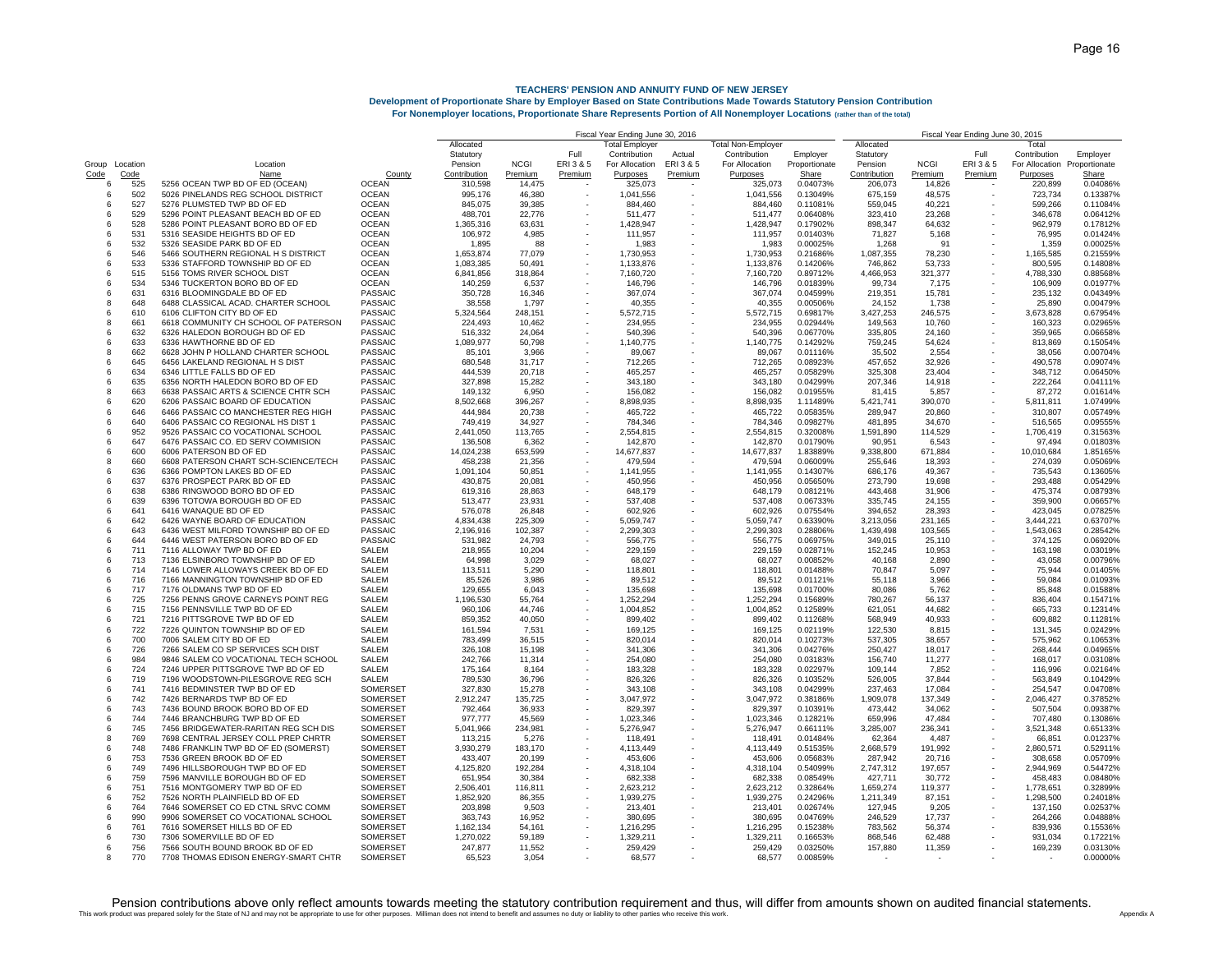|                   |             |                                                                        |                                | Fiscal Year Ending June 30, 2016 |                   |                          |                       |         |                           |                      | Fiscal Year Ending June 30, 2015 |                   |           |                       |                      |  |
|-------------------|-------------|------------------------------------------------------------------------|--------------------------------|----------------------------------|-------------------|--------------------------|-----------------------|---------|---------------------------|----------------------|----------------------------------|-------------------|-----------|-----------------------|----------------------|--|
|                   |             |                                                                        |                                | Allocated                        |                   |                          | <b>Total Employer</b> |         | <b>Total Non-Employer</b> |                      | Allocated                        |                   |           | Total                 |                      |  |
|                   |             |                                                                        |                                | Statutory                        |                   | Full                     | Contribution          | Actual  | Contribution              | Employer             | Statutory                        |                   | Full      | Contribution          | Employer             |  |
| Group Location    |             | Location                                                               |                                | Pension                          | <b>NCGI</b>       | ERI 3 & 5                | For Allocation        | ERI3&5  | For Allocation            | Proportionate        | Pension                          | <b>NCGI</b>       | ERI 3 & 5 | For Allocation        | Proportionate        |  |
| Code<br>6         | Code<br>757 | Name<br>7576 WARREN TOWNSHIP BD OF ED                                  | County<br>SOMERSET             | Contribution<br>1,411,900        | Premium<br>65,802 | Premium                  | Purposes<br>1,477,702 | Premium | Purposes<br>1,477,702     | Share<br>0.18513%    | Contribution<br>944,949          | Premium<br>67,985 | Premium   | Purposes<br>1,012,934 | Share<br>0.18736%    |  |
| 6                 | 758         | 7586 WATCHUNG BOROUGH BD OF ED                                         | SOMERSET                       | 350,662                          | 16,343            |                          | 367,005               |         | 367,005                   | 0.04598%             | 228,418                          | 16,434            |           | 244,852               | 0.04529%             |  |
| 6                 | 762         | 7626 WATCHUNG HILLS REGIONAL H S                                       | SOMERSET                       | 1,239,607                        | 57,772            |                          | 1,297,379             |         | 1,297,379                 | 0.16254%             | 816,734                          | 58,760            |           | 875,494               | 0.16194%             |  |
| 6                 | 772         | 7726 ANDOVER REGIONAL BD OF ED                                         | <b>SUSSEX</b>                  | 340,256                          | 15,858            |                          | 356,114               |         | 356,114                   | 0.04462%             | 236,653                          | 17,026            |           | 253,679               | 0.046929             |  |
| 6                 | 774         | 7746 BYRAM TWP BD OF ED                                                | <b>SUSSEX</b>                  | 490,548                          | 22,862            |                          | 513,410               |         | 513,410                   | 0.06432%             | 326,200                          | 23,469            |           | 349,669               | 0.064689             |  |
| 6                 | 775         | 7756 FRANKFORD TOWNSHIP BD OF ED                                       | <b>SUSSEX</b>                  | 380,640                          | 17,740            |                          | 398,380               |         | 398,380                   | 0.04991%             | 258.346                          | 18,587            |           | 276,933               | 0.051229             |  |
| 6                 | 776         | 7766 FRANKLIN BORO BD OF ED                                            | <b>SUSSEX</b>                  | 294,345                          | 13,718            |                          | 308,063               |         | 308,063                   | 0.03860%             | 192,486                          | 13,848            |           | 206,334               | 0.038179             |  |
| 6                 | 777         | 7776 FREDON TOWNSHIP BD OF ED                                          | <b>SUSSEX</b>                  | 130,959                          | 6,103             |                          | 137,062               |         | 137,062                   | 0.01717%             | 99,236                           | 7,140             |           | 106,376               | 0.019689             |  |
| 6                 | 778         | 7786 GREEN TOWNSHIP BD OF ED                                           | <b>SUSSEX</b>                  | 256,284                          | 11,944            |                          | 268,228               |         | 268,228                   | 0.03360%             | 164,398                          | 11,828            |           | 176,226               | 0.03260%             |  |
| 6                 | 779         | 7796 HAMBURG BOROUGH BD OF ED                                          | <b>SUSSEX</b>                  | 176,826                          | 8.241             |                          | 185,067               |         | 185.067                   | 0.02319%             | 115.372                          | 8.300             |           | 123.672               | 0.022889             |  |
| 6                 | 781         | 7816 HAMPTON TOWNSHIP BD OF ED                                         | <b>SUSSEX</b>                  | 202,234                          | 9.425             |                          | 211,659               |         | 211.659                   | 0.02652%             | 151.076                          | 10,869            |           | 161,945               | 0.02995%             |  |
| -6                | 782         | 7826 HARDYSTON TOWNSHIP BD OF ED                                       | <b>SUSSEX</b>                  | 355,597                          | 16,573            |                          | 372,170               |         | 372,170                   | 0.04663%             | 234,036                          | 16,838            |           | 250,874               | 0.04640%             |  |
| 6                 | 780         | 7806 HIGH POINT REG HIGH SCHOOL                                        | <b>SUSSEX</b>                  | 714,721                          | 33,310            |                          | 748,031               |         | 748,031                   | 0.09372%             | 462,402                          | 33,268            |           | 495,670               | 0.091689             |  |
| 6                 | 783         | 7836 HOPATCONG BOARD OF EDUCATION                                      | <b>SUSSEX</b>                  | 1,160,030                        | 54.063            |                          | 1,214,093             |         | 1,214,093                 | 0.15211%             | 770.540                          | 55,437            |           | 825.977               | 0.152789             |  |
| -6                | 795<br>784  | 7956 KITTATINNY REGIONAL H S<br>7846 LAFAYETTE BOARD OF EDUCATION      | <b>SUSSEX</b>                  | 733,851<br>147,394               | 34,201            |                          | 768,052               |         | 768,052                   | 0.09622%<br>0.01933% | 467.477<br>105,026               | 33,633            |           | 501.110<br>112,582    | 0.09269%             |  |
| 6<br>-6           | 790         | 7906 LENAPE VALLEY REG H S DIST                                        | <b>SUSSEX</b><br><b>SUSSEX</b> | 462,466                          | 6,869<br>21,553   |                          | 154,263<br>484,019    |         | 154,263<br>484,019        | 0.06064%             | 316,256                          | 7,556<br>22,753   |           | 339,009               | 0.02082%<br>0.06271% |  |
| -6                | 785         | 7856 MONTAGUE BD OF ED                                                 | <b>SUSSEX</b>                  | 190,944                          | 8,899             |                          | 199,843               |         | 199,843                   | 0.02504%             | 124,067                          | 8,926             |           | 132,993               | 0.02460%             |  |
| -6                | 786         | 7866 NEWTON BD OF ED                                                   | <b>SUSSEX</b>                  | 881,737                          | 41,093            |                          | 922,830               |         | 922,830                   | 0.11562%             | 582,903                          | 41,937            |           | 624,840               | 0.11557%             |  |
| 6                 | 787         | 7876 OGDENSBURG BD OF ED                                               | <b>SUSSEX</b>                  | 166,999                          | 7,783             |                          | 174,782               |         | 174,782                   | 0.02190%             | 102,114                          | 7,347             |           | 109,461               | 0.02025%             |  |
| 6                 | 788         | 7886 SANDYSTON WALPACK SCHOOL DIST                                     | <b>SUSSEX</b>                  |                                  |                   |                          |                       |         |                           | 0.00000%             | 58,832                           | 4,233             |           | 63,065                | 0.01166%             |  |
| -6                | 789         | 7896 SPARTA BD OF ED                                                   | <b>SUSSEX</b>                  | 1,946,615                        | 90,722            |                          | 2,037,337             |         | 2,037,337                 | 0.25524%             | 1,267,309                        | 91,177            |           | 1,358,486             | 0.25128%             |  |
| 6                 | 791         | 7916 STANHOPE BOROUGH BD OF ED                                         | <b>SUSSEX</b>                  | 142,757                          | 6,653             | $\overline{\phantom{a}}$ | 149,410               |         | 149,410                   | 0.01872%             | 94,944                           | 6,831             |           | 101,775               | 0.01883%             |  |
| 6                 | 792         | 7926 STILLWATER TOWNSHIP BD OF ED                                      | <b>SUSSEX</b>                  | 232,515                          | 10,836            |                          | 243,351               |         | 243,351                   | 0.03049%             | 157,449                          | 11,328            |           | 168,777               | 0.03122%             |  |
| 6                 | 771         | 7716 SUSSEX CO ED SERV COMM BD OF ED                                   | <b>SUSSEX</b>                  | 93,610                           | 4,363             |                          | 97,973                |         | 97,973                    | 0.01227%             | 58,554                           | 4,213             |           | 62,767                | 0.01161%             |  |
| 6                 | 793         | 7936 SUSSEX COUNTY CHARTER SCHOOL                                      | <b>SUSSEX</b>                  | 2,299                            | 107               |                          | 2,406                 |         | 2,406                     | 0.00030%             | 1,508                            | 108               |           | 1,616                 | 0.00030%             |  |
| 8                 | 793         | 7938 SUSSEX COUNTY CHARTER SCHOOL                                      | <b>SUSSEX</b>                  | 105,006                          | 4,894             |                          | 109,900               |         | 109,900                   | 0.01377%             | 70,790                           | 5,093             |           | 75,883                | 0.01404%             |  |
| $\mathbf{6}$      | 979         | 9796 SUSSEX COUNTY VOCATIONAL                                          | <b>SUSSEX</b>                  | 425,219                          | 19,817            |                          | 445,036               |         | 445,036                   | 0.05576%             | 262,826                          | 18,909            |           | 281,735               | 0.05211%             |  |
| 6                 | 796         | 7966 SUSSEX-WANTAGE REG SCH DIST                                       | <b>SUSSEX</b>                  | 738.190                          | 34.403            |                          | 772.593               |         | 772.593                   | 0.09679%             | 499.426                          | 35.931            |           | 535.357               | 0.09902%             |  |
| 8                 | 798         | 7988 UNITY CHARTER SCHOOL                                              | <b>SUSSEX</b>                  | 82,872                           | 3,862             |                          | 86,734                |         | 86,734                    | 0.01087%             | 56,997                           | 4,101             |           | 61,098                | 0.01130%             |  |
| 6                 | 794         | 7946 VERNON TOWNSHIP BD OF ED                                          | <b>SUSSEX</b>                  | 2,193,755                        | 102,240           |                          | 2,295,995             |         | 2,295,995                 | 0.28765%             | 1,555,303                        | 111,897           |           | 1,667,200             | 0.30838%             |  |
| $\epsilon$        | 797         | 7976 WALLKILL VALL REG H S                                             | <b>SUSSEX</b>                  | 453,452                          | 21,133            |                          | 474,585               |         | 474,585                   | 0.05946%             | 316,621                          | 22,779            |           | 339,400               | 0.06278%             |  |
| $\mathsf{R}$<br>6 | 854<br>838  | 8548 BARACK OBAMA GREEN CHARTER H.S.<br>8386 BERKELEY HEIGHTS BD OF ED | <b>UNION</b><br><b>UNION</b>   | 76,352                           | 3,558             | ×.                       | 79,910                |         | 79,910                    | 0.01001%             | 53,832                           | 3,873             |           | 57,705                | 0.01067%<br>0.21791% |  |
| 8                 | 853         | 8538 CENTRAL JERSEY ARTS CHARTER SCH                                   | <b>UNION</b>                   | 1,706,946<br>148,798             | 79,552<br>6,935   | $\sim$                   | 1,786,498<br>155,733  |         | 1,786,498<br>155,733      | 0.22382%<br>0.01951% | 1,099,012<br>66,578              | 79,069<br>4,790   |           | 1,178,081<br>71,368   | 0.01320%             |  |
| 6                 | 831         | 8316 CLARK TWP BD OF ED                                                | <b>UNION</b>                   | 1,152,967                        | 53,734            | $\sim$                   | 1,206,701             |         | 1,206,701                 | 0.15118%             | 772,440                          | 55,574            |           | 828,014               | 0.15316%             |  |
| 6                 | 832         | 8326 CRANFORD TWP BD OF ED                                             | <b>UNION</b>                   | 2,047,281                        | 95,413            | $\sim$                   | 2,142,694             |         | 2,142,694                 | 0.26844%             | 1,388,742                        | 99,914            |           | 1,488,656             | 0.27535%             |  |
| 6                 | 800         | 8006 ELIZABETH BD OF ED                                                | <b>UNION</b>                   | 15,125,155                       | 704,907           | ×.                       | 15,830,062            |         | 15,830,062                | 1.98324%             | 9,764,420                        | 702,506           |           | 10,466,926            | 1.93604%             |  |
| 6                 | 833         | 8336 GARWOOD BOROUGH BD OF ED                                          | <b>UNION</b>                   | 163,072                          | 7,600             | $\sim$                   | 170,672               |         | 170,672                   | 0.02138%             | 113,594                          | 8,173             |           | 121,767               | 0.02252%             |  |
| 6                 | 834         | 8346 HILLSIDE BOARD OF EDUCATION                                       | <b>UNION</b>                   | 1,705,352                        | 79,478            |                          | 1,784,830             |         | 1,784,830                 | 0.22361%             | 1,126,545                        | 81,050            |           | 1,207,595             | 0.22337%             |  |
| 6                 | 810         | 8106 KENILWORTH BOROUGH BD OF ED                                       | <b>UNION</b>                   | 790,424                          | 36,838            | $\sim$                   | 827,262               |         | 827,262                   | 0.10364%             | 501,310                          | 36,067            |           | 537,377               | 0.09940%             |  |
| 6                 | 835         | 8356 LINDEN CITY BD OF ED                                              | <b>UNION</b>                   | 3,450,101                        | 160,792           |                          | 3,610,893             |         | 3,610,893                 | 0.45238%             | 2,207,812                        | 158,842           |           | 2,366,654             | 0.43775%             |  |
| 6                 | 836         | 8366 MOUNTAINSIDE BORO BD OF ED                                        | <b>UNION</b>                   | 351,776                          | 16,395            |                          | 368,171               |         | 368,171                   | 0.04613%             | 233,242                          | 16,781            |           | 250,023               | 0.04625%             |  |
| 6                 | 837         | 8376 NEW PROVIDENCE BD OF ED                                           | <b>UNION</b>                   | 1,237,016                        | 57,651            |                          | 1,294,667             |         | 1,294,667                 | 0.16220%             | 799,415                          | 57,514            |           | 856,929               | 0.15850%             |  |
| 6                 | 820         | 8206 PLAINFIELD BD OF ED                                               | <b>UNION</b>                   | 3,933,299                        | 183,311           |                          | 4,116,610             |         | 4,116,610                 | 0.51574%             | 2,619,923                        | 188,492           |           | 2,808,415             | 0.51946%             |  |
| 8<br>6            | 132<br>839  | 1328 QUEEN CITY ACADEMY CHARTER SCH<br>8396 RAHWAY CITY BD OF ED       | <b>UNION</b><br><b>UNION</b>   | 119,170<br>2.161.341             | 5,554<br>100.729  |                          | 124,724<br>2.262.070  |         | 124,724<br>2.262.070      | 0.01563%<br>0.28340% | 73,560<br>1.422.697              | 5,292<br>102,357  |           | 78,852<br>1,525,054   | 0.01459%<br>0.28208% |  |
| 6                 | 840         | 8406 ROSELLE BORO BD OF ED                                             | <b>UNION</b>                   | 1,415,451                        | 65,967            |                          | 1,481,418             |         | 1,481,418                 | 0.18560%             | 928.448                          | 66,798            |           | 995,246               | 0.18409%             |  |
| 6                 | 842         | 8426 ROSELLE PARK BORO BD OF ED                                        | <b>UNION</b>                   | 1,087,593                        | 50,687            |                          | 1,138,280             |         | 1,138,280                 | 0.14261%             | 697,434                          | 50,177            |           | 747,611               | 0.13828%             |  |
| 6                 | 843         | 8436 SCOTCH PLAINS FANWOOD BD OF ED                                    | <b>UNION</b>                   | 2,503,789                        | 116,689           |                          | 2,620,478             |         | 2,620,478                 | 0.32830%             | 1,669,656                        | 120,124           |           | 1,789,780             | 0.33105%             |  |
| 6                 | 844         | 8446 SPRINGFIELD TWP BD ED (UNION)                                     | <b>UNION</b>                   | 1,121,577                        | 52,271            |                          | 1,173,848             |         | 1,173,848                 | 0.14706%             | 739,758                          | 53,222            |           | 792,980               | 0.14668%             |  |
| 6                 | 845         | 8456 SUMMIT BOARD OF EDUCATION                                         | <b>UNION</b>                   | 2,390,186                        | 111,395           |                          | 2,501,581             |         | 2,501,581                 | 0.31341%             | 1,592,128                        | 114,546           |           | 1,706,674             | 0.31568%             |  |
| 6                 | 841         | 8416 UNION CO EDUC SERV COMMISSION                                     | <b>UNION</b>                   | 676,243                          | 31,516            |                          | 707,759               |         | 707,759                   | 0.08867%             | 454.178                          | 32,676            |           | 486,854               | 0.09005%             |  |
| 6                 | 988         | 9886 UNION CO VOCATIONAL SCHOOLS                                       | <b>UNION</b>                   | 691.029                          | 32,205            |                          | 723,234               |         | 723,234                   | 0.09061%             | 481,213                          | 34,621            |           | 515,834               | 0.09541%             |  |
| 5                 | 850         | 8505 UNION COUNTY COLLEGE                                              | <b>UNION</b>                   | 46,849                           | 2,183             |                          | 49,032                |         | 49,032                    | 0.00614%             | 32,937                           | 2,369             |           | 35,306                | 0.00653%             |  |
| 8                 | 852         | 8528 UNION COUNTY TEAMS CHARTER SCHL                                   | <b>UNION</b>                   | 112,557                          | 5,246             |                          | 117,803               |         | 117,803                   | 0.01476%             | 41,737                           | 3,003             |           | 44,740                | 0.00828%             |  |
| 6                 | 846         | 8466 UNION TWP BD OF ED (UNION)                                        | <b>UNION</b>                   | 4,021,693                        | 187,431           |                          | 4,209,124             |         | 4,209,124                 | 0.52733%             | 2,582,853                        | 185,825           |           | 2,768,678             | 0.51211%             |  |
| 6                 | 847         | 8476 WESTFIELD TOWN BD OF ED                                           | <b>UNION</b>                   | 3,425,053                        | 159,624           |                          | 3,584,677             |         | 3,584,677                 | 0.44910%             | 2,304,678                        | 165,811           |           | 2,470,489             | 0.45696%             |  |
| 6                 | 849         | 8496 WINFIELD TOWNSHIP BD OF ED                                        | <b>UNION</b>                   | 93,874                           | 4,375             |                          | 98,249                |         | 98,249                    | 0.01231%             | 63,986                           | 4,604             |           | 68,590                | 0.01269%             |  |
| 6                 | 911         | 9116 ALLAMUCHY BD OF ED                                                | WARREN                         | 179,528                          | 8,367             |                          | 187,895               |         | 187,895                   | 0.02354%             | 111,725                          | 8,038             |           | 119,763               | 0.02215%             |  |
| 6<br>ĥ            | 912         | 9126 ALPHA BD OF ED                                                    | WARREN                         | 128,486                          | 5,988             |                          | 134,474               |         | 134,474                   | 0.01685%             | 95,585                           | 6,877             |           | 102,462               | 0.01895%             |  |
| 6                 | 913<br>914  | 9136 BELVIDERE TOWN BD OF ED<br>9146 BLAIRSTOWN TWP BD OF ED           | WARREN<br><b>WARREN</b>        | 401.538<br>293.657               | 18.714<br>13.686  |                          | 420.252<br>307,343    |         | 420.252<br>307.343        | 0.05265%<br>0.03850% | 290.749<br>205.593               | 20.918<br>14.791  |           | 311.667<br>220.384    | 0.05765%<br>0.04076% |  |
| 6                 | 915         | 9156 FRANKLIN TWP BD OF ED (WARREN)                                    | WARREN                         | 161,417                          | 7,523             |                          | 168,940               |         | 168,940                   | 0.02117%             | 110,314                          | 7,937             |           | 118,251               | 0.02187%             |  |
| ĥ                 | 916         | 9166 FRELINGHUYSEN TWP BD OF ED                                        | WARREN                         | 85,355                           | 3,978             |                          | 89,333                |         | 89,333                    | 0.01119%             | 65,137                           | 4,686             |           | 69,823                | 0.01291%             |  |
| ĥ                 | 937         | 9376 GREAT MEADOWS REGIONAL BD OF ED                                   | <b>WARREN</b>                  | 428.103                          | 19.952            |                          | 448.055               |         | 448.055                   | 0.05613%             | 295.399                          | 21,253            |           | 316,652               | 0.05857%             |  |
| 6                 | 917         | 9176 GREENWICH TWP BD OF ED (WARREN)                                   | <b>WARREN</b>                  | 332.709                          | 15.506            |                          | 348.215               |         | 348,215                   | 0.04363%             | 235.770                          | 16.963            |           | 252.733               | 0.04675%             |  |
| 6                 | 918         | 9186 HACKETTSTOWN BD OF ED                                             | <b>WARREN</b>                  | 1,046,481                        | 48.771            |                          | 1,095,252             |         | 1,095,252                 | 0.13722%             | 667,458                          | 48,021            |           | 715,479               | 0.13234%             |  |
| ĥ                 | 921         | 9216 HARMONY TOWNSHIP BD OF ED                                         | <b>WARRFN</b>                  | 156,568                          | 7.297             |                          | 163.865               |         | 163.865                   | 0.02053%             | 94.972                           | 6.833             |           | 101.805               | 0.01883%             |  |